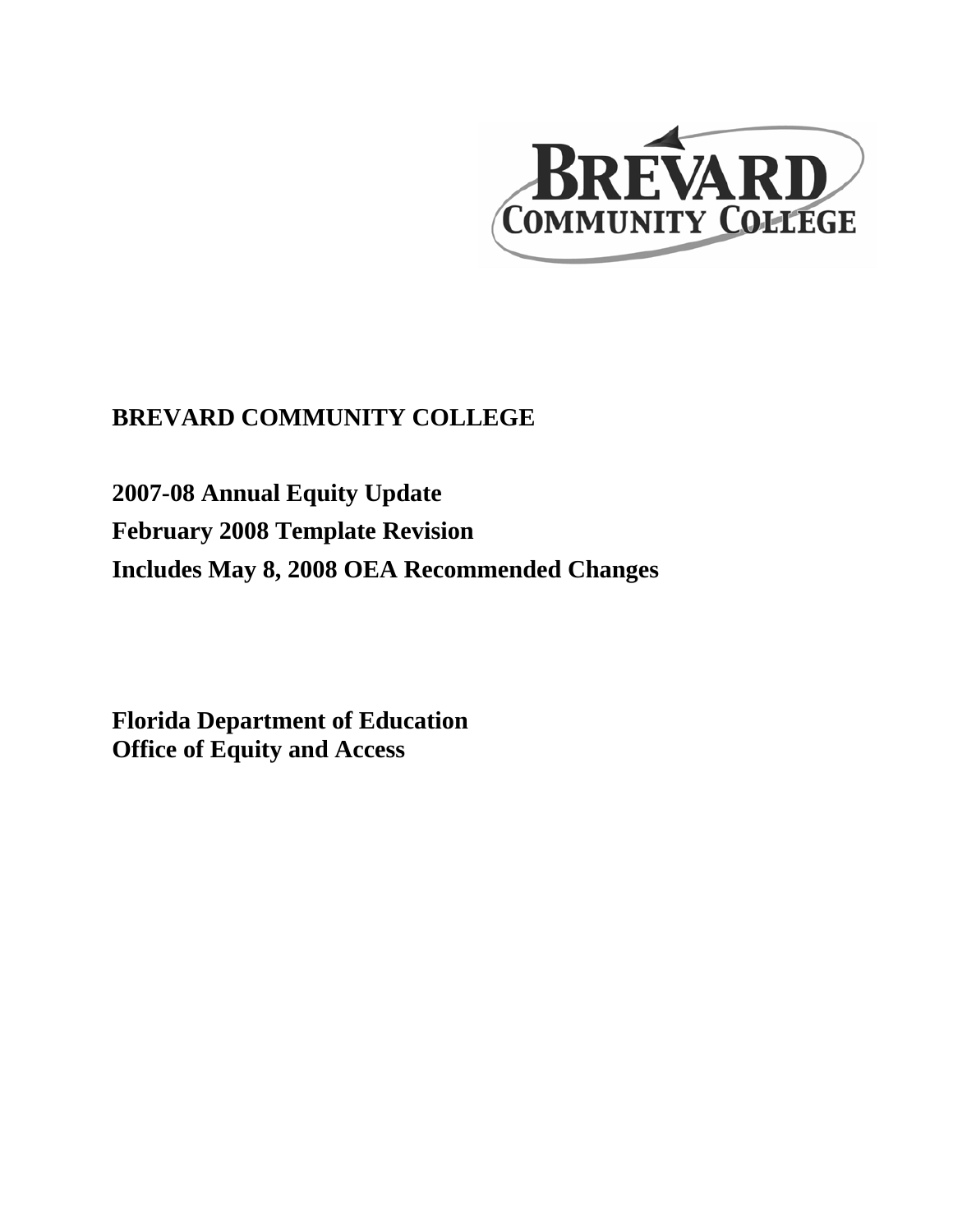#### **Florida Department of Education Office of Equity and Access**

# **Table of Contents**

| PART I MODIFICATION OF POLICIES AND PROCEDURAL REQUIREMENTS 5 |  |
|---------------------------------------------------------------|--|
|                                                               |  |
|                                                               |  |
|                                                               |  |
|                                                               |  |
|                                                               |  |
|                                                               |  |
|                                                               |  |
|                                                               |  |
|                                                               |  |
|                                                               |  |
|                                                               |  |
|                                                               |  |
|                                                               |  |
|                                                               |  |
|                                                               |  |
|                                                               |  |
|                                                               |  |
|                                                               |  |
|                                                               |  |
|                                                               |  |
|                                                               |  |
|                                                               |  |
|                                                               |  |
|                                                               |  |
|                                                               |  |
|                                                               |  |
|                                                               |  |
|                                                               |  |
|                                                               |  |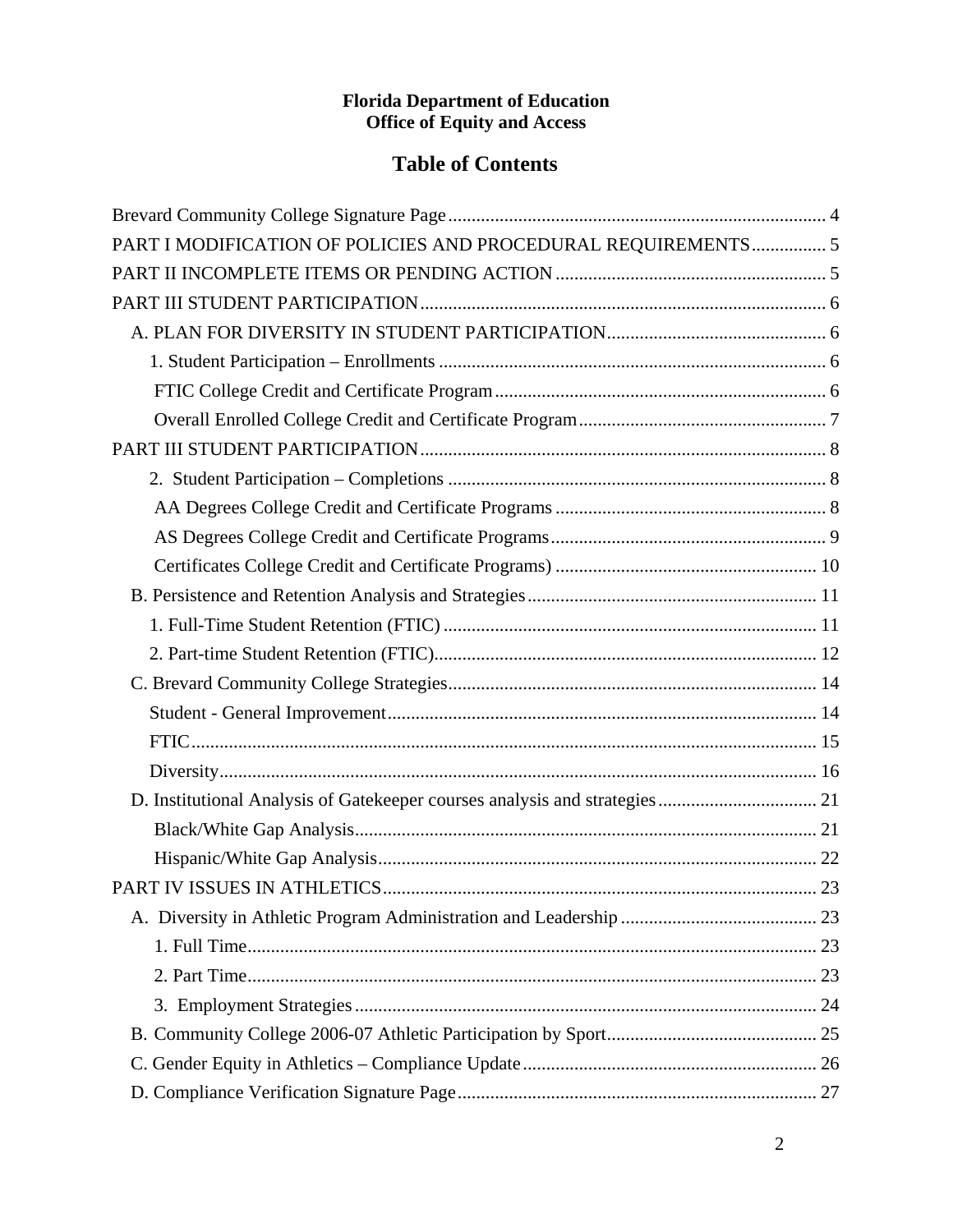| A. Employment Accountability Plan: Goals/Strategies to Address Under-Representation  30 |  |
|-----------------------------------------------------------------------------------------|--|
|                                                                                         |  |
|                                                                                         |  |
|                                                                                         |  |
|                                                                                         |  |
|                                                                                         |  |
|                                                                                         |  |
|                                                                                         |  |
|                                                                                         |  |
| PART VI COMMUNITY COLLEGE/ PARTNERSHIP AND OUTREACH  38                                 |  |
|                                                                                         |  |
|                                                                                         |  |
|                                                                                         |  |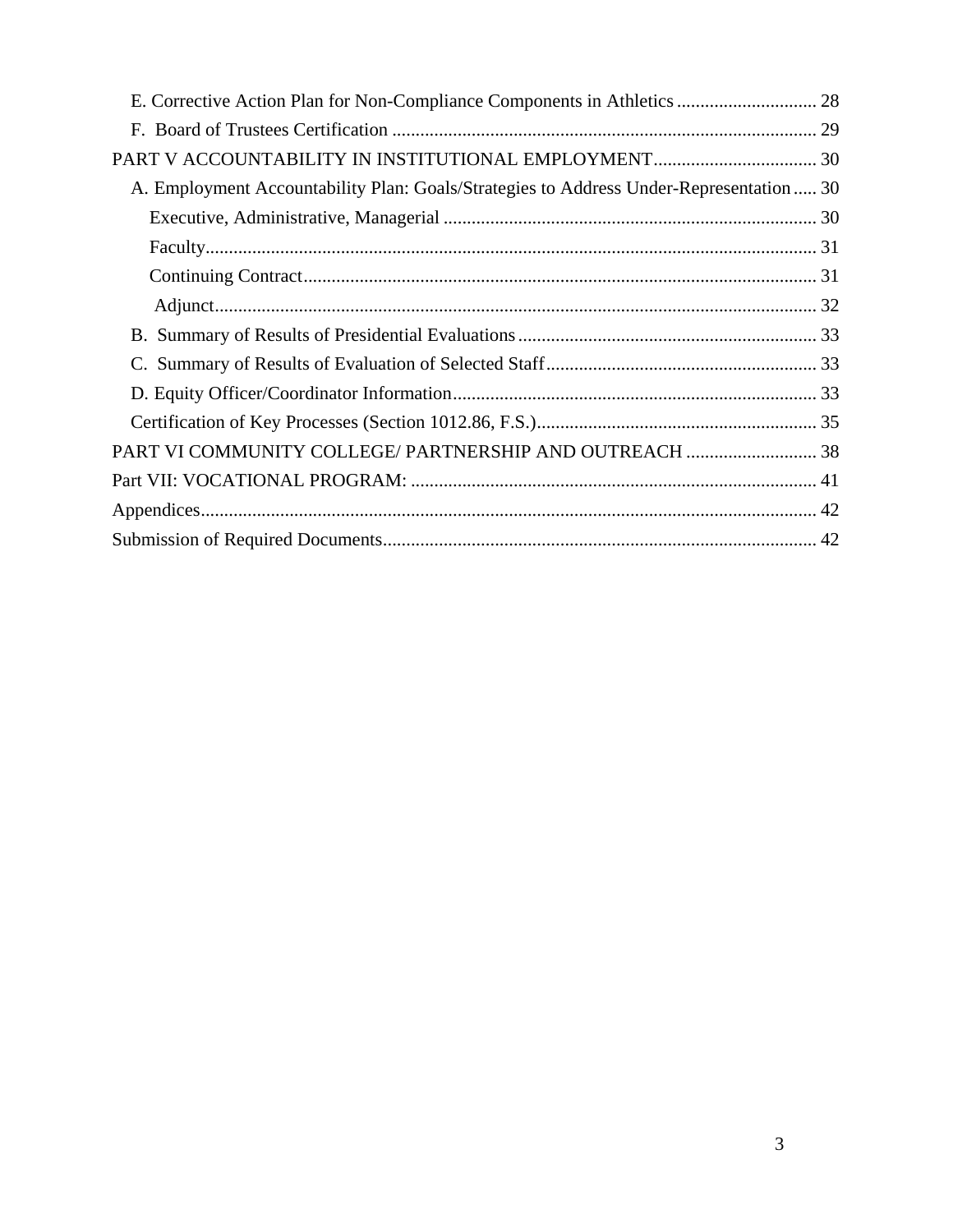## <span id="page-3-0"></span>**FLORIDA DEPARTMENT OF EDUCATION OFFICE OF EQUITY AND ACCESS**

## **FLORIDA EDUCATIONAL EQUITY ACT 2007-08 UPDATE REPORT**

Brevard Community College Signature Page

| <b>Reviewed By: President:</b>                    |             | Date: |
|---------------------------------------------------|-------------|-------|
|                                                   | (Signature) |       |
|                                                   |             |       |
|                                                   |             |       |
| <b>Chair, College Board of Trustees:</b>          |             | Date: |
|                                                   | (Signature) |       |
|                                                   |             |       |
|                                                   |             |       |
| Plan received by the Office of Equity and Access: |             |       |
|                                                   | (Date)      |       |

| <b>College Equity Coordinator:</b> |
|------------------------------------|
| <b>Local Phone:</b>                |
| <b>Fax:</b>                        |
| <b>E-Mail Address:</b>             |

**Rose M. Foss Local Phone: 321-433-7082 Fax: 321-433-7065**  $f$ <sub>0ssr</sub>@brevardcc.edu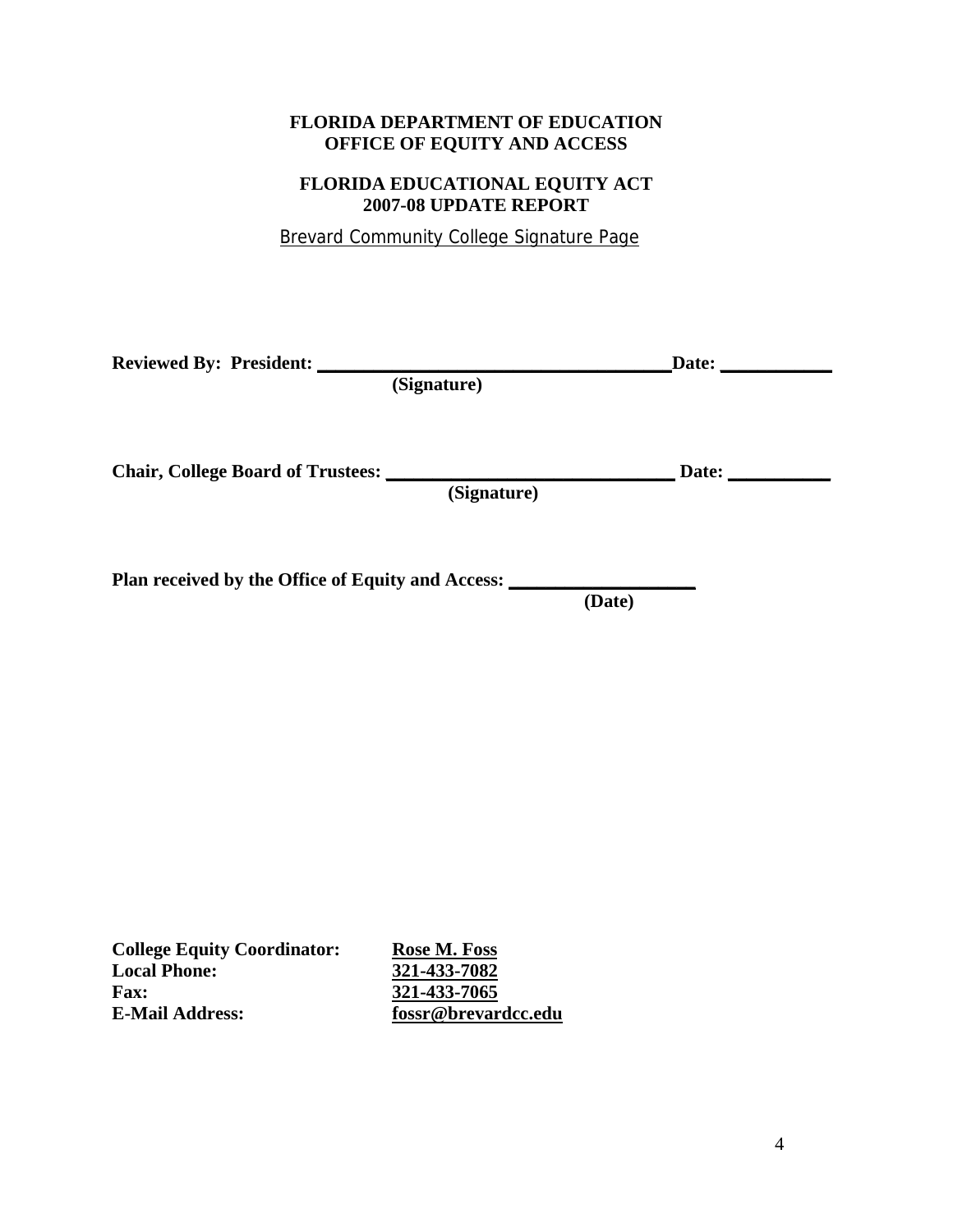#### PART I MODIFICATION OF POLICIES AND PROCEDURAL REQUIREMENTS

Note below all changes made in procedural requirements. If the district/institution has made no changes in procedural requirements since the last submission to the Office of Equity and Access (OEA), do not resubmit copies of policies or descriptions of procedures. If changes were made in policies/procedures, insert a copy of the policy(ies) in Appendix 1. If items were identified for modification in the 2007-08 Monitoring Work Plan (MWP), submit the necessary modifications at the time specified by the MWP. If all procedural requirements meet state and federal standards and the college has made no changes, insert in the space below: "No Changes Made."

• *No changes made.* 

#### PART II INCOMPLETE ITEMS OR PENDING ACTION

Indicate below items that were incomplete at the time that the 2006-07 Annual Equity Update was submitted. In addition, list items identified for action by the college in the DOE 2007-08 Monitoring Work Plan. If a required response is included as a part of the 2007-08 Update, note the item below and indicate the page or appendix where the response is incorporated in the Report. If actions remain incomplete when the 2007-08 Update is submitted, describe below actions taken by the institution to date and list projected time lines for completion.

<span id="page-4-0"></span>• *No incomplete items or pending action*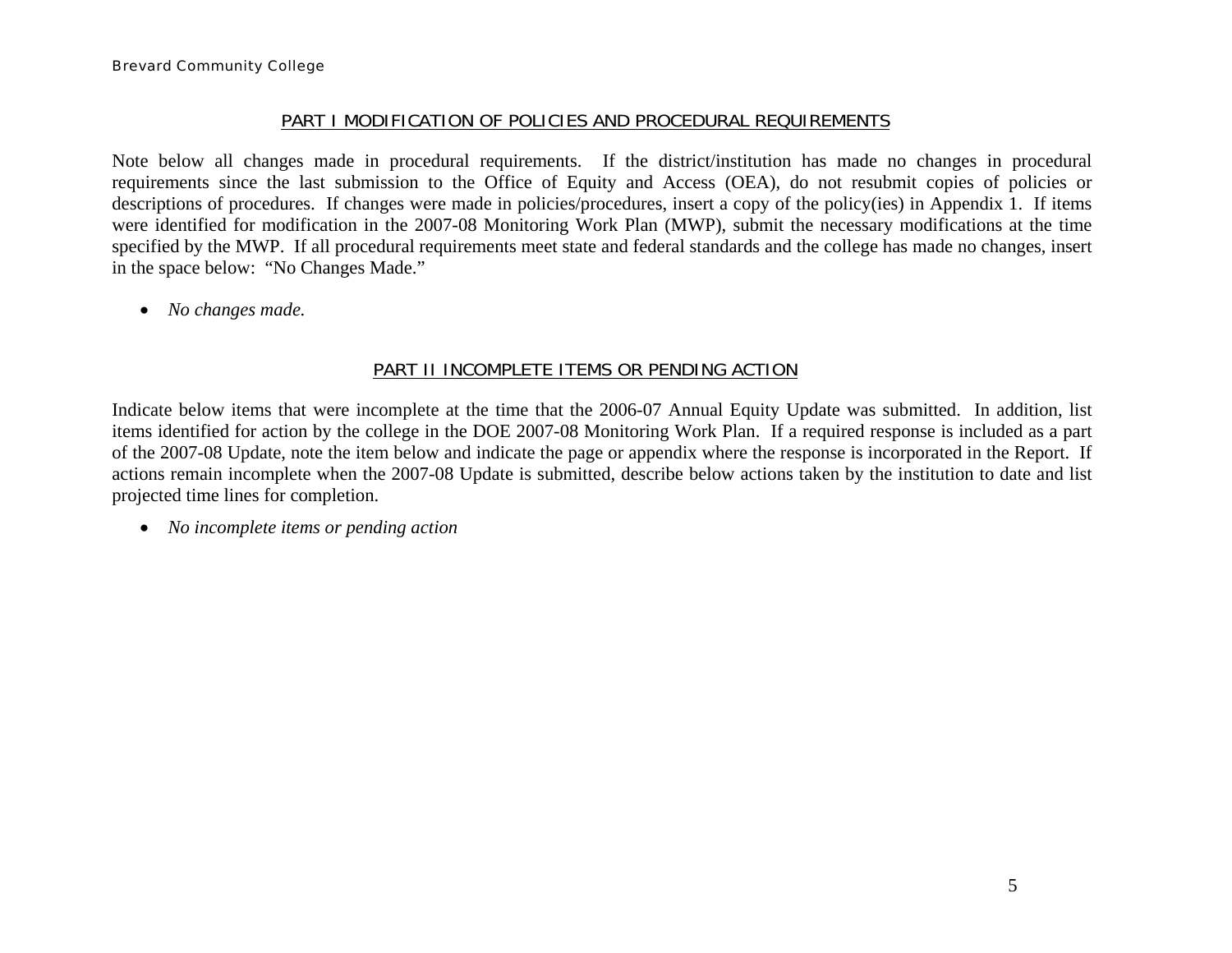# PART III STUDENT PARTICIPATION

# **A. PLAN FOR DIVERSITY IN STUDENT PARTICIPATION**

## **1. Student Participation – Enrollments FTIC College Credit and Certificate Program**

<span id="page-5-0"></span>

| <b>GROUP</b>        |                     | *Census<br><b>District</b> | Goal<br>$F/06-07$ | **Actual<br>$F/06-07$ | Met<br><b>Census</b><br>(Y/N) | Met<br><b>Institutional</b><br>Goal $(Y/N)$ | <b>Institutional</b><br><b>Goal F/07-08</b> | <b>Strategies to Achieve Goals for</b><br><b>Enrollment Among</b><br><b>Underrepresented Groups</b>                                                                                                                                                                                                                                                                                                                        |
|---------------------|---------------------|----------------------------|-------------------|-----------------------|-------------------------------|---------------------------------------------|---------------------------------------------|----------------------------------------------------------------------------------------------------------------------------------------------------------------------------------------------------------------------------------------------------------------------------------------------------------------------------------------------------------------------------------------------------------------------------|
| <b>FTIC</b>         | a. Overall<br>Total |                            | 2,086             | 2,338                 |                               | Y                                           | 2338                                        |                                                                                                                                                                                                                                                                                                                                                                                                                            |
|                     | b. Total            |                            | 1,058             | 1,150                 |                               | Y                                           | 1,185                                       | Project Get Ready: provides on-site                                                                                                                                                                                                                                                                                                                                                                                        |
| Females             | $c. \%$             | 50.7                       | 50.7              | 49.2                  | N                             | $\mathbf N$                                 | 50.7                                        | assistance to all high school students i.e.<br>completing FAFSA forms, information<br>re: admissions, honors programs, dual<br>enrollment, student activities, career<br>programs, AS degrees financial aid,<br>scholarships, etc.<br>(College Expo and Financial Aid Fair continuation)                                                                                                                                   |
|                     | b. Total            |                            | 209               | 241                   |                               | Y                                           | 241                                         |                                                                                                                                                                                                                                                                                                                                                                                                                            |
| <b>Blacks</b>       | c. %                | 8.0                        | 10.0              | 10.3                  | Y                             | Y                                           | 10.3                                        | Group is not underrepresented                                                                                                                                                                                                                                                                                                                                                                                              |
|                     | b. Total            |                            | 188               | 204                   |                               | Y                                           | 210                                         |                                                                                                                                                                                                                                                                                                                                                                                                                            |
| Hispanics           | c. $%$              | 4.5                        | 9.0               | 8.73                  | Y                             | $\mathbf N$                                 | 8.8                                         | Group is not underrepresented                                                                                                                                                                                                                                                                                                                                                                                              |
|                     | b. Total            |                            | 98                | 100                   |                               | $\mathbf Y$                                 | 110                                         | College Goal Sunday: assists                                                                                                                                                                                                                                                                                                                                                                                               |
| Other<br>Minorities | $c. \%$             | 4.7                        | 4.7               | 4.28                  | N                             | N                                           | 4.7                                         | minorities and low income families in<br>FAFSA completion so they can file for<br>financial aid. (continuation)<br>College Reach Out Program:<br>expanded to include 4 high schools;<br>aimed at increasing % of disadvantaged<br>students in grades 6-12 who enroll in<br>college. (continuation)<br>TRIO Program: targets minorities and<br>low income students to assist in<br>mentoring, tutoring, etc. (continuation) |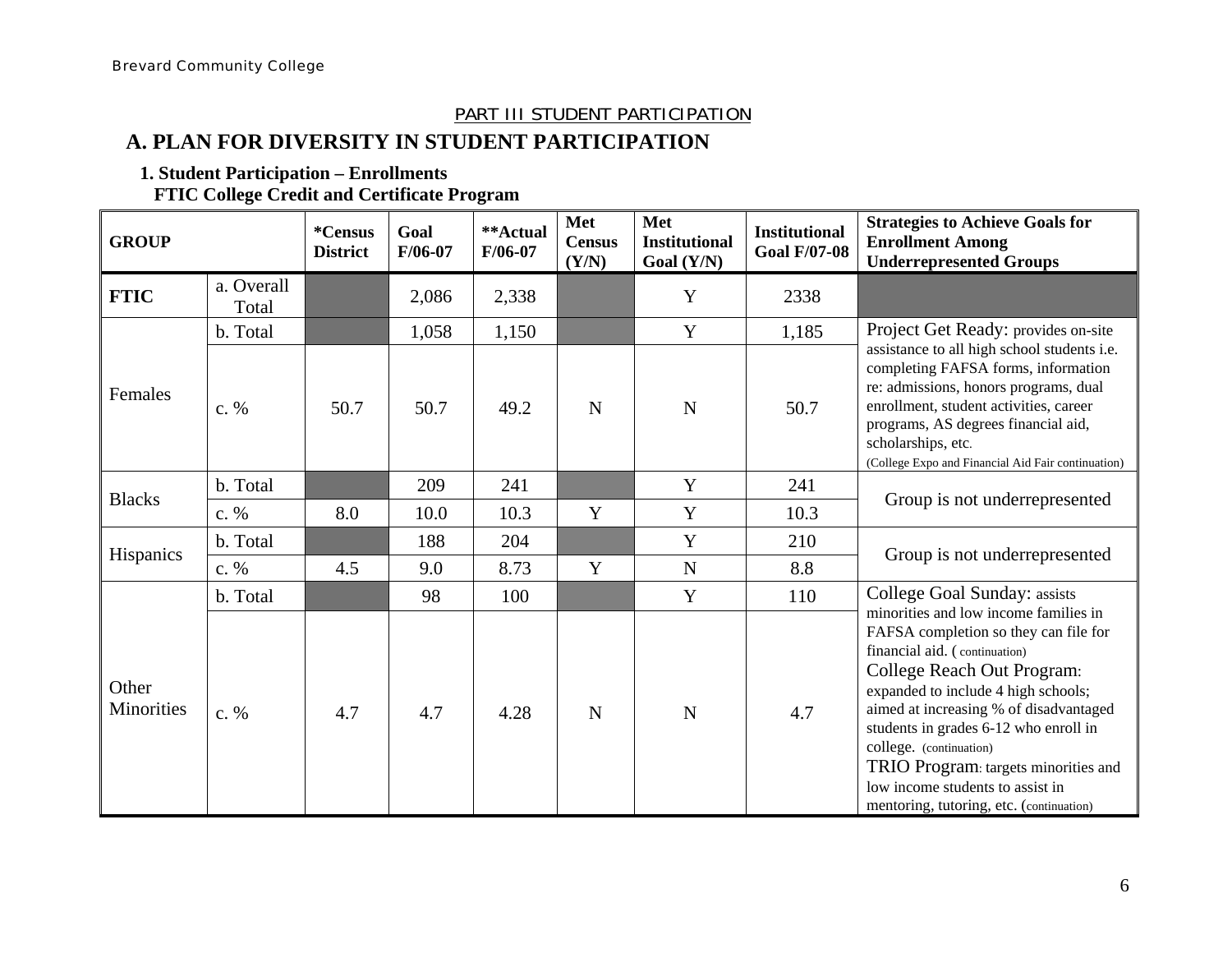| <b>GROUP</b>                      |                     | *Census<br><b>District</b> | Goal<br>$F/06-07$ | **Actual<br>$F/06-07$ | Met<br><b>Census</b><br>(Y/N) | Met<br><b>Institutional</b><br>Goal (Y/N) | <b>Institutional</b><br><b>Goal F/07-08</b> | <b>Strategies to Achieve Goals for</b><br><b>Enrollment Among</b><br><b>Underrepresented Groups</b>                                                                                                  |  |  |
|-----------------------------------|---------------------|----------------------------|-------------------|-----------------------|-------------------------------|-------------------------------------------|---------------------------------------------|------------------------------------------------------------------------------------------------------------------------------------------------------------------------------------------------------|--|--|
| <b>Overall</b><br><b>Enrolled</b> | a. Overall<br>Total |                            | 14,000            | 14,453                |                               | Y                                         | 14,453                                      |                                                                                                                                                                                                      |  |  |
| Females                           | b. Total            |                            | 8,400             | 8,472                 |                               | Y                                         | 8,672                                       | Group is not underrepresented                                                                                                                                                                        |  |  |
|                                   | c. $%$              | 50.7                       | 60.0              | 58.6                  | Y                             | $\mathbf N$                               | 58.6                                        |                                                                                                                                                                                                      |  |  |
| <b>Blacks</b>                     | b. Total            |                            | 1,372             | 1,455                 |                               | Y                                         | 1,460                                       |                                                                                                                                                                                                      |  |  |
|                                   | c. $%$              | 8.0                        | 9.8               | 10.1                  | Y                             | Y                                         | 10.1                                        | Group is not underrepresented                                                                                                                                                                        |  |  |
| Hispanics                         | b. Total            |                            | 980               | 1,101                 |                               | Y                                         | 1,113                                       | Group is not underrepresented                                                                                                                                                                        |  |  |
|                                   | c. $%$              | 4.5                        | 7.0               | 7.62                  | Y                             | Y                                         | 7.7                                         |                                                                                                                                                                                                      |  |  |
|                                   | b. Total            |                            | 658               | 538                   |                               | $\mathbf N$                               | 679                                         | Partnered with Brevard School                                                                                                                                                                        |  |  |
| Other<br><b>Minorities</b>        | c. $%$              | 4.7                        | 4.7               | 3.72                  | $\mathbf N$                   | N                                         | 4.7                                         | District in creating new ESOL<br>program which was initially in<br>Palm Bay but is now expanded to<br>Cocoa; targets minority students<br>and encourages students to attend<br>diversity activities. |  |  |

#### **Overall Enrolled College Credit and Certificate Program**

**Note: (continuation) designation in Strategies box indicates a program that was in existence the previous year and is being continued.**

\*Use Census data provided by the Office of Equity and Access. \*\*Use enrollment data certified and submitted to the Division of Community Colleges and Workforce Development for Fall 2005.

<span id="page-6-0"></span>**Other Minorities** include Asians, American Indians, Alaskan Natives, Hawaiian/Pacific Islanders and persons of two or more races. **Institutional goals** are typically set at or above the Census data.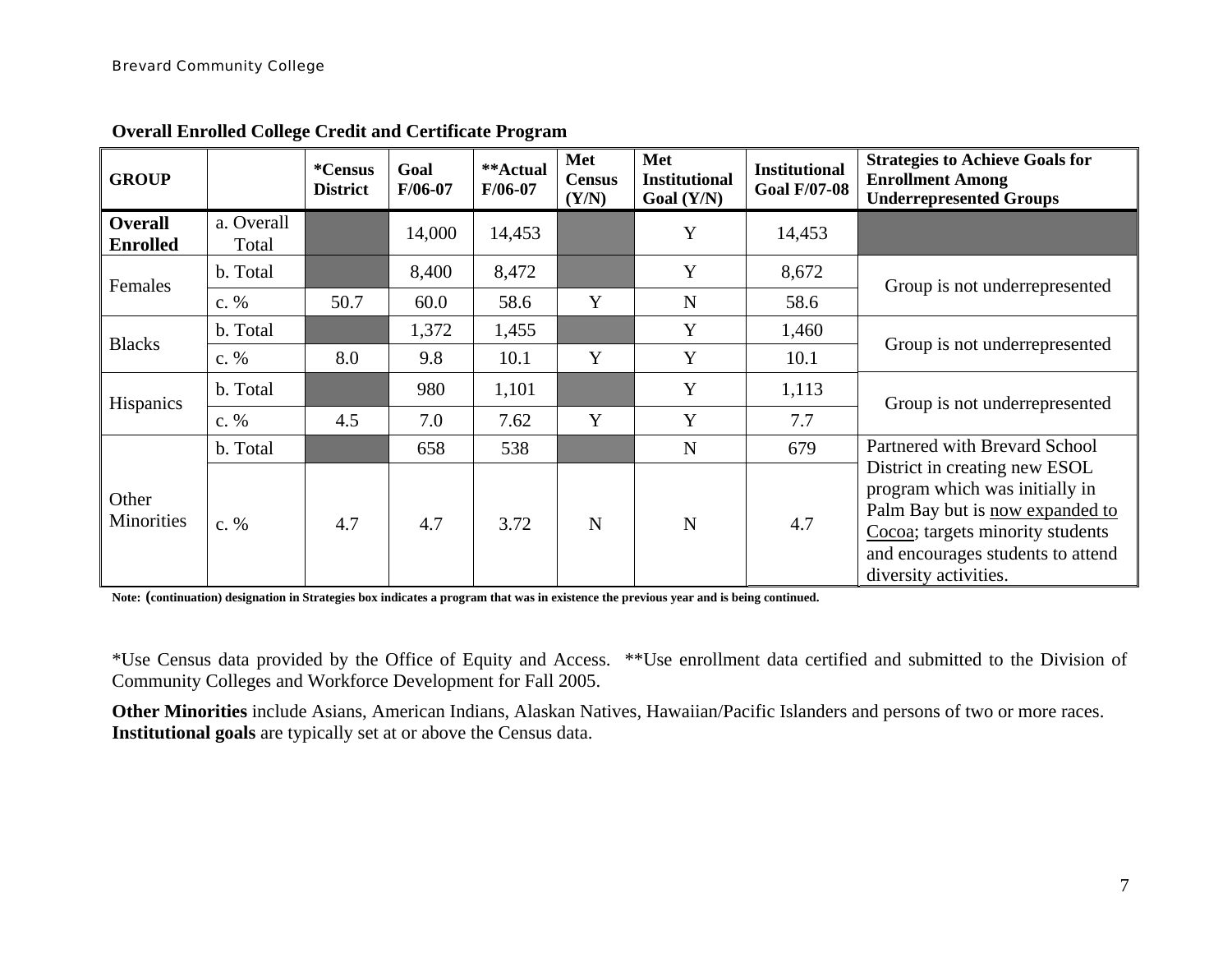## PART III STUDENT PARTICIPATION

 **2. Student Participation – Completions AA Degrees College Credit and Certificate Programs** 

| <b>GROUP</b>                  |                     |      | Goal<br>AY 06-<br>07 | <b>Actual</b><br>AY 06-<br>07 | Met<br><b>Census</b><br>(Y/N) | Met<br><b>Institutional</b><br>Goal $(Y/N)$ | <b>Institutional</b><br><b>Goal F/07-08</b> | <b>Strategies to Ensure Increased</b><br><b>Completion Among</b><br><b>Underrepresented Groups</b>                                                                                                                                                                                                                                                                |
|-------------------------------|---------------------|------|----------------------|-------------------------------|-------------------------------|---------------------------------------------|---------------------------------------------|-------------------------------------------------------------------------------------------------------------------------------------------------------------------------------------------------------------------------------------------------------------------------------------------------------------------------------------------------------------------|
| <b>AA Degrees</b><br>(Annual) | a. Overall<br>Total |      | 1,560                | 1,624                         |                               | Y                                           | 1,624                                       |                                                                                                                                                                                                                                                                                                                                                                   |
| Females                       | b. Total<br>c. %    | 50.7 | 936<br>60.0          | 967<br>59.5                   | Y                             | Y<br>$\mathbf N$                            | 974<br>60.0                                 | Group is not underrepresented                                                                                                                                                                                                                                                                                                                                     |
|                               | b. Total            |      | 125                  | 86                            |                               | ${\bf N}$                                   | 130                                         | Florida Tech Track and UCF                                                                                                                                                                                                                                                                                                                                        |
| <b>Blacks</b>                 | $c. \%$             | 8.0  | 8.0                  | 5.30                          | N                             | $\mathbf N$                                 | 8.0                                         | <b>Direct Connect Programs:</b><br>guarantees admission to UCF with<br>AA and some AS degrees<br>First Year Experience: contacted<br>students with prep holds and 24+<br>hours without prep completion.<br>(continuation)                                                                                                                                         |
| Hispanics                     | b. Total            |      | 89                   | 93                            |                               | Y                                           | 93                                          | Group is not underrepresented                                                                                                                                                                                                                                                                                                                                     |
|                               | c. %                | 4.5  | 5.7                  | 5.73                          | Y                             | Y                                           | 5.7                                         |                                                                                                                                                                                                                                                                                                                                                                   |
|                               | b. Total            |      | 73                   | 56                            |                               | ${\bf N}$                                   | 76                                          | International content                                                                                                                                                                                                                                                                                                                                             |
| Other<br><b>Minorities</b>    | c. %                | 4.7  | 4.7                  | 3.45                          | N                             | $\mathbf N$                                 | 4.7                                         | development: into existing courses<br>and created new courses with core<br>curriculum relating to international<br>themes of study. Increased<br>involvement with minority business<br>owners. (continuation)<br>Expanded study abroad program and<br>established partnerships with China<br>and India to improve cultural<br>awareness and set up host families. |

<span id="page-7-0"></span>**Note: (continuation) designation in Strategies box indicates a program that was in existence the previous year and is being continued.**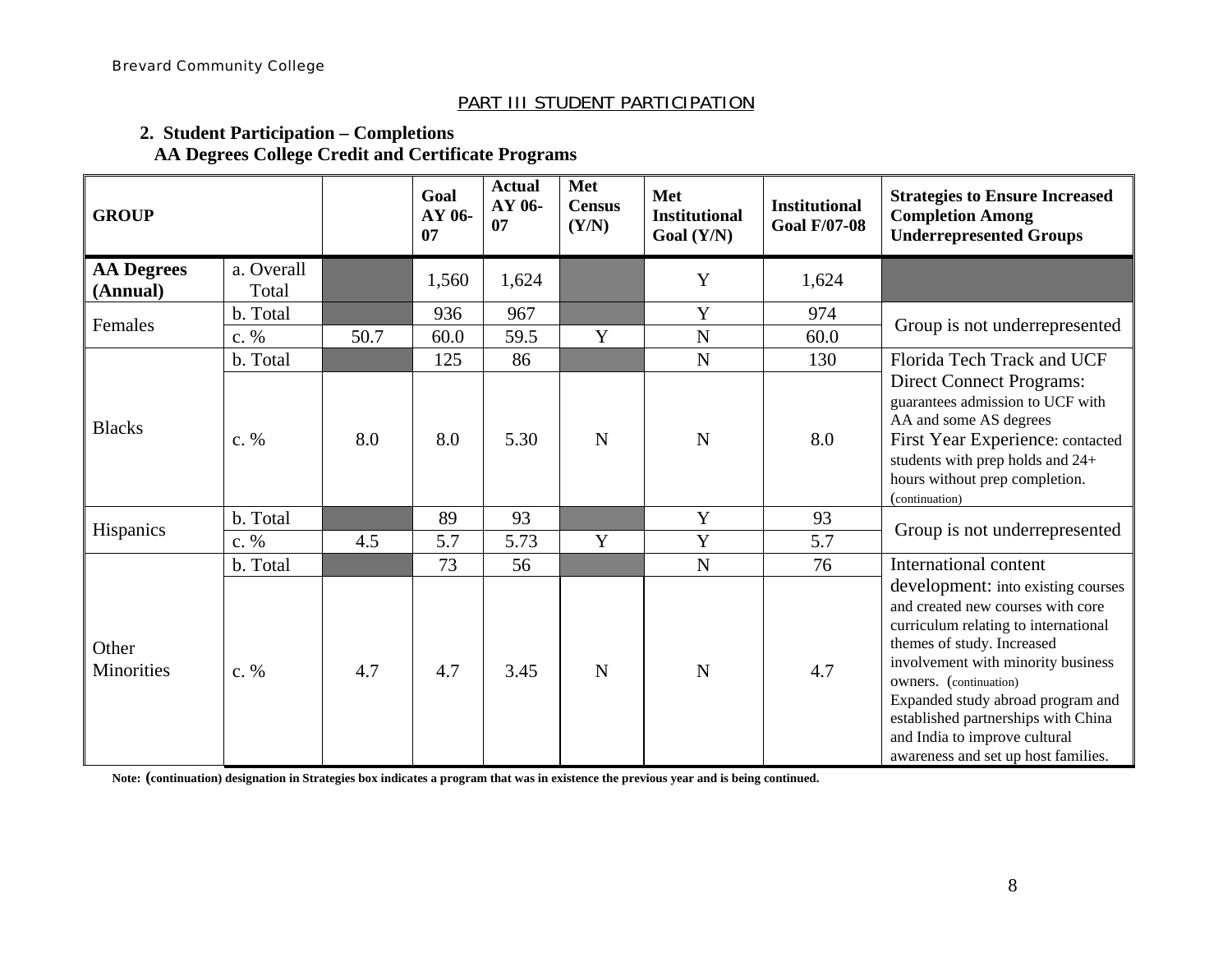| <b>GROUP</b>                  |                     |      | Goal<br>AY 06-<br>07 | <b>Actual</b><br>AY 06-<br>07 | Met<br><b>Census</b><br>(Y/N) | Met<br><b>Institutional</b><br>Goal $(Y/N)$ | <b>Institutional</b><br><b>Goal F/07/08</b> | <b>Strategies to Ensure Increased</b><br><b>Completion Among</b><br><b>Underrepresented Groups</b>                                                                                                                                                                                                                                                                                                                          |  |
|-------------------------------|---------------------|------|----------------------|-------------------------------|-------------------------------|---------------------------------------------|---------------------------------------------|-----------------------------------------------------------------------------------------------------------------------------------------------------------------------------------------------------------------------------------------------------------------------------------------------------------------------------------------------------------------------------------------------------------------------------|--|
| <b>AS Degrees</b><br>(Annual) | a. Overall<br>Total |      | 330                  | 331                           |                               | Y                                           | 331                                         |                                                                                                                                                                                                                                                                                                                                                                                                                             |  |
| Females                       | b. Total<br>c. %    | 50.7 | 234<br>71.0          | 202<br>61.0                   | Y                             | $\mathbf N$<br>$\mathbf N$                  | 202<br>61.0                                 | Group is not underrepresented                                                                                                                                                                                                                                                                                                                                                                                               |  |
| <b>Blacks</b>                 | b. Total<br>c. %    | 8.0  | 26<br>8.0            | 34<br>10.3                    | Y<br>Y                        | Y<br>Y                                      | 31<br>9.5                                   | Group is not underrepresented                                                                                                                                                                                                                                                                                                                                                                                               |  |
| <b>Hispanics</b>              | b. Total<br>c. %    | 4.5  | 18<br>5.4            | 14<br>4.23                    | N                             | N<br>$\mathbf N$                            | 17<br>5.0                                   | The ESOL Mentoring<br>Program: for nursing and medical                                                                                                                                                                                                                                                                                                                                                                      |  |
| *Other<br>Minorities          | b. Total<br>c. %    | 4.7  | 16<br>4.7            | 13<br>3.93                    | N                             | $\mathbf N$<br>N                            | 16<br>4.7                                   | lab students and now the Nursing<br>Entrance Exam (NET) has been<br>established to provide more<br>information on specific deficiencies<br>to identify at-risk areas and assist<br>with remediation earlier.<br>Workforce Directors: focus on<br>high enrollment programs where<br>retention and success rates are low;<br>assigned disciplines and programs to<br>work with faculty and students to<br>increase retention. |  |

## **AS Degrees College Credit and Certificate Programs**

<span id="page-8-0"></span>Use enrollment data certified and submitted by your institution to the Division of Community Colleges and Workforce Development for Fall 2007.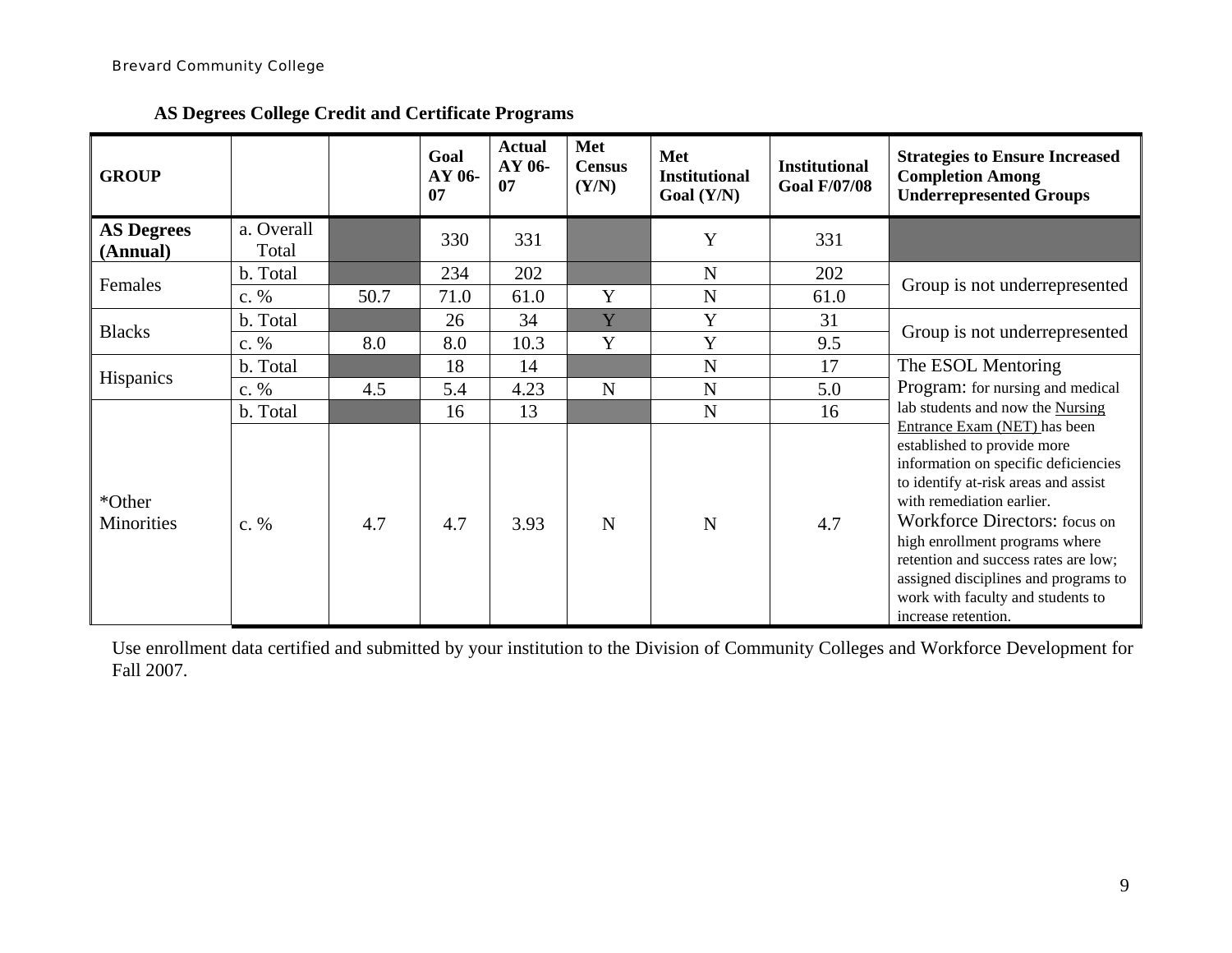| <b>GROUP</b>                    |                     |      | Goal<br>AY<br>06/07 | <b>Actual</b><br>AY<br>06/07 | Met<br><b>Census</b><br>(Y/N) | Met<br><b>Institutional</b><br>06/07 Goal<br>(Y/N) | <b>Institutional</b><br><b>Goal F/07-08</b> | <b>Strategies to Ensure</b><br><b>Increased Completion Among</b><br><b>Underrepresented Groups</b>                                                                                                                                                                                                                                                                                                                                                  |  |
|---------------------------------|---------------------|------|---------------------|------------------------------|-------------------------------|----------------------------------------------------|---------------------------------------------|-----------------------------------------------------------------------------------------------------------------------------------------------------------------------------------------------------------------------------------------------------------------------------------------------------------------------------------------------------------------------------------------------------------------------------------------------------|--|
| <b>Certificates</b><br>(Annual) | a. Overall<br>Total |      | 810                 | 791                          |                               | N                                                  | 795                                         |                                                                                                                                                                                                                                                                                                                                                                                                                                                     |  |
|                                 | b. Total            |      | 411                 | 400                          |                               | $\mathbf N$                                        | 403                                         | Career Counselors: established to                                                                                                                                                                                                                                                                                                                                                                                                                   |  |
| Females                         | c. $%$              | 50.7 | 50.7                | 50.6                         | $\mathbf N$                   | N                                                  | 50.7                                        | provide a personal interface with the<br>student and follow the program calling<br>students who are struggling or stop<br>coming in. Encourage the use of<br>Career center and peer mentoring.                                                                                                                                                                                                                                                      |  |
|                                 | b. Total            |      | 67                  | 69                           |                               | $\mathbf Y$                                        | 70                                          |                                                                                                                                                                                                                                                                                                                                                                                                                                                     |  |
| <b>Blacks</b>                   | c. %                | 8.0  | 8.3                 | 8.72                         | Y                             | Y                                                  | 8.8                                         | Group is not underrepresented                                                                                                                                                                                                                                                                                                                                                                                                                       |  |
|                                 | b. Total            |      | 51                  | 52                           |                               | $\mathbf Y$                                        | 52                                          |                                                                                                                                                                                                                                                                                                                                                                                                                                                     |  |
| Hispanics                       | c. %                | 4.5  | 6.3                 | 6.57                         | Y                             | $\mathbf Y$                                        | 6.5                                         | Group is not underrepresented                                                                                                                                                                                                                                                                                                                                                                                                                       |  |
|                                 | b. Total            |      | 38                  | 23                           |                               | N                                                  | 37                                          | The ESOL Mentoring Program:                                                                                                                                                                                                                                                                                                                                                                                                                         |  |
| *Other<br>Minorities            | c. %                | 4.7  | 4.7                 | 2.91                         | $\mathbf N$                   | N                                                  | 4.7                                         | for nursing and medical lab students<br>and now the Nursing Entrance Exam<br>(NET) has been established to provide<br>more information on specific<br>deficiencies to identify at-risk areas<br>and assist with remediation earlier.<br>Workforce Directors: focus on<br>high enrollment programs where<br>retention and success rates are low;<br>assigned disciplines and programs to<br>work with faculty and students to<br>increase retention. |  |

## **Certificates College Credit and Certificate Programs)**

<span id="page-9-0"></span>Use enrollment data certified and submitted by your institution to the Division of Community Colleges and Workforce Development for Fall 2007.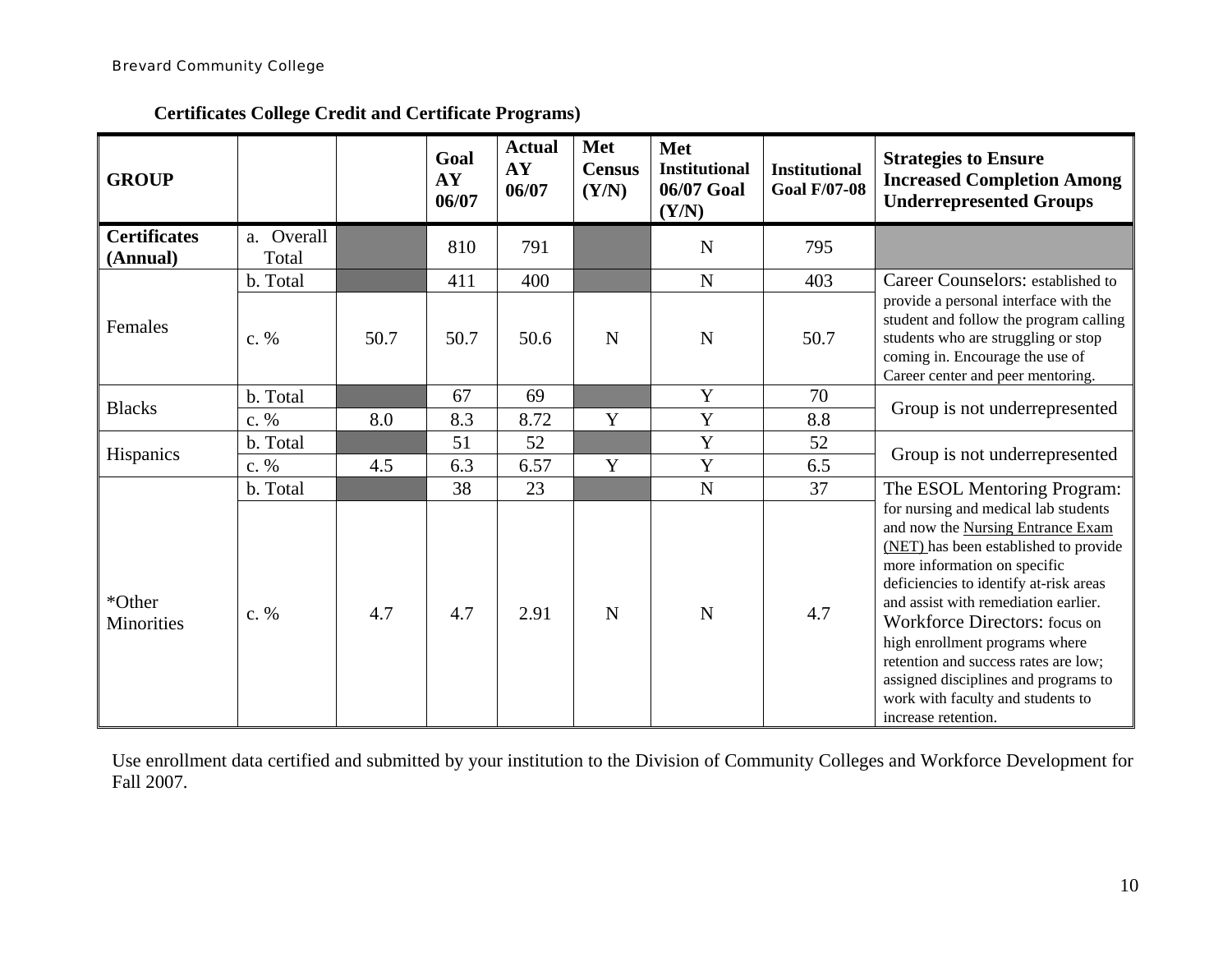# **B. Persistence and Retention Analysis and Strategies**

**For the 2008 Update, data are extracted from the IPEDS Enrollment Fall FTIC 2005-06 Retention into Fall 2006-07 spreadsheet your college received from the Division of Community Colleges. Your institution will be looking at the pattern of retention rates for 2005-06 year cadre and subsequently comparing data from one year to the next to determine persistence rates. The analysis should give your institution a clearer picture of how effective the college has been in supporting persistence and retention.** 

|                                | <b>Full Time FTIC Retention Rates</b> |                 |              |    |                 |              |      |       |              |         |           |
|--------------------------------|---------------------------------------|-----------------|--------------|----|-----------------|--------------|------|-------|--------------|---------|-----------|
|                                |                                       | <b>AA/Black</b> |              |    | <b>Hispanic</b> |              |      | White |              |         | W/H Gap   |
|                                | M                                     | F               | <b>Total</b> | M  | F               | <b>Total</b> | M    | F     | <b>Total</b> |         |           |
| 2005-06<br><b>Enrollment</b> # | 67                                    | 83              | 150          | 48 | 52              | 100          | 549  | 598   | 1,147        | NA      | <b>NA</b> |
| 2006-07<br><b>Retained #</b>   | 31                                    | 50              | 81           | 24 | 36              | 60           | 373  | 439   | 812          | NA      | <b>NA</b> |
| % Retained                     | 46.3                                  | 60.2            | 54           | 50 | 69.2            | 60           | 67.9 | 73.4  | 70.1         | $-16.1$ | $-10.1$   |

**1. Full-Time Student Retention (FTIC)** 

a. List the College's Methods and Strategies to close the Full-time retention gaps.

 Brevard Community College has expanded our academic student-focused programs to include various campuses and has established a faculty process improvement program that focuses on improving educational outcomes by building the capabilities of our faculty through transformational educational leadership, professional development and the implementation of innovative classroom tools. Through targeted faculty development, BCC will improve our teachers, empower our students and facilitate the learning.

Through our reach out program, we are adding the following charter, middle and high schools in the county:

• Bayside High

- 
- Southwest Middle Rivers Edge Charter
- 
- Palm Bay High Stone Middle
- Cocoa High
- $\bullet$  Clearlake Middle
- Titusville High

This program was restructured from a twice a month-Saturday program to a twice weekly after school program in the supported schools for a duration of 10 weeks. Highly qualified certified instructors assist students for 10 weeks with math and language instruction, test taking skill enhancement, workshops, student and community role models and mentors, opportunities for career exploration and more. Enhancement activities provide tours of Florida state universities, private colleges and universities. They also include an annual summer residency on the campus of University of Central Florida.

<span id="page-10-0"></span>A new practice of the college reach out program is promotion of the TRIO program. Once a student graduates from high school, they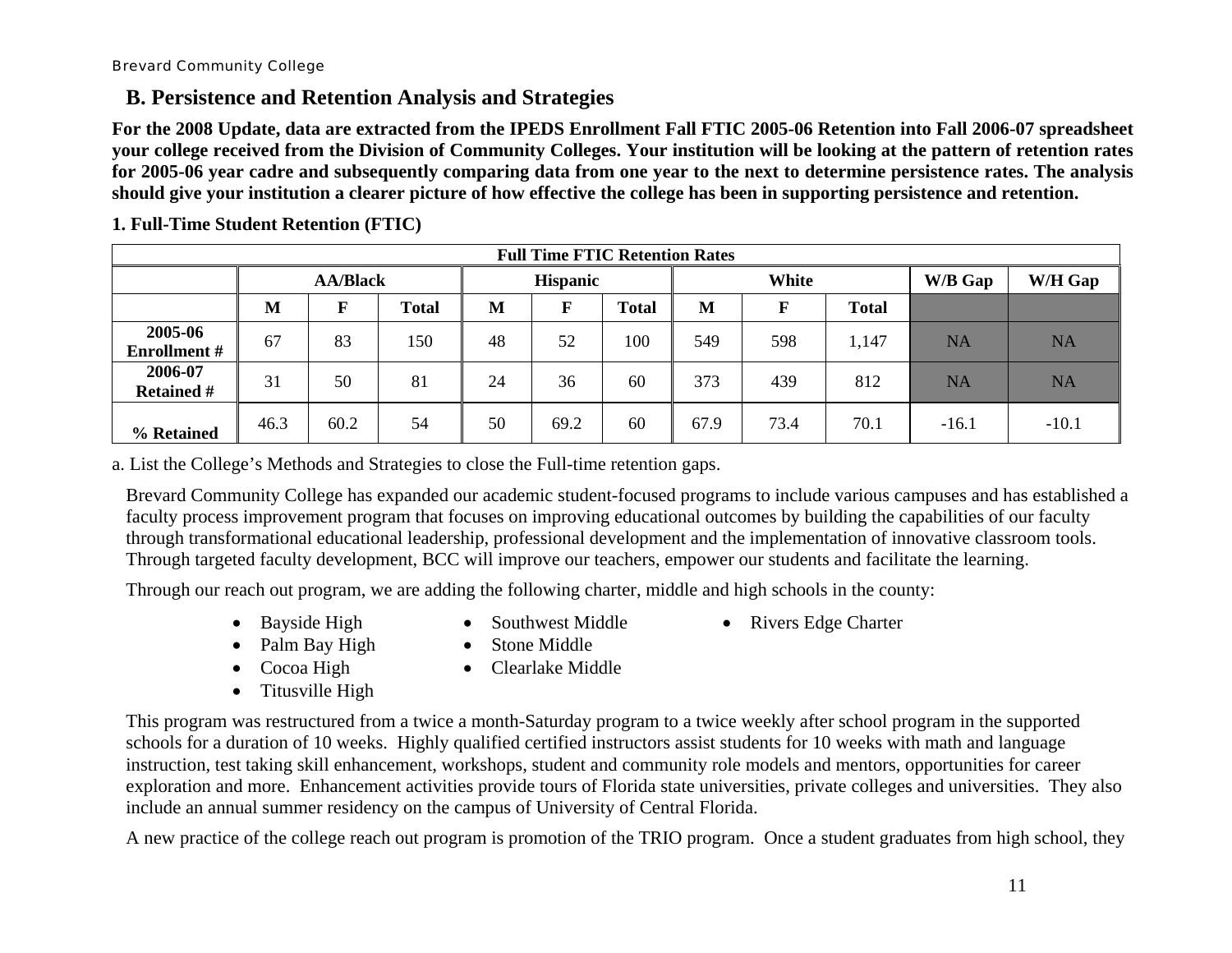are mandated to enroll in the Student Support Services program for follow up on their postsecondary education, tutoring, and continuation on some of the services they once received from the initial program.

The Learning Lab provides academic support to students. There is a learning lab located on each campus. To assist students with the following

- Computer-assisted instruction (reading, writing, mathematics)
- $\bullet$ Vocational preparatory instruction (VPI).
- Remedial instruction and exit testing for some certificate seeking students
- Tutoring

The College has also established Writing and Math Labs to provide student support on each campus.

b. Indicate Accountability Measures and Timelines to close the Full-time gaps

Decrease the Black/White gap by 2% percentage points by the 2008-09 School Year.

Decrease the Hispanic/White gap by 2% percentage points by the 2008-09 School Year

In an effort to close gaps and improve student retention of full and part time students, the College is hosting a multitude of faculty activities that are geared toward improving teacher performance, empowering students and facilitating learning.

## **2. Part-time Student Retention (FTIC)**

| <b>Part-time FTIC Retention Rates</b> |                                             |      |              |      |              |              |      |         |              |           |           |
|---------------------------------------|---------------------------------------------|------|--------------|------|--------------|--------------|------|---------|--------------|-----------|-----------|
|                                       | White<br><b>AA/Black</b><br><b>Hispanic</b> |      |              |      |              |              |      | W/B Gap | W/H Gap      |           |           |
|                                       | M                                           | F    | <b>Total</b> | M    | $\mathbf{F}$ | <b>Total</b> | M    | F       | <b>Total</b> |           |           |
| 2005-06<br><b>Enrollment</b> #        | 39                                          | 47   | 86           | 30   | 36           | 66           | 287  | 270     | 557          | <b>NA</b> | <b>NA</b> |
| 2006-07<br><b>Retained #</b>          | 12                                          | 21   | 33           | 14   | 19           | 33           | 141  | 156     | 297          | <b>NA</b> | <b>NA</b> |
| % Retained                            | 30.8                                        | 44.7 | 38.4         | 46.7 | 52.8         | 50.0         | 49.1 | 57.8    | 53.3         | $-14.9$   | $-3.3$    |

a. List the College's Methods and Strategies to close the Part-time student retention gaps

The Learning Lab provides academic support to students. There is a learning lab located on each campus. To assist students with the following

- Computer-assisted instruction (reading, writing, mathematics)
- <span id="page-11-0"></span>• Vocational preparatory instruction (VPI).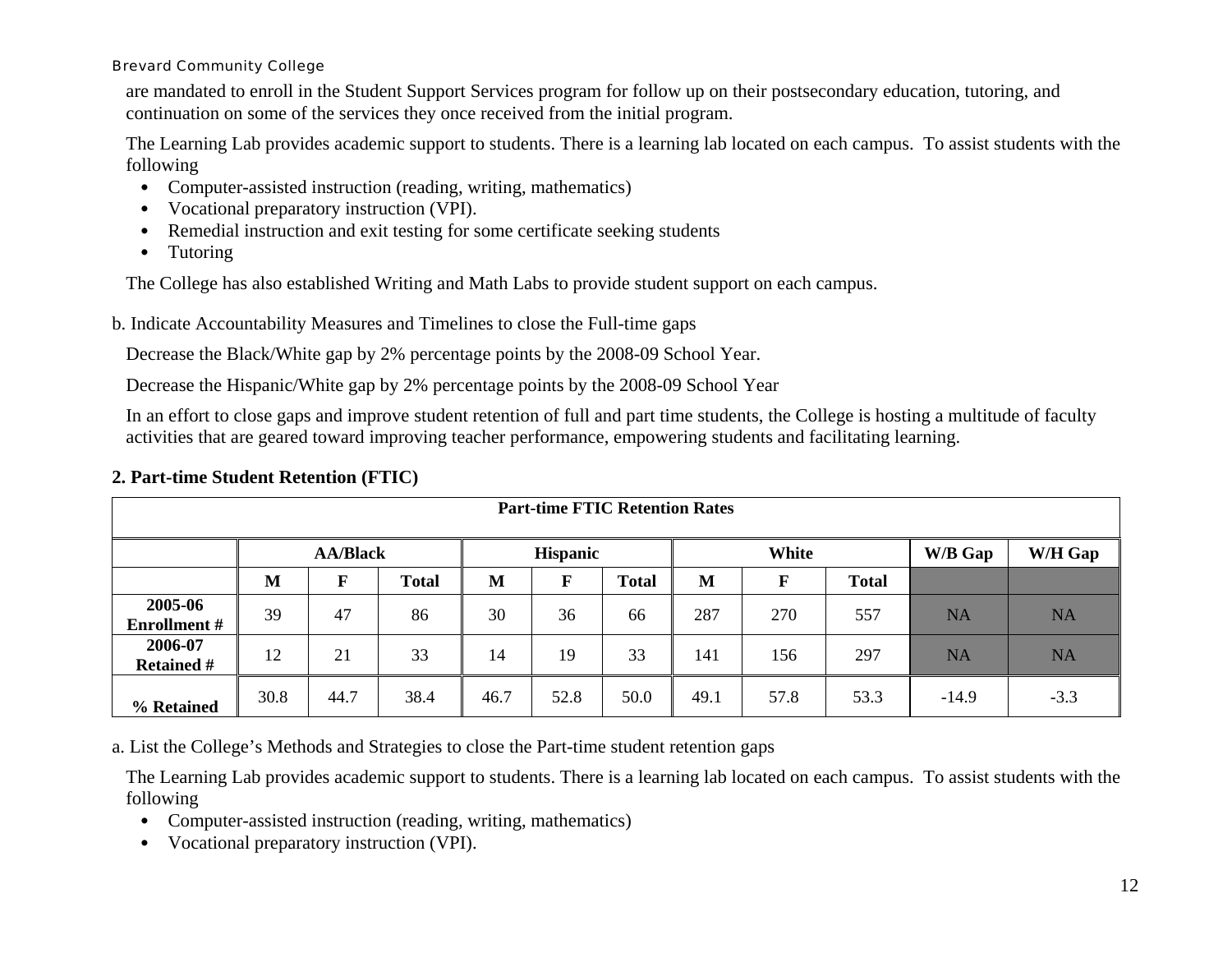- Remedial instruction and exit testing for some certificate seeking students
- Tutoring

The College has also established Writing and Math Labs to provide student support on each campus.

The Office of Student Diversity and Equity helps students maximize their academic potential and achieve their academic goals, provides comprehensive information and guidance to students through the process of selecting a program major, directing them to the Campus Career Centers to better focus on their goals through career interest surveys and provides educational workshops geared towards helping students effectively manage common academic and life challenges to ensure they stay in school, complete their major program and eventually graduate.

b. Indicate Accountability Measures and Timelines to close the Part-time student retention gaps

 Decrease the Black/White gap by 2 percentage points by the 2008-09 School Year. Decrease the Hispanic/White gap by 2 percentage points by the 2008-09 School Year.

2007-2008 - Establish the position of Academic Dean for Math,

- ‐ Increase the number of math lab tutors, increase pay for math lab tutors
- ‐ Plan student mentoring, and faculty mentoring program,
- ‐ Full time faculty serve office hours in math lab as tutors
- ‐ Establish core abilities and state general education outcomes for math
- ‐ GAP close gap by 2%

2008-2009 - Complete math core abilities "rubric" to track and measure learning outcomes

- ‐ Hire three full-time faculty members to offer students more opportunities to have full time instructors.
- ‐ Review Textbooks for content, affordability, and resources to increase student success.
- ‐ Review math course plans to establish college wide measures
- ‐ Increase electronic tutoring for Black and Hispanic students,
- ‐ Focus on college wide prep math sequence for Black and Hispanic students
- ‐ Have mentor program in operation
- ‐ Utilize math lab for college algebra
- ‐ Link Student support services activities to math lab tutors
- ‐ GAP close gap by 3%

2009-2010 - Complete measuring system for math core abilities,

- ‐ Focus on college wide math labs
- ‐ Utilize math labs for all math courses
- ‐ Create tutoring course specific activities for Math 1105
- ‐ GAP –close gap by 3%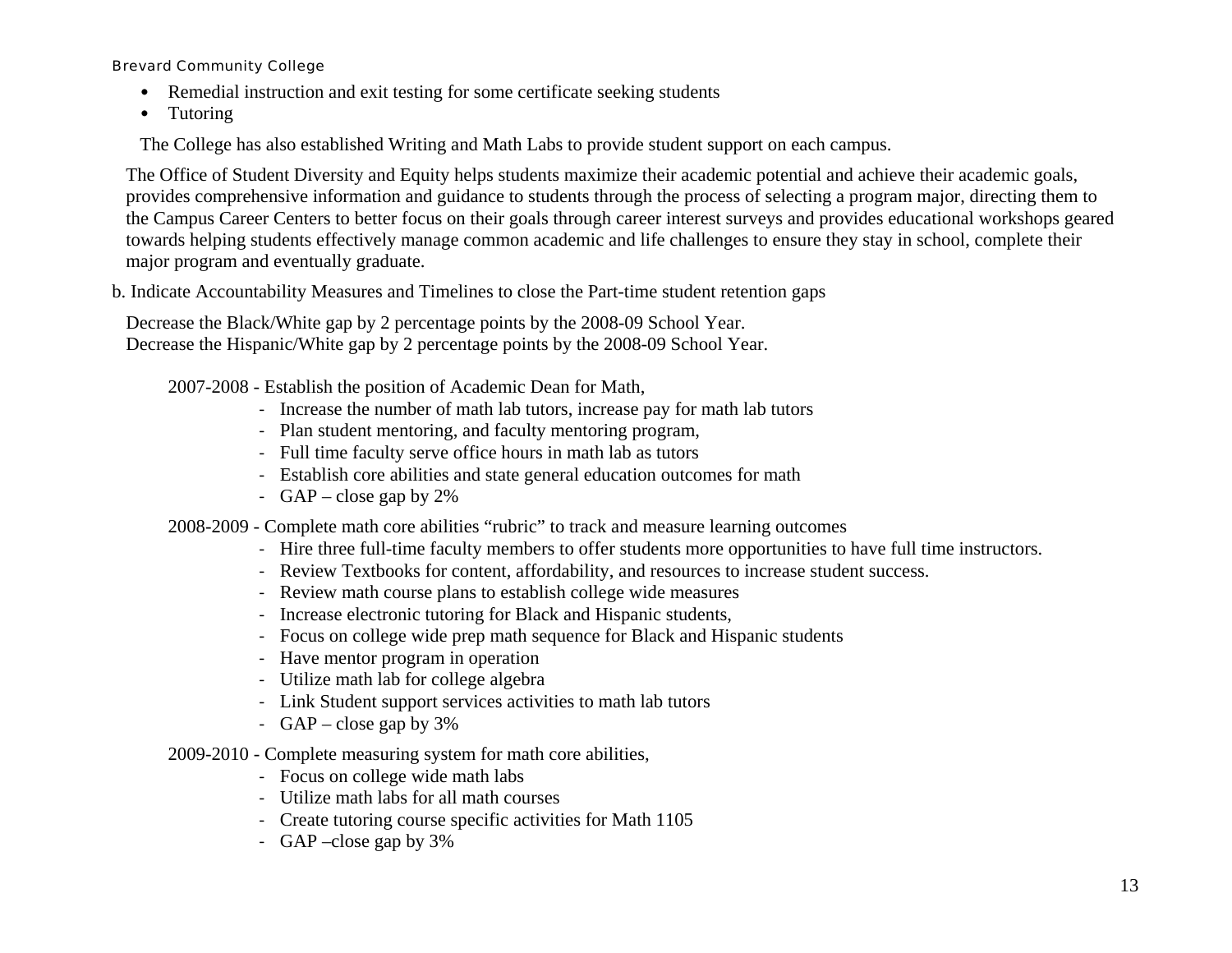# **C. Brevard Community College Strategies**

## **Student - General Improvement**

Direct Connect to UCF. Students are guaranteed admissions to UCF after the completion of an AA or AS degree.

## **Center for Service-Learning (CSL) www.brevardcc.edu/csl**

The CSL involves and supports students in educational and reciprocally beneficial community service-learning experiences. The CSL is recognized as a model and leader in service-learning. Service-Learning is integrated with 135 courses and 350 course sections each semester under the guidance of 110 faculty. Over 700 students enroll annually in stand-alone community servicelearning courses. Over 3,600 students volunteer through service-learning each year. The CSL offers students a wide array of servicelearning experiences, incentives and opportunities.

The Center for Service-Learning strives to make community service an integral part of students' education to prepare them to be lifelong learners, responsible community members, and productive citizens. The goals are as follow:

- Recruit and place students in educational and meaningful service-learning positions and projects,
- Provide opportunities for students, faculty and staff to partner with community organizations,
- •Support students in service-learning activities or projects,
- Integrate and link community service and academic study,
- Involve and support faculty in using the service-learning teaching methods,
- Support community organizations and projects in service learning programming.

## **Learning Labs**

The Learning Lab is a comprehensive resource center which provides academic support to students. There is a learning lab located on each campus. Services available include:

- •Computer-assisted instruction (reading, writing, mathematics),
- •Vocational preparatory instruction (VPI) – remedial instruction and exit testing for some certificate seeking students,
- •Tutoring,
- • Testing services – college credit and vocational placement testing at Palm Bay and Titusville locations, (initial placement testing at Cocoa and Melbourne is located in the campus test centers), instructor make-up exams and Virtual Campus testing,
- Secure test administration and proctoring services for those students who are distance learning students,

<span id="page-13-0"></span>The college has established Writing and Math Labs. They are dedicated labs with computers where students can receive help with Writing (for the Writing Lab) and Math (for the Math Lab). The Melbourne campus has a stand-alone Writing Lab (separate from the Learning Lab) and the Cocoa Campus partners with the University of Central Florida to provide this service. The Math Labs are set up and supported by full time Master's level instructors and minority engineers. It is available throughout the week (days and nights). The Cocoa Campus has a stand-alone Math Lab. The other campuses include this function in their Learning Labs.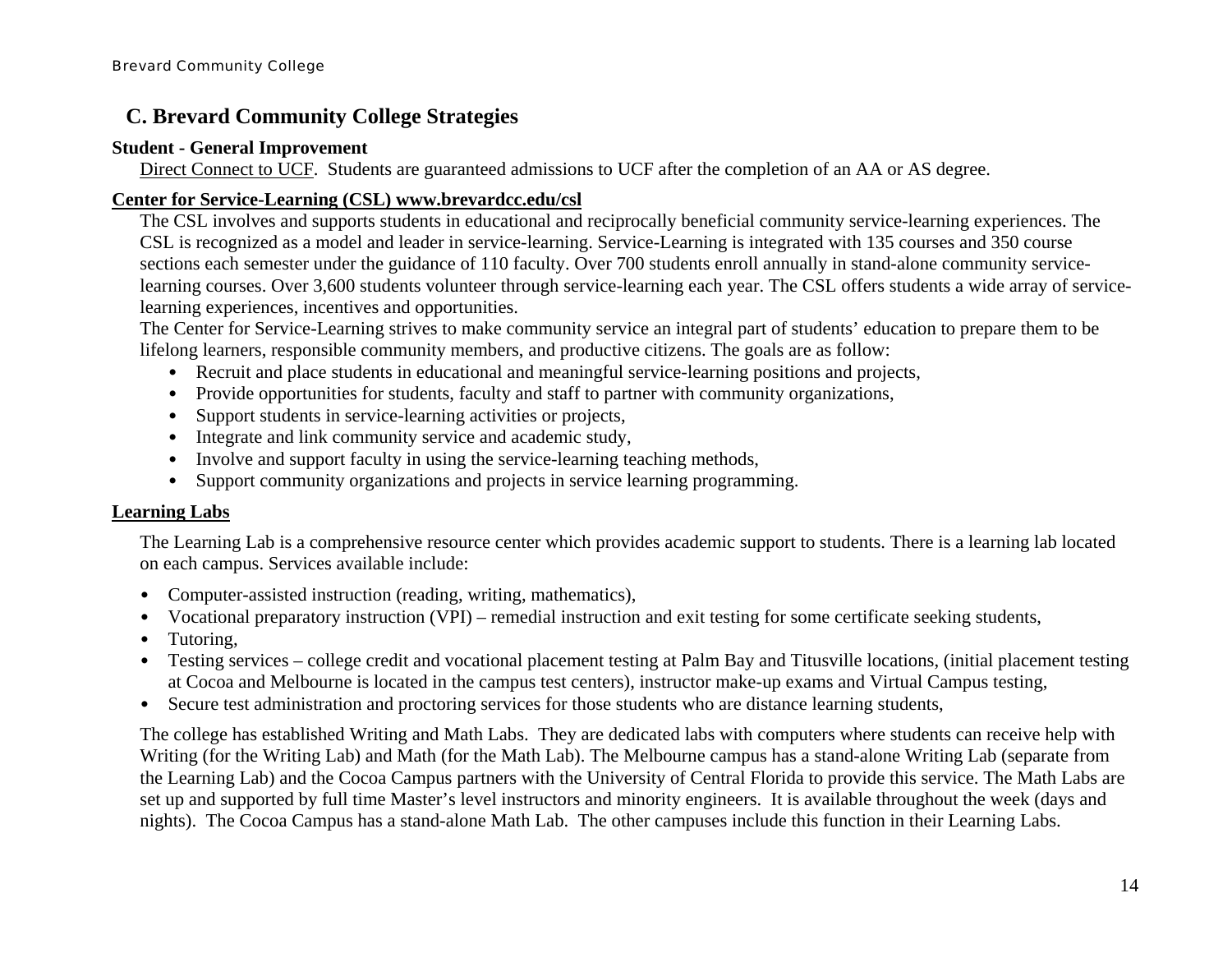**FTIC** 

- **Go Higher Get Accepted Campaign.** A statewide initiative to target area high school seniors in April and help them apply to college, take the college placement tested and assist with the completion of the financial aid and scholarship applications.
- **College Goal Sunday.** Another statewide initiative that targets area high schools through participating colleges to start the financial aid application in February.
- **Community Career and Job Fairs**. BCC's Career Centers and the college's Recruitment Office, Student Services staff and the Office of Student Diversity participate in community career and job fairs through the county and at local high schools.
- **4 Easy Steps for Getting Into College Presentations**. The Office of Student Diversity provide presentations to local church groups, Take Stock-In Children, high school students and CROP students on the college application process, placement testing, applying for financial aid and scholarship and how to select a program major.
- **Project Get Ready.** This college expo targets high school students in grades 10 12. The early evening event is hosted on two campuses. It provides students and their families with key information on admissions, scholarships, financial aid, and college programs and services. Supplemental orientations in Spanish are also provided.

## **College Reach-Out Program**

CROP is a program funded through a grant from the Florida Department of Education. It is designed to increase the number of lowincome, educationally disadvantaged students in grades 6-12 who, upon high school graduation, are admitted to and successfully complete postsecondary education.

## **Program Goals**

- Motivate students to pursue a postsecondary education Enhance student's basic learning skills and performance,
- Strengthen student's and parents' understanding of the benefits of a postsecondary education,
- Involve and support faculty in using the service-learning teaching methods,
- Foster academic, personal and career development through supplemental instruction.

# **Eligibility**

Students eligible for participation are those in grade 6-12 who meet economic and academic criteria and who reside in Brevard County.

# **Program Structure**

- Academic supplemental instruction in language, reading and math,
- Enrichment activities such as cultural diversity celebrations and parent workshops,
- <span id="page-14-0"></span>• Enhancement activities such as career exploration and college tours.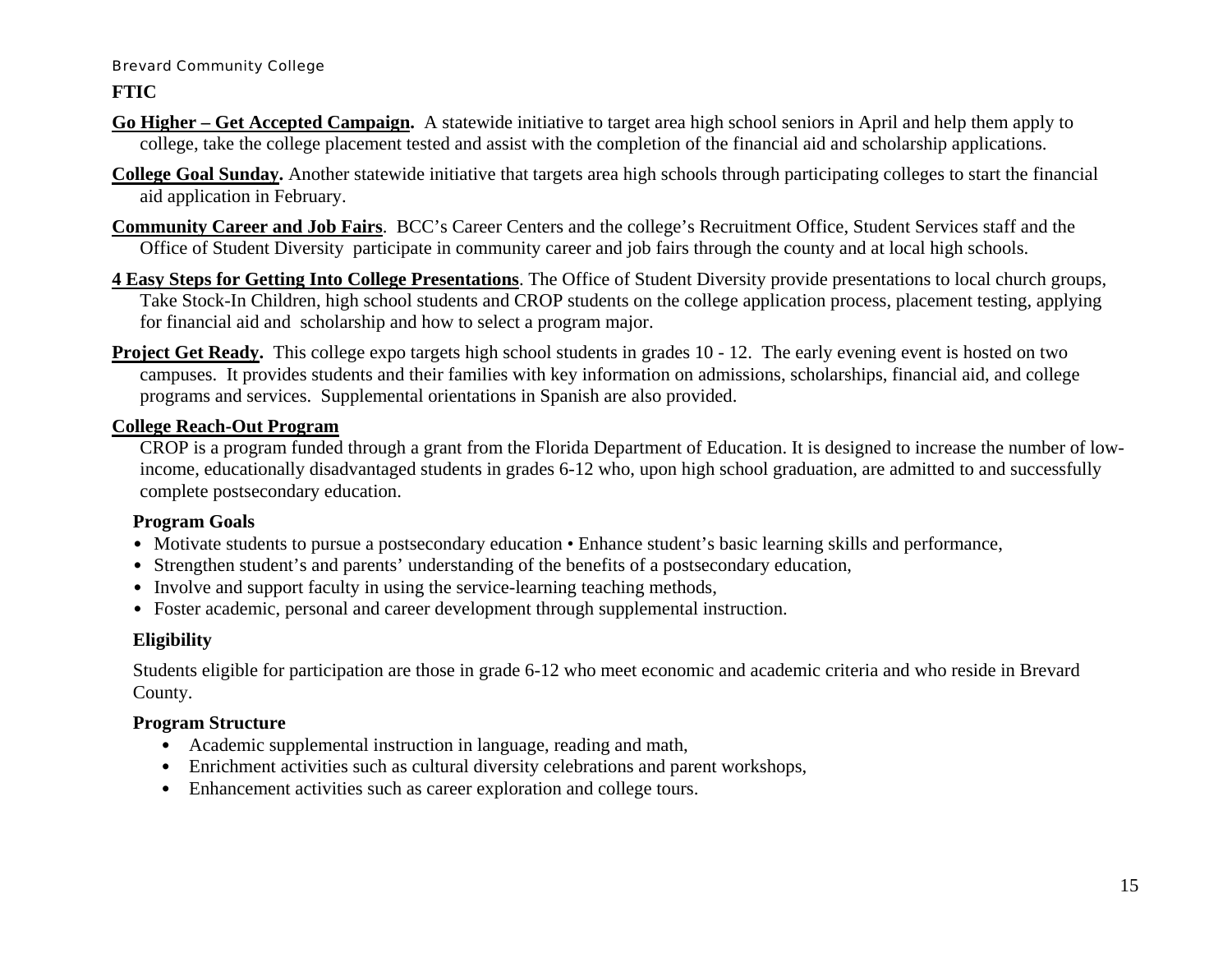## **Diversity**

Below are a few highlights of recruitment activities and programs that have had a positive influence on our diverse student enrollment:

- Scholarship Award Banquets. BCC provides scholarships to several minority organizations and grant programs. A few examples are the CROP, Reginald E. Johnson Scholarship Fund, Zion Orthodox Scholarship Program, and the Delta Sigma Theta Sorority.
- Golden Opportunities. This program targets our senior community. It helps seniors live independently and enjoy the benefits of computers and the Internet. The focus is on intellectual learning, exchanging of ideas and social enjoyment in a relaxed atmosphere.
- Health Science Campus Programs. BCC's Health Science Campus continues to recruit minority students through the implementation of an ESOL mentoring program for nursing and medical laboratory students. The Health Science Campus has also peaked prospective student interest at minority-rich schools with their demonstrations on the Human Patient Simulator (STAN).
- Athletic Department Programs. Includes a variety of baseball, men's and women's basketball, golf, softball, and volleyball. Our diverse teams also have athletic coaches with various ethnic backgrounds who work hard to make their teams winners.
- Police Academy Program. Promotes recruitment of prospective minority police officers by active outreach programs in the minority community.
- Business Seminars for Entrepreneurial Development. BCC's business seminars recently included two minority prominent motivational speakers, Mr. Wally Amos and Mr. Stedman Graham. Mr. Graham introduced his book, "You Can Make it Happen, A Nine-Step Plan for Success. Both seminars were standing room only.
- International Students Camping Trips and Luncheon. The International Student Services Office sponsors annual camping trips and International Food Festivals for their students and college community.
- Black History Month Soul Food Luncheons. The Black History Month Soul Food luncheons are hosted college wide and feature a variety of soul food and a keynote speaker. Students, faculty, staff and the community are invited to attend this annual event.
- Florida African American Student Association (FAASA) Conferences. Students who are members of the African American Student Association (AASU) are given the opportunity to attend a four-day leadership conference at the college's expense. Conferences are hosted by the FAASA bi-annually.
- $\bullet$  Florida Funding for Minority Teachers (FFMT) Annual Conference. Minority students who are planning to be teachers are invited to this annual conference which is hosted by the University of Florida throughout various locations in Florida. Students who elect to join this program are given a two-year scholarship in education during their junior and senior years.
- <span id="page-15-0"></span> $\bullet$  Student Government Association (SGA) Events. Students and staff work closely together to host several student activities geared at promoting unity, inclusion and diversity awareness. Some of these activities include: the Fall Festival, Spring Festival and Welcome Back Day.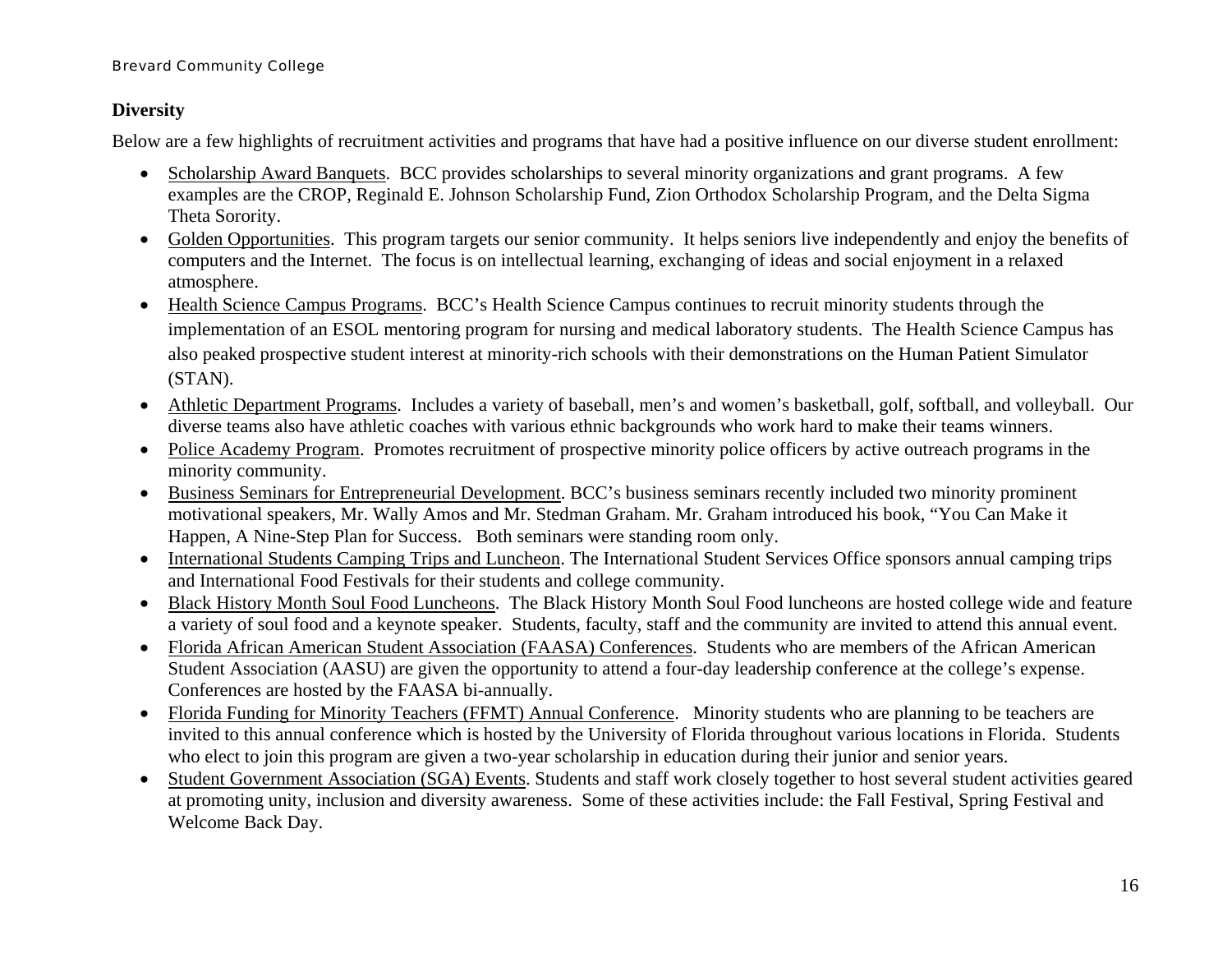- TRIO. This federally funded program managed by the Student Support Services office targets students who are either firstgeneration, have a financial need (qualify for financial aid) or have a physical and/or learning disability. The program offers the following services: academic advisement, tutoring, career counseling, incentive scholarships, financial aid advising, college survival skills, workshops, seminars and much more.
- $\bullet$  Student Transitional Education Program (STEP). STEP is an intensive four-week summer transitional program hosted by Student Support Services. Students eligible for this program must be either first generation or low-income or students with physical or learning disabilities.
- Academic Diversity Curriculum. Infused in many of BCC's academic programs is an increase of diversity curriculum that is culturally representative of our diverse student population. Specific academic departments that highlight their diversity curriculum are Humanities, Psychology and Social Science.
- Academic Diversity Review Committee. The college has formed this committee as part of the curriculum review approval process. The committee ensures distinguishing courses are diversity infused.

#### **Office of Student Diversity-Promoting Student Diversity and Access to Equal Educational Opportunities**

This office assists our diverse community in accessing financial resources that will allow them to become BCC college students. They also provide services to our enrolled students that will help them to maximize their academic potential and achieve their academic goals.

- Admissions Guidance They give comprehensive information and guidance on how to apply to BCC and how to access and retrieve information from www.facts.org.
- Selection and Completion of Major Programs and/or Graduation
- Problem identification and resolution: this office learns of student academic challenges and collectively brainstorms with the students for solutions. They initially guide students through the process of selecting a program major, often directing them to our Campus Career Centers to take a career interest survey. They also provide educational workshops geared towards helping students effectively manage common academic and life challenges to ensure they stay in school, complete their major program and eventually graduate.

#### **African Americans**

Third Annual Harry T. & Harriette V. Moore Festival of the Arts and Humanities. This elaborate festival hosted by the Titusville Campus which annually memorializes the late Harry T. and Harriette V. Moore by providing educational activities and programs to the public and public school students over a three-day period. This year's theme was "Understanding through Education".

Celebration of Black History Month and Juneteenth. BCC celebrated Black History Month on all of its campuses. The theme was Celebrating a Rich Heritage. Programs consisted of luncheons, keynote speakers, ethnic dress fashion shows, documentary movies, student speakers, and plays by local play writes. The year was wrapped up by a Juneteenth celebration that included the reading of the Emancipation Proclamation, African Dancers and Drummers and a historical oracle of the Black culture in Central Florida.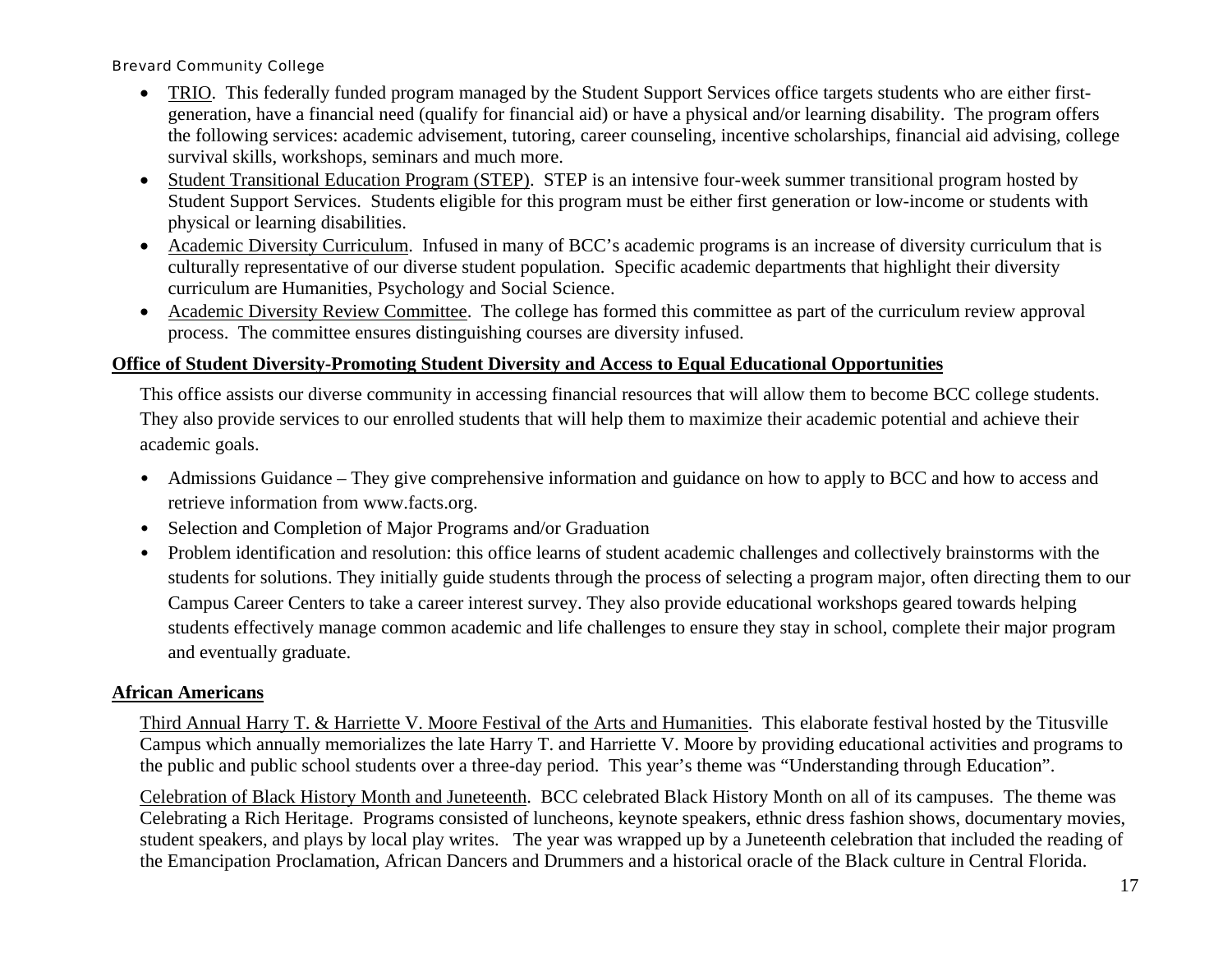African American Student Union participated in the following activities:

- $\bullet$ Fall Leadership Institute in Jacksonville - November 2006
- •Attended FAASA's 2007 Spring Convention in St. Petersburg
- • Participated in the Annual Black History Month Celebration – which included
	- o The Taste of Soul Luncheon
	- o Gospel Extravaganza
	- o Panel Discussion with local Community leaders
	- o College Goal Sunday
- Other Events:
	- o Attended Native American Indian Cultural Event (MC)
	- o Attended and participated in the Fantastically Female Program (MC)
	- o Latino Festival (MC)
	- o Group had several social activities outside school; Bowling Christmas Party
	- o Dinner & Movie night shared birthday celebrations
- Fall Term:
	- o Held a Voter Registration Drive
	- o Participated in Project Get Ready
	- o Campus fundraising
	- o Held a club recruitment campaign at Welcome Back Day and Spring Fest
	- o Attended the International Global Program with Ambassador Elam Thomas
- Club Presenters:
	- o Ms. Jeranie Speed Trio Student Success
	- o Ms. Teri Jones –Financial Aid/Scholarship Workshop
	- o Dean Darby Visit/Student Discussion
	- o Mr. Dexter Thomas Academic & Personal Success
- Fundraisers:

#### **Office for Students with Disabilities**

In order to receive the most appropriate assistance, students are encouraged to register with the Office for Students with Disabilities on their campus. After a student self-identifies, Brevard Community College assists students with disabilities by providing reasonable accommodations on a case-by-case basis. The College makes available adaptive furniture, equipment, and devices, as well as sign language interpreters, specialized computer software, academic advisement, placement and classroom test administration, the services of a learning disabilities specialist, advocacy, and other services to help students attain their educational goals. All services are free and information is kept confidential.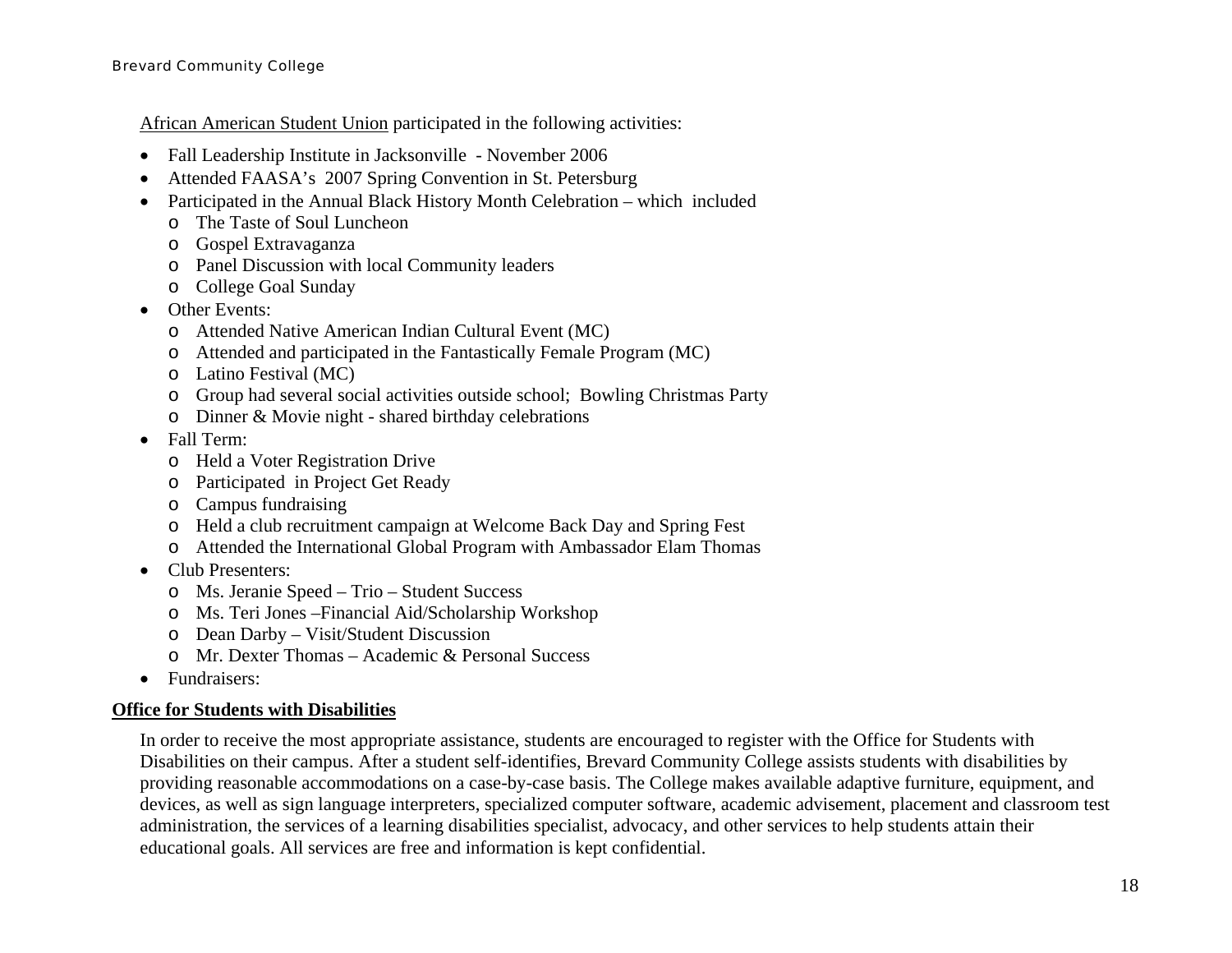For the 2006/07 year the OSD served 759 students: 292 with learning disabilities and 295 with psychological disorders who selfidentified. To inform the students of OSD offerings, the College sent letters to every OSD student informing them about service learning and instructing them how to participate.

**Individual Education Plan (IEP).** The Office of Students with Disability actively recruits local high school seniors with disabilities by attending IEP meetings at the high schools.

**Celebration of the Hispanic Community**. Throughout the past year BCC reached out to Brevard's rapidly growing Hispanic population, with involvement or hosting numerous community activities which included the following: The Hispanic Art Festival, The Annual Salsa Festival, The Puerto Rican Day Parade and The Hispanic Heritage Month Luncheon to name only a few. For the October -Hispanic Heritage Celebration the Palm Bay campus invited students, faculty and community members to join in a celebration which included lunch, performances by Hispanic dancers and Hispanic musical performances.

#### **International Education**

Brevard Community College recognizes the importance of providing an international dimension to education. Confronted with a global economy and issues that transcend national boundaries, today's students must have a better understanding and appreciation of other cultures, customs and political systems. BCC encourages and supports the development of international partnerships; studyabroad programs; service to international students; international programs for the community; and student, faculty, and staff exchange and development programs.

The Institute for Business Training and Community Education's Intensive English Program offers two courses for English language learners: the Intensive English Program (IEP) and English for Speakers of Other Languages.

#### **Intensive English Program (IEP)**

IEP courses are designed to help non-native speakers (international students and residents) develop both academic and communicative fluency in the skill areas of grammar, reading, writing, listening/speaking, and pronunciation. Students learn through a dynamic combination of interactive instruction and classroom activities which encourage active participation, such as cooperative learning, problem solving, role playing, and individual or group projects.

Class sizes are small, averaging 8-10 students, and the coursework is intensive. Students receive approximately 70 hours of classroom instruction per course, and most of our students are in class 23 hours per week. F-1 Visa students are required to take a full load of 5 classes in order to maintain their visa, but residents can choose the number of classes they'd like to take.

The tuition for IEP classes is \$595 per class for a 14 week semester (\$2,975 for full time students). There is a \$100 application fee for the Intensive English Program. Application forms and additional information about the program can be found on our website: [www.brevardcc.edu/iep](http://www.brevardcc.edu/iep) .

All students take a placement test to determine their level of English Proficiency (beginning, low intermediate, high intermediate, or advanced).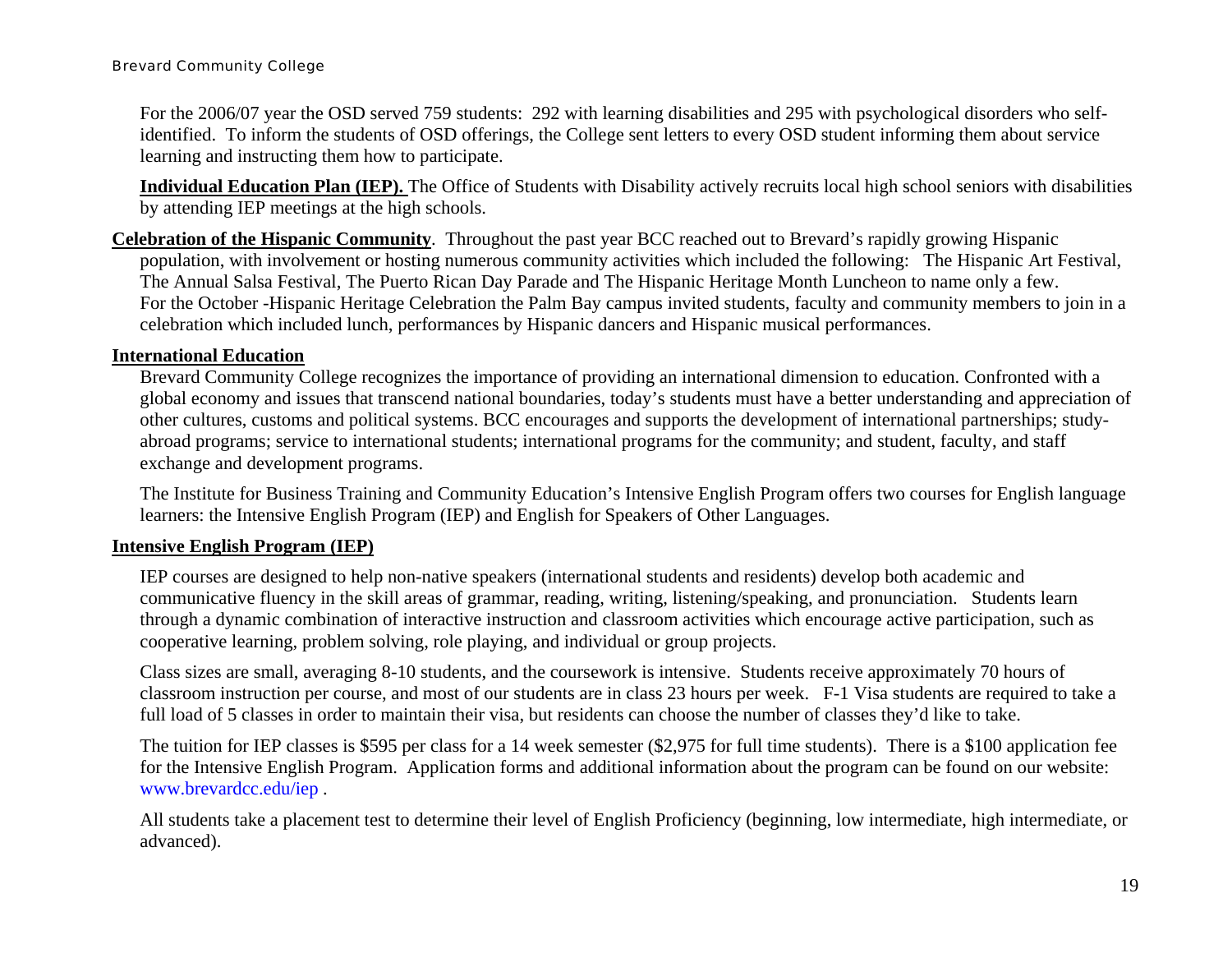#### **ESOL (English for Speakers of Other Languages) Courses**

The College offers ESOL courses for the resident English as a Second Language population. Most resident ESOL students have work and/or family commitments which require them to study at a slightly slower pace. In order to accommodate the diversity of student backgrounds and English language needs, our ESOL courses focus primarily on practical fluency through a combination of direct instruction and active learning.

Our most popular ESOL class is the *ESOL Integrated Skills* course. *ESOL Integrated Skills* offers integrated practice in grammar, reading, writing, listening, and speaking. We offer the course at the beginning, low intermediate, and high intermediate levels. Classes meet twice a week (1 and  $\frac{1}{2}$  hours each meeting) for 10 weeks (a total of 30 hours of instruction). The cost is \$217, which includes a textbook/workbook/audio CD package. Students take a placement test prior to registration in order to determine their entry level.

For advanced students, we also offer ESOL classes designed to concentrate on particular sets of skills, such as Advanced Reading/Writing, Advanced Listening/Speaking, and TOEFL (Test of English as a Foreign Language) preparation. The cost for these courses is also \$217 for a 10 week course (30 hours of instruction). Textbooks and supplemental materials are included in the tuition.

ESOL Program in the District – The College is in partnership with the Brevard County School District on a grant to provide classes for English as a Second Language courses. The classes are offered through our Learning Lab free to the public.

**Equal Opportunity Employment**. BCC created a more diversified selection process as a key component that insures that the College continues to work hard at infusing diversity initiatives for all of the community we serve during the hiring process.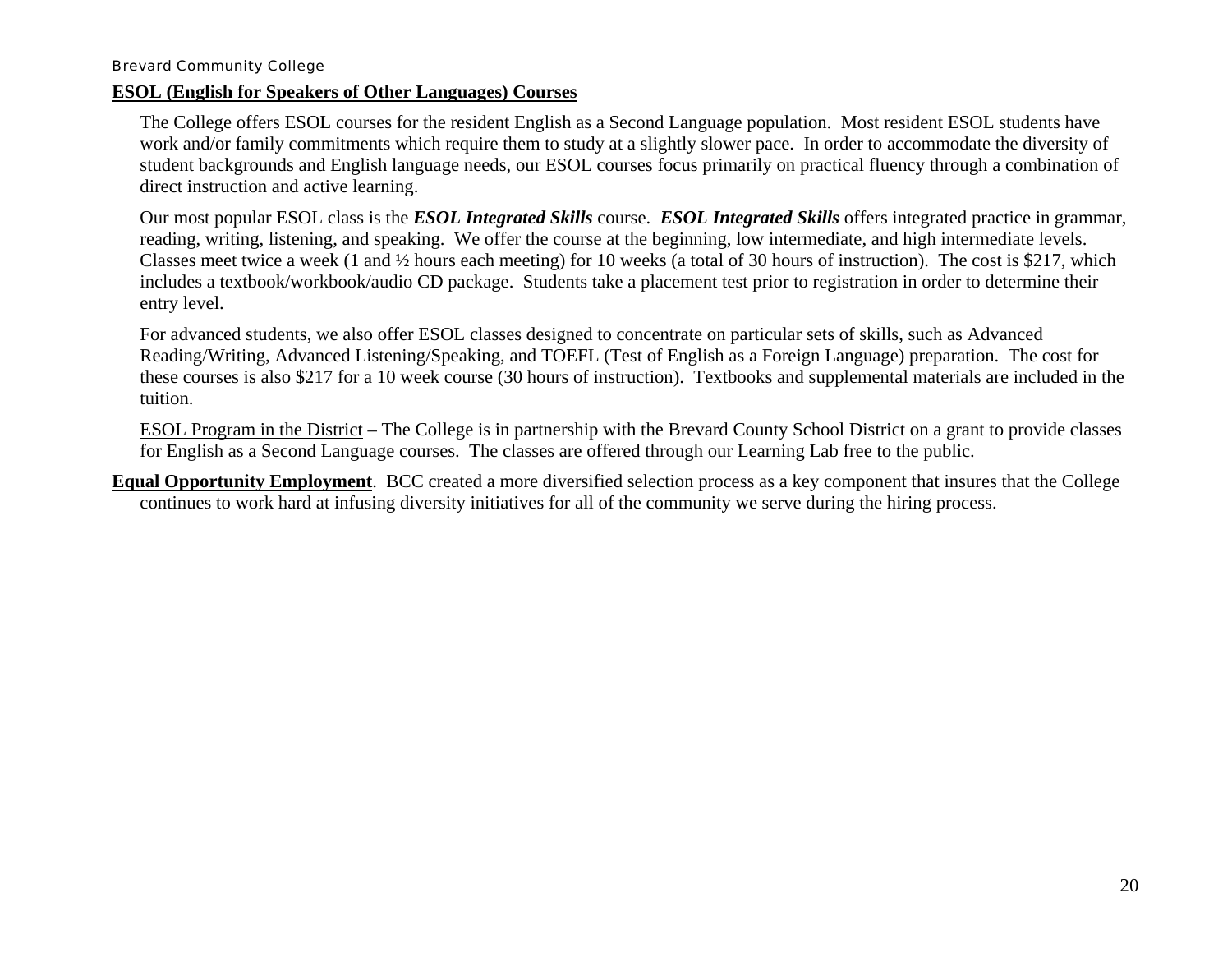# <span id="page-20-0"></span>**D. Institutional Analysis of Gatekeeper courses analysis and strategies**

-for students in A&P and Vocational Lower Division Courses. (Mathematics)

OEA recognizes that all colleges do not offer both developmental/remedial courses. Insert course data that apply to your institution.

- a. Enrollment data is extracted from the "Total" column on Grade distribution Tables for 2005 and 2006 by Race.
- b. Math Course success percentages are extracted from Successful Grades column at the extreme right hand end of the table of percentages by race. **Success, for purposes of this analysis, includes all students with grades of A, B, or C as final course grades.**
- c. Achievement gaps are the percentage point difference between the White Student 2006 success % and the 2006 Black or Hispanic success % for each math course. When Black and Hispanic student data indicates greater success than White students, type in "no gap".

#### **White Student Data**

| <b>Gatekeeper</b> | 2005       | 2005         | 2006       | 2006        |  |
|-------------------|------------|--------------|------------|-------------|--|
| courses           | enrollment | success $\%$ | enrollment | success $%$ |  |
| <b>MAT 0020</b>   | 140        | 57.86        | 98         | 65.31       |  |
| <b>MAT 0024</b>   | 650        | 50.31        | 608        | 57.57       |  |
| <b>MAC 1105</b>   | 991        | 57.21        | 1,038      | 58.00       |  |
| <b>MGF 1106</b>   | 267        | 69.29        | 284        | 70.42       |  |

#### **Black/White Gap Analysis Black Student Data**

| Gatekeeper      | 2005       | 2005        | 2006       | 2006        | <b>Black/White 2006</b> |
|-----------------|------------|-------------|------------|-------------|-------------------------|
| courses         | enrollment | $success\%$ | enrollment | success $%$ | Achievement gap         |
| <b>MAT 0020</b> | 21         | 38.10       | 23         | 56.52       | $-8.79$                 |
| <b>MAT 0024</b> | 113        | 42.48       | 103        | 53.40       | $-4.17$                 |
| <b>MAC 1105</b> | 98         | 52.04       | 116        | 44.83       | $-13.17$                |
| <b>MGF 1106</b> | 26         | 50.00       | 33         | 54.55       | $-15.87$                |

1. List the College's Methods and Strategies to close the Black/White gaps in Math courses

The College has installed a Math Dean to focus on improving academic programs in the areas of mathematics. In addition, the College is analyzing best practice of other community colleges (specifically Indian River and Daytona) and will model their programs in the College's math program. A comparison of last year's gap analysis to that of this year shows that we have made significant strides.

|                 | 2005     | 2006     | Difference         |
|-----------------|----------|----------|--------------------|
| <b>MAT 0020</b> | $-19.76$ | $-8.79$  | 10.97 closing gap  |
| <b>MAT 0024</b> | $-7.83$  | $-4.17$  | 3.66 closing gap   |
| <b>MAC 1105</b> | $-5.17$  | $-13.17$ | 8 increase in gap* |
| <b>MGF 1106</b> | $-19.29$ | $-15.87$ | 3.42 closing gap   |

\* The only area where the College did not close the gap and, in fact, increased the gap was in MAC 1105, College Algebra. While it is important to minimize gaps between different populations we recognize the reason for the aberration is the fact that since this is a key gateway course, we made a conscious decision to increase the rigor of this course in order to prepare students better for future success. We will continue to work through different efforts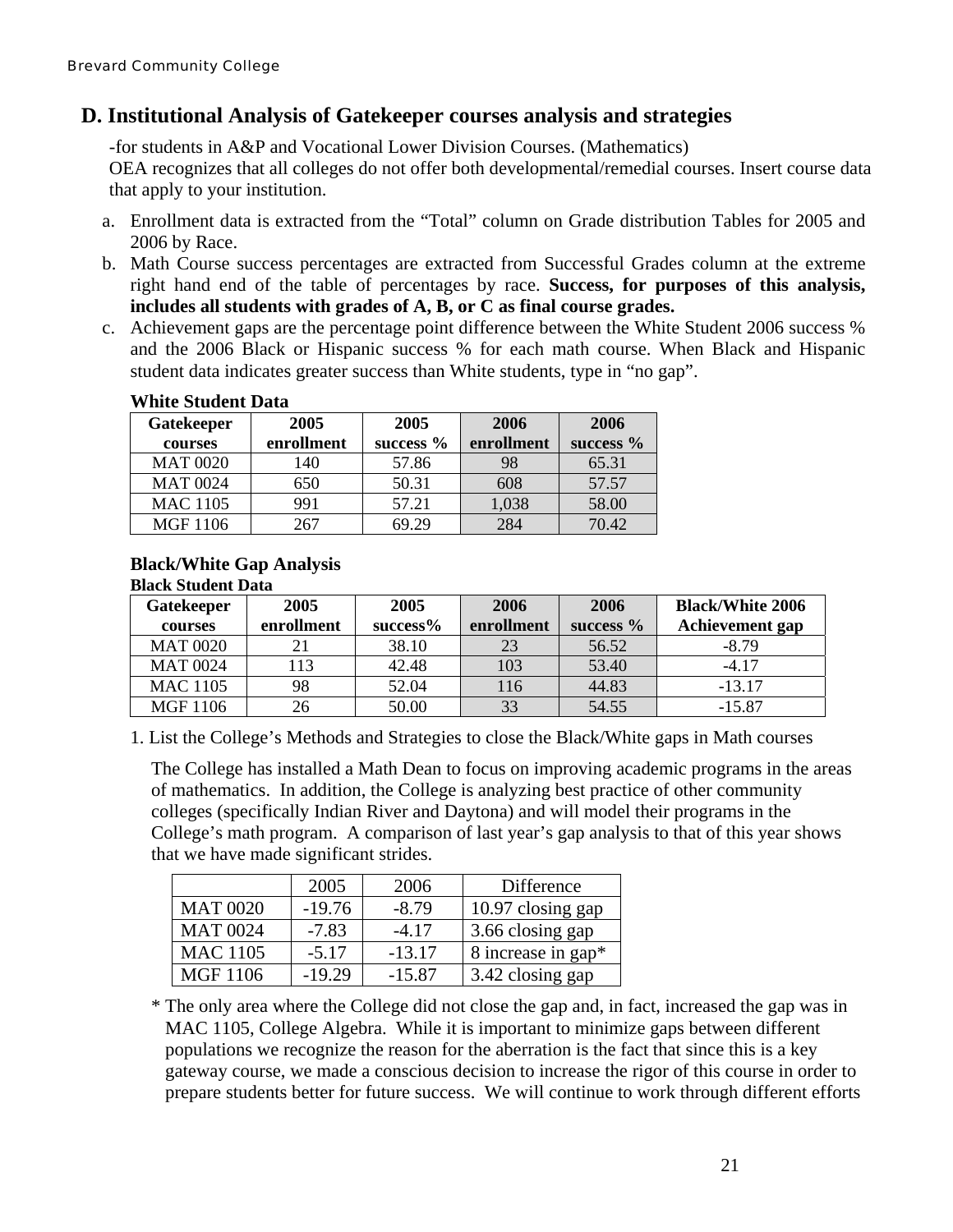to minimize the gap.

<span id="page-21-0"></span>2. Indicate Accountability Measures and Timelines to close the Black/White gaps in Math courses

The College has installed a Math Dean to focus on improving academic programs in the areas of mathematics. In addition, the College is analyzing best practice of other community colleges (specifically Indian River and Daytona) and will model their programs in the College's math program.

To insure accountability for the program success, the College has created the position of Prep Coordinators. These are full time faculty members who will work with the faculty and host developmental math workshops to insure that the process is being implemented properly. In addition, the College is establishing faculty mentors to insure that progress is made and monitored on a real time basis.

## **Hispanic/White Gap Analysis**

**Hispanic Student Data** 

| <b>Gatekeeper</b><br>courses | 2005<br>enrollment | 2005<br>success $\%$ | 2006<br>enrollment | 2006<br>success $%$ | <b>Hispanic/White</b><br>2006 Achievement<br>gap |
|------------------------------|--------------------|----------------------|--------------------|---------------------|--------------------------------------------------|
| <b>MAT 0020</b>              | 18                 | 61.11                | 10                 | 60.00               | $-5.31$                                          |
| <b>MAT 0024</b>              | 62                 | 46.77                | 57                 | 63.16               | No gap                                           |
| <b>MAC 1105</b>              | 74                 | 55.41                | 79                 | 62.03               | No gap                                           |
| <b>MGF 1106</b>              | 23                 | 78.26                | 26                 | 57.69               | $-12.73$                                         |

3. List the College's Methods and Strategies to close the Hispanic/White gaps in Math courses.

The College has installed a Math Dean to focus on improving academic programs in the areas of mathematics. In addition, the College is analyzing best practice of other community colleges (specifically Indian River and Daytona) and will model their programs in the College's math program. A comparison of last year's gap analysis to that of this year shows that we have made significant strides in this area as well.

|                 | 2005    | 2006     | Difference                             |
|-----------------|---------|----------|----------------------------------------|
| <b>MAT 0020</b> |         | $-5.31$  | 5.31 increase in gap                   |
| <b>MAT 0024</b> | $-3.54$ | 5.59     | Surpassed the White population- no gap |
| <b>MAC 1105</b> | $-1.80$ | 4.03     | Surpassed the White population- no gap |
| MGF 1106        | 8.97    | $-12.73$ | $21.7$ swing*                          |

\* Last year, this group only had 9 students in this category. We are encouraged with the increase in enrollment for this course and we believe that with the increase in students to 23 this year, this may be a more representative gap than that of last year's study. We believe that the progress made in MAT 0024 and MAC 1105 is more significant with the number of students enrolled in the courses. We will work to reduce and eliminate the gap with the new efforts in math.

4. Indicate Accountability Measures and Timelines to close the Hispanic/White gaps in Math courses.

To insure accountability for the program success, the College has created the position of Prep Coordinators. These are full time faculty members who will work with the faculty and host developmental math workshops to insure that the process is being implemented properly. In addition, the College is establishing faculty mentors to insure that progress is made and monitored on a real time basis.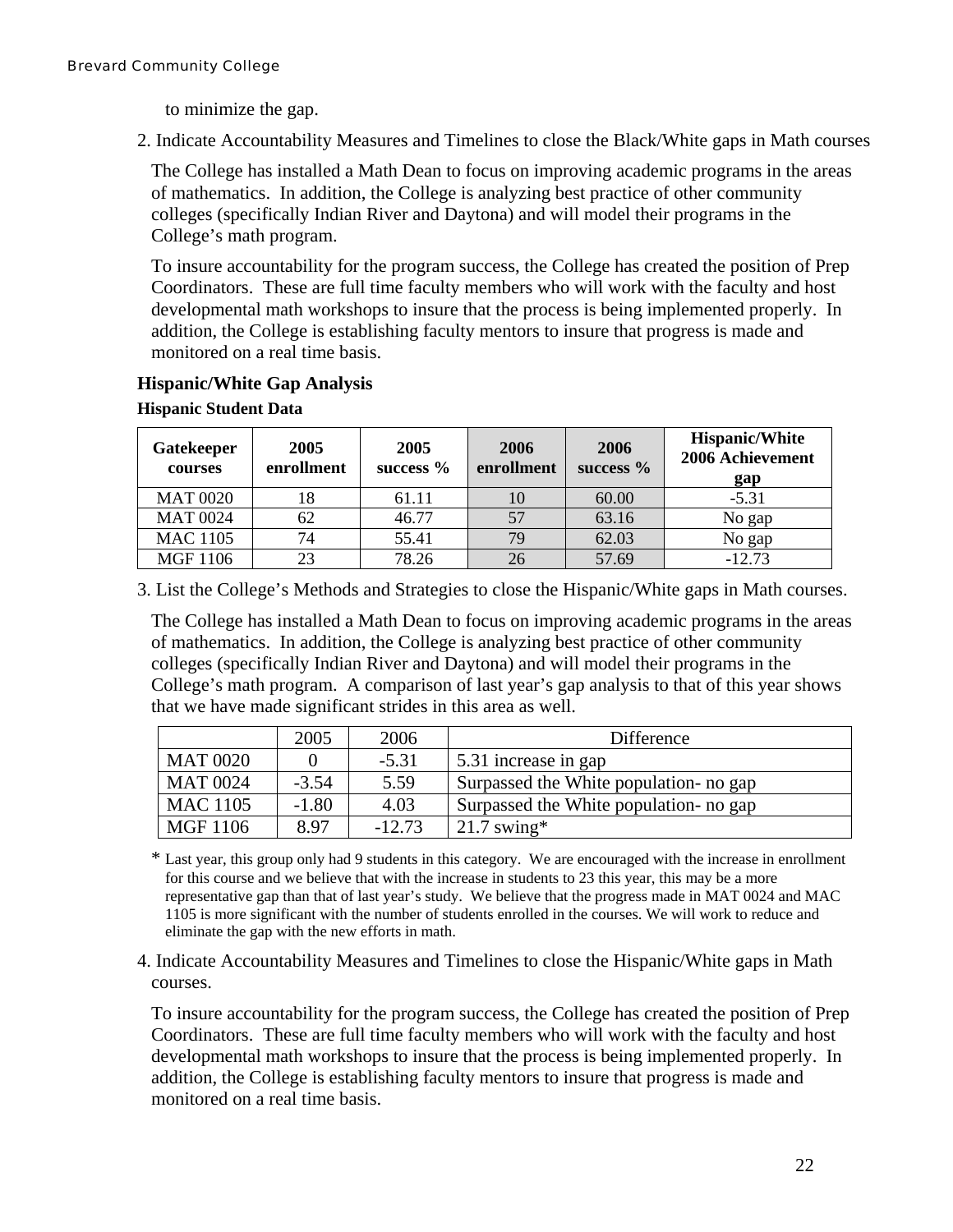# PART IV ISSUES IN ATHLETICS

# <span id="page-22-0"></span>**A. Diversity in Athletic Program Administration and Leadership**

### **1. Full Time**

 This section is designed to compile information and data related to diversity among individuals currently employed as **full-time** athletic directors and coaches. Please provide below disaggregated data of current employees in these job categories by race/ethnicity and gender. **Do not include Athletic Directors in the total count for Coaches** .

**Brevard Community College does not have individuals who carry one unique function on a full time basis.** Even though we do have professionals who work in the Athletic department full time, their duties are divided among different areas. For example, the Athletic Director (W-M) serves as Athletic Director part of the time and Golf Coach another part of the time The makeup of the Athletic Department is as follows:

• Jamie Howell, Athletic Director (white, male) duties include those of the Athletic Director as well as the men's golf coach, facility coordinator and adjunct faculty

#### Ladies' Sports

- Ladies' Basketball: Renee Bellamy (black, female) duties include student advisor and head ladies basketball coach
- Ladies' Softball: Ed Yanes (white, male) duties include part time head ladies softball coach
- Ladies' Volleyball: Herbert Tokumoto (Asian, male) duties include part time head ladies volleyball coach.

## Men's Sports

- Men's Baseball: Ernie Rosseau (white, male) duties include full time faculty, head men's baseball coach
- Men's Basketball: Terry Parks (black, male) duties include facilitator coordinator for the Melbourne Gym and head men's basketball coach
- Men's Golf: Jaime Howell (white male) duties include Athletic Director, head men's golf coach, facilities coordinator for the golf range and adjunct faculty

## **2. Part Time**

This section is designed to compile information and data related to diversity among individuals currently employed as **part-time** athletic directors and coaches. Please provide below disaggregated data of current employees in these job categories by race/ethnicity and gender.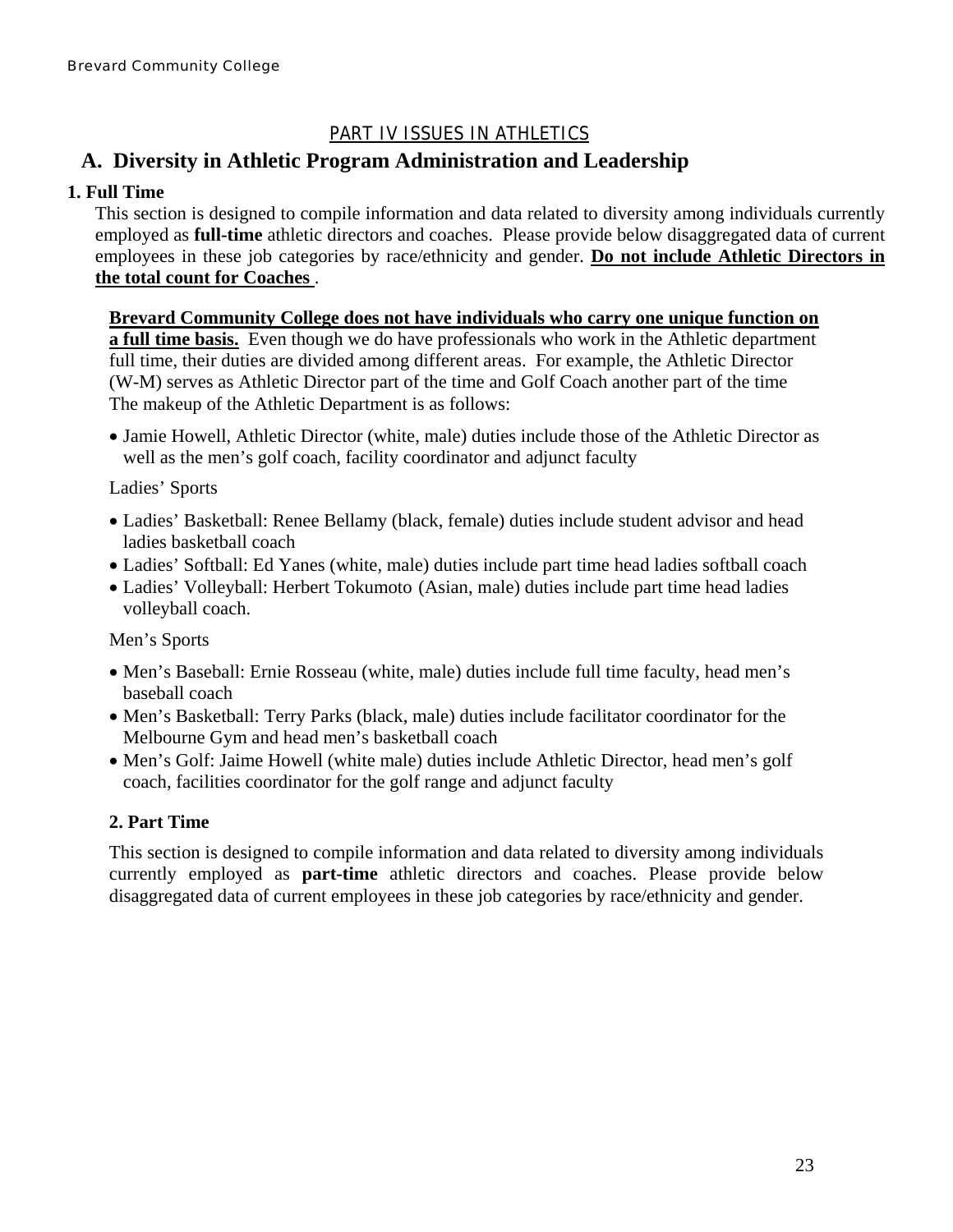| <b>Target</b><br><b>Employee</b><br>S       | Total #<br><b>Part-Time</b><br><b>Employees</b> | #<br>White | #<br><b>Black</b> | #<br><b>Hispanic</b> | #<br><b>Asian</b> | #<br>Other | #<br><b>Male</b> | #<br><b>Female</b> |
|---------------------------------------------|-------------------------------------------------|------------|-------------------|----------------------|-------------------|------------|------------------|--------------------|
| <b>Athletic</b><br><b>Directors:</b>        |                                                 |            |                   |                      |                   |            |                  |                    |
| <b>Coaches:</b><br>Women's<br><b>Sports</b> | 6                                               | 3          | $\overline{2}$    |                      |                   |            | 3                | 3                  |
| Men's<br><b>Sports</b>                      | $\overline{4}$                                  | 3          | 1                 |                      |                   |            | 4                |                    |
| <b>Total</b>                                | 12                                              | 8          | 3                 |                      |                   |            | 9                | 3                  |
| <b>Percent</b>                              | 100%                                            | 67%        | 25%               |                      | 8%                |            | 75%              | 25%                |

#### <span id="page-23-0"></span>**Directors in the total count for Coaches** .

#### **3. Employment Strategies**

- a. Describe below strategies to develop and prepare women and racial minorities for promotional opportunities leading to employment as athletic directors and coaches. (**Do not describe the process for selection.)**
	- 1. Availability to attend clinics within their sport.
	- 2. Invited to all BCC in service days.
	- 3. Encouraged to meet and be mentored by faculty and staff at BCC.
	- 4. Periodicals-Journals and commercial products available at all times.
	- 5. Invited and involved in all athletic dept and coaching meetings.
- b. Describe the search process for hiring **full-time coaches**.

At this time we do not have any full time coaching responsibilities. However, we would follow the same guidelines recommended by Human Resources for any full time position.

c. Where search committees are utilized in the selection and hiring of **full-time coaches**, what steps are taken to ensure diversity on the search/selection committee(s)?

N/A

d. To what extent are part-time coaches pursued as applicants for positions as full-time athletic directors and coaches?

We would follow the same rules and regulations that are provided by the college.

e. Specify media, including publications, agencies, organizations and networks, utilized to identify qualified applicants as coaches and athletic directors:

Any hiring that is pursued by the Athletic Department will following the same hiring guidelines that are set by the college's human resource department.

f. Describe modifications the institution will make to ensure greater diversity among individuals hired as athletic directors and full-time coaches.

BCC has policies that are in place and the athletic department will follow those policies.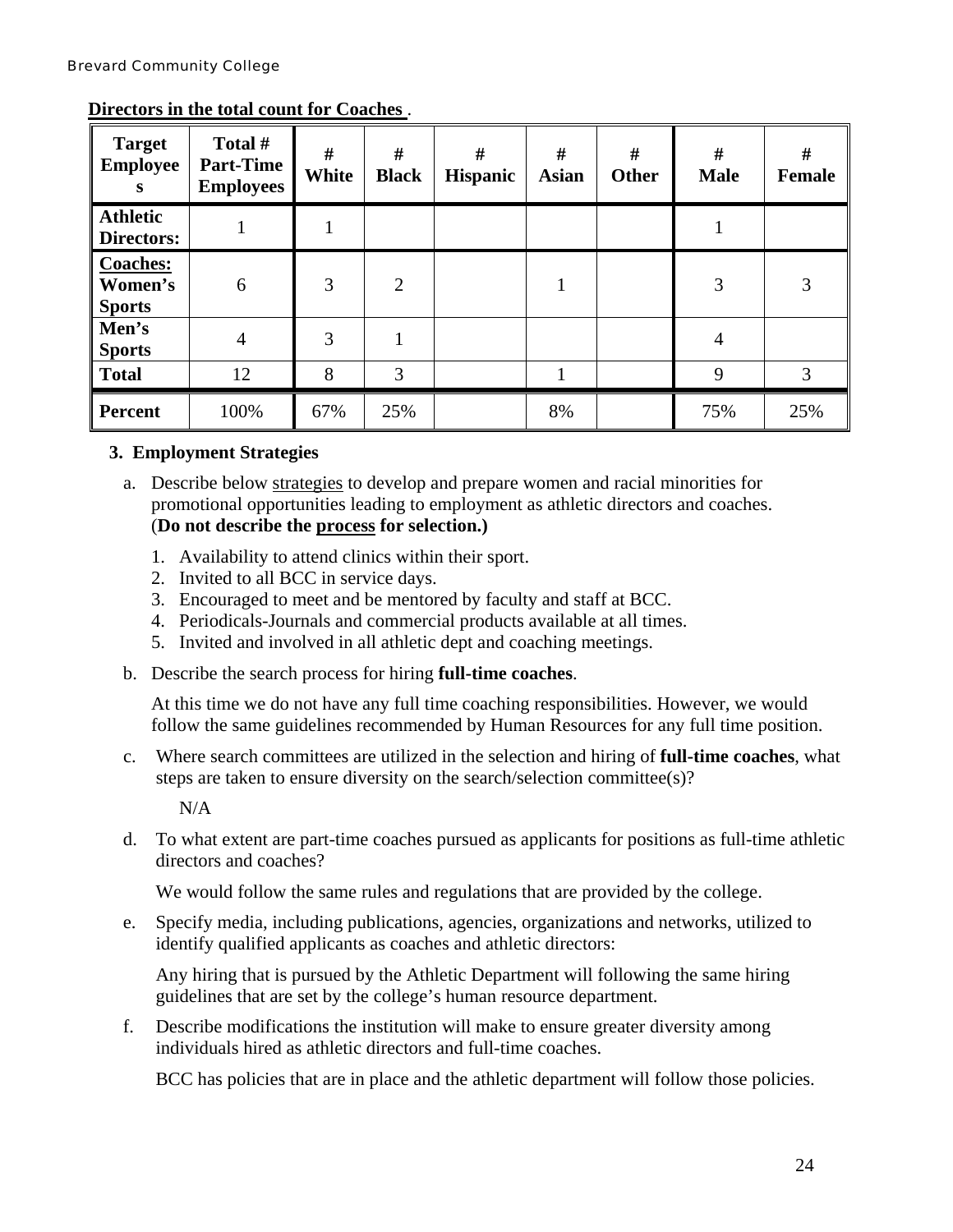# <span id="page-24-0"></span>**B. Community College 2006-07 Athletic Participation by Sport**

(Complete Table to show data for male and female participation rates and full-time enrollment. In addition, the plan to increase participation among women must be reported in Section D.)

| <b>Number of Participants</b>             |              |                |              |                                           |              |                |              |  |  |  |
|-------------------------------------------|--------------|----------------|--------------|-------------------------------------------|--------------|----------------|--------------|--|--|--|
|                                           |              |                | # Males      | # Females                                 |              | Total          |              |  |  |  |
| <b>Varsity Teams</b>                      |              | 2006-07        | 2007-08      | 2006-07                                   | 2007-08      | 2006-07        | 2007-08      |  |  |  |
| <b>Baseball</b>                           |              | 23             | 19           |                                           |              | 23             | 19           |  |  |  |
| <b>Basketball</b>                         |              | 15             | 12           | 15                                        | 14           | 30             | 26           |  |  |  |
| Golf                                      |              | 10             | 8            |                                           |              | 10             | 8            |  |  |  |
| Softball                                  |              |                |              | 18                                        | 20           | 18             | 20           |  |  |  |
| Swimming                                  |              |                |              |                                           |              |                |              |  |  |  |
| Tennis                                    |              |                |              |                                           |              |                |              |  |  |  |
| <b>Track and Field</b>                    |              |                |              |                                           |              |                |              |  |  |  |
| Volleyball                                |              |                |              | 13                                        | 13           | 13             | 13           |  |  |  |
| Soccer                                    |              |                |              |                                           |              |                |              |  |  |  |
| Other                                     |              |                |              |                                           |              |                |              |  |  |  |
| <b>Total Athletes</b>                     |              | 48             | 39           | 46                                        | 47           | 94             | 86           |  |  |  |
| % of Athletes                             |              | 51%            | 45%          | 49%                                       | 55%          | 100%           | 100%         |  |  |  |
| <b>Fall 2006 Enrollment (EF2A Report)</b> |              |                |              | <b>Fall 2007 Enrollment (EF2A Report)</b> |              |                |              |  |  |  |
|                                           | <b>Males</b> | <b>Females</b> | <b>Total</b> |                                           | <b>Males</b> | <b>Females</b> | <b>Total</b> |  |  |  |
| Headcount                                 | 2,289        | 2,856          | 5,145        | Headcount                                 | 6,014        | 8,482          | 14,496       |  |  |  |
| Percent                                   | 44.5%        | 55.5%          | 100.0%       | Percent                                   | 41.5%        | 58.5%          | 100.0%       |  |  |  |

Note: EF2A report is the fall enrollment report sent to the colleges verifying enrollment numbers. It is generated by the community college MIS office based on numbers each institution reported.

Note: OCR defines a participant as anyone who: (1) participated in competition, or (2) participated with the team and was eligible for competition but did not play in the game. Participation is determined as of the date of the first competitive event for the sport. This section applies to all colleges offering intercollegiate sports. Use Table B (above) to show the relationship between the rate at which women are enrolled full-time in the college and the rate at which women are participating in intercollegiate sports.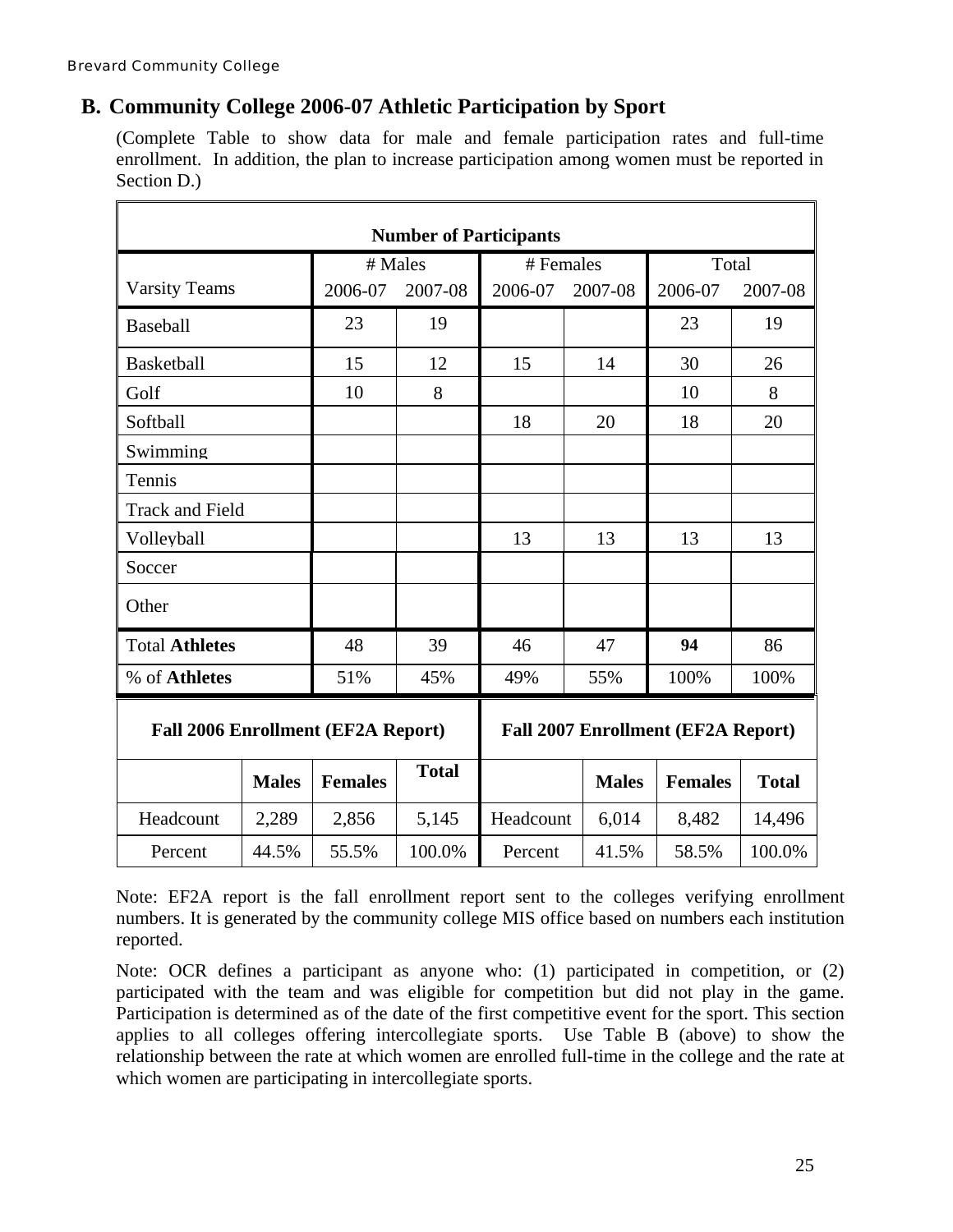# <span id="page-25-0"></span>**C. Gender Equity in Athletics – Compliance Update**

Please review the components below and provide a brief description of the status of corrective steps taken only in components where a Corrective Action Plan was required in the 2006-07 Equity Update. If no corrective actions were required, verify compliance for 2007-08 by appending the required signatures.

1. **Sports and levels of competition** effectively accommodate the interests and abilities of members of both sexes. *[Section 1000.05(3)(d)(1), F.S.; Rule 6A-19.004(2), FAC; Title IX: 106.41(c)(1)]*

#### **The percentage of females is well within the 5 percentage point margin.**

2. **Equipment and supplies** are provided equitably to female and male teams. *[Section 1000.05(3)(d)(2), F.S.; Rule 6A-19.004(4), FAC; Title IX: 106.41(c)(2)]* 

#### **In compliance**

3. **Scheduling of games and practice times** provide for equal opportunities. *[Section 1000.05(3)(d)(3), F.S.; Rule 6A-19.004(5), FAC; Title IX: 106.41(c)(3)]* 

#### **In compliance**

4. **Travel and Per Diem** allowances are provided for athletes in an equitable manner. *[Section 1000.05(3)(d)(4); Rule 6A-19.004(6), FAC; Title IX: 106(c)(4)]* 

#### **In compliance**

5. **Opportunities to receive coaching** are provided in an equitable manner. *[Section 1000.05(3)(d)(5), F.S.; Rule 6A-19.004(7), FAC; Title IX: 106.41(c)(5)]*

## **In compliance**

6. **Locker rooms, practice facilities and competitive facilities** are of comparable quality for male and female teams. *[Section 1000.05(3)(d)(7), F.S.; Rule 6A-19.004(8), FAC; Title IX: 106.41(c)(7)]*

#### **In compliance**

7. **Medical and training facilities and services, including insurance**, are provided in an equitable manner. *[Section 1000.05(3)(d)(8), F.S.; Rule 6A-19.004(9), FAC; Title IX: 106.41(c)(8)]*

## **In compliance**

8. **Publicity and promotion** of male and female teams support equal opportunity. *[Section 1000.05(3)(d)(10), F.S.; Rule 6A-19.004(10), FAC; Title IX: 106.41(c)(10)]*

## **In compliance**

9. **Support services** are equitable for male and female teams. *[Rule 6A-19.004(11), FAC; Title IX: 106.41(a)]* 

## **In compliance**

10. Provision of **housing, dining facilities and services** provide equal opportunity. *[Section 1000.05(3)(d)(9), F.S.; Rule 6A-19.004(12), FAC; Title IX: 106.41(c)(9)]*  **In compliance**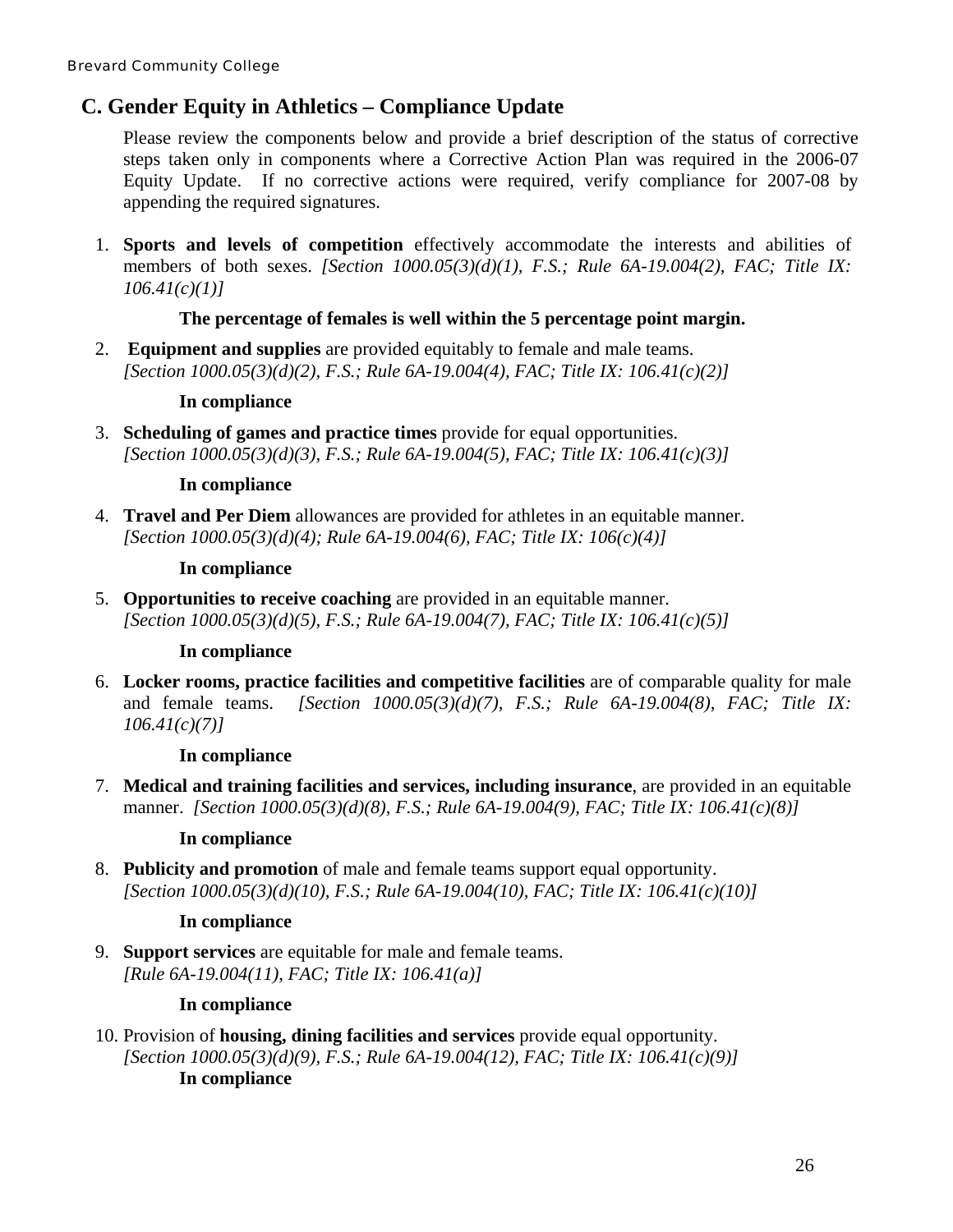<span id="page-26-0"></span>11. **Recruitment of student athletes** is conducted in a manner which provides equal opportunity. *[Rule 6A-19.004(13), FAC; Title IX: 106.41 (a)]*

#### **In compliance**

12. **Recruitment, assignment and compensation of tutors** is equitable. *[Rule 6A-19.004(14), FAC; Title IX: 106.41(c)]*

#### **In compliance**

13. **Financial aid** is awarded to athletes in a manner which provides equal opportunity. *[Rule 6A-19.005, FAC; Title IX: 106.37(c)]*

#### **In compliance**

## **D. Compliance Verification Signature Page**

We hereby verify that the institution is in compliance with the identified components of our athletics program, as required by Title IX and the Florida Educational Equity Act.

\_\_\_\_\_\_\_\_\_\_\_\_\_\_\_\_\_\_\_\_\_\_\_\_\_\_\_\_\_\_\_\_\_\_\_\_\_\_\_\_\_\_\_\_\_\_\_\_\_ \_\_\_\_\_\_\_\_\_\_\_\_\_\_\_

\_\_\_\_\_\_\_\_\_\_\_\_\_\_\_\_\_\_\_\_\_\_\_\_\_\_\_\_\_\_\_\_\_\_\_\_\_\_\_\_\_\_\_\_\_\_\_\_\_ \_\_\_\_\_\_\_\_\_\_\_\_\_\_\_

Signature, Athletic Director Date

Signature, President Date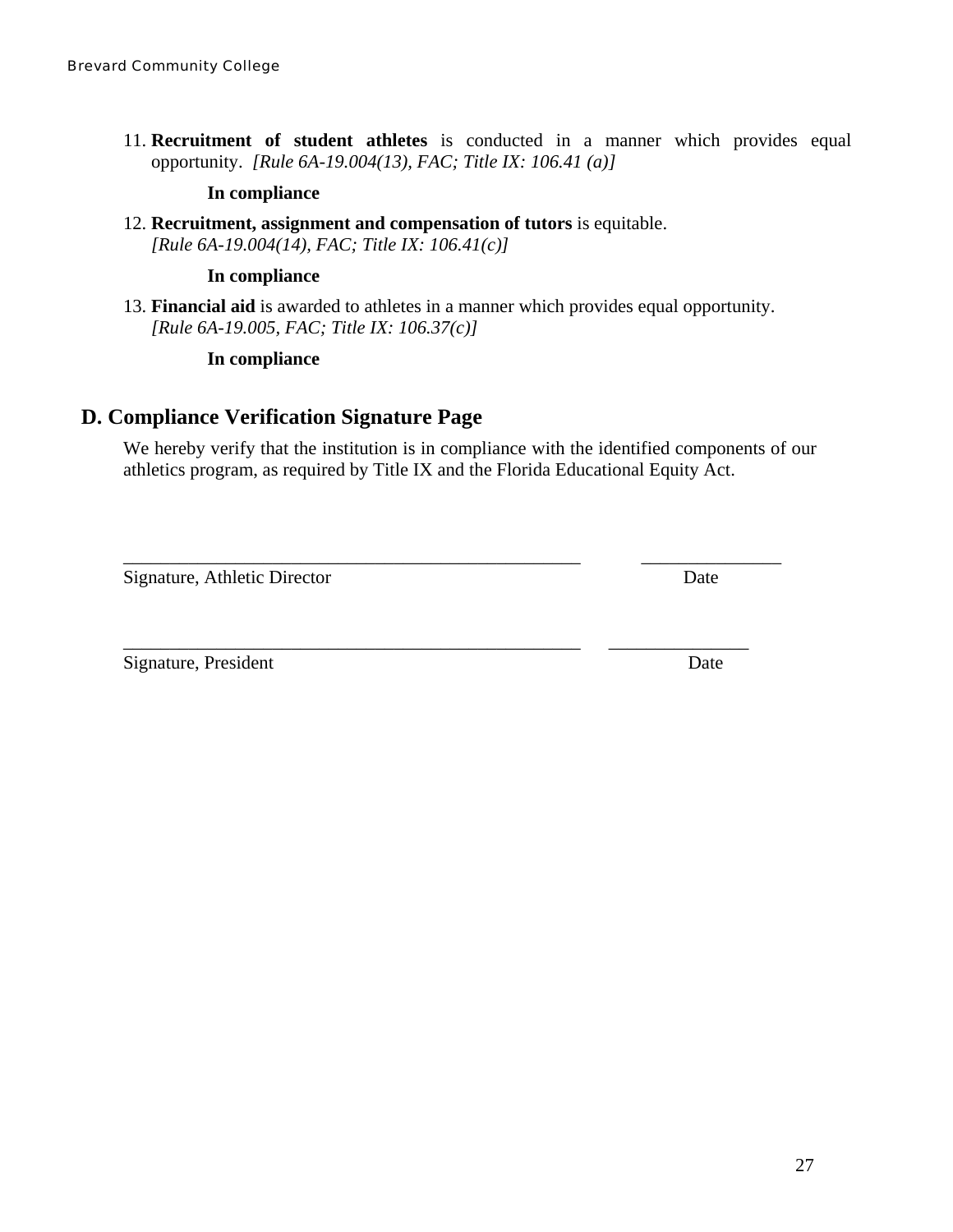## <span id="page-27-0"></span>ANALYSIS AND CORRECTIVE ACTION PLAN

# **E. Corrective Action Plan for Non-Compliance Components in Athletics**

**If the Fall 2007 full-time enrollment of women was greater than five percentage points above the representation of women participating in sports, describe below the college's plan to correct this disparity. Specify modifications proposed for 2008 and include a time line for completion of the Plan.** 

| (1)<br>Gender Equity in<br><b>Athletics Component</b>                                                           | (2)<br>Planned Actions To<br><b>Address Deficiencies</b><br>Found in Athletics | (3)<br>Responsible<br>$Person(s)$ and<br><b>Contact Information</b> | (4)<br>Time<br>Lines |
|-----------------------------------------------------------------------------------------------------------------|--------------------------------------------------------------------------------|---------------------------------------------------------------------|----------------------|
| The College has<br>corrected this and has<br>narrowed the gap to less<br>than 4 percentage point<br>difference. |                                                                                |                                                                     |                      |
| We attribute this to our<br>open door policy and<br>our across the board<br>recruiting efforts.                 |                                                                                |                                                                     |                      |

The above Corrective Action Plan will be implemented to bring the institution into compliance within the time frame indicated in the Plan. **We find that at this time, no corrective action is required since we are in full compliance with the specifications set forth by the Equity Board.**

\_\_\_\_\_\_\_\_\_\_\_\_\_\_\_\_\_\_\_\_\_\_\_\_\_\_\_\_\_\_\_\_\_\_\_\_\_\_\_\_\_\_\_\_\_\_\_\_\_\_\_\_\_\_\_\_\_\_

Signature of the Athletic Director Date

\_\_\_\_\_\_\_\_\_\_\_\_\_\_\_\_\_\_\_\_\_\_\_\_\_\_\_\_\_\_\_\_\_\_\_\_\_\_\_\_\_\_\_ \_\_\_\_\_\_\_\_\_\_\_\_\_\_

Signature of the President Date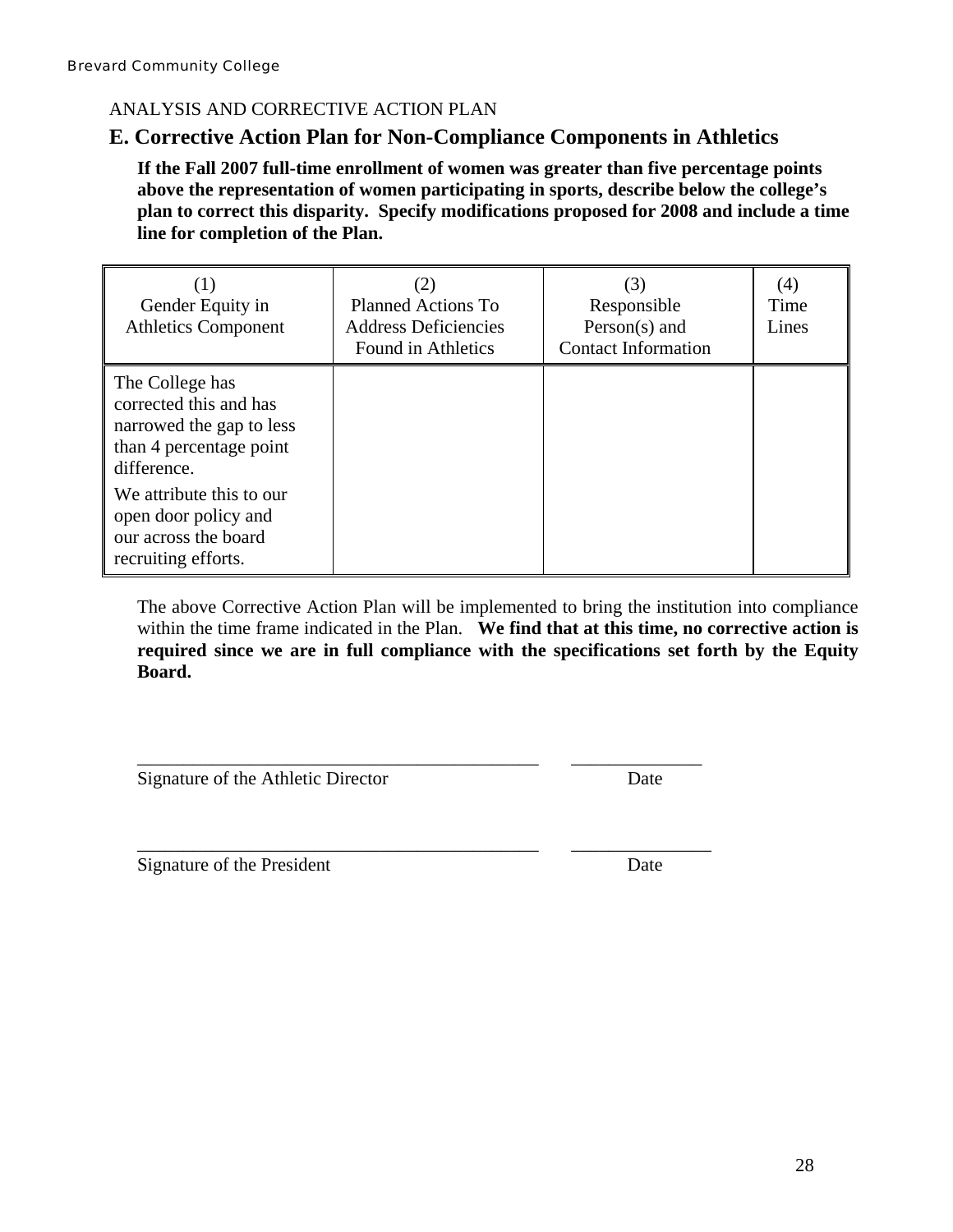# <span id="page-28-0"></span>**F. Board of Trustees Certification**

#### 1006.71 **Gender equity in intercollegiate athletics.**--

- (1) GENDER EQUITY PLAN.-
	- a.Each community college and state university shall develop a gender equity plan pursuant to s. 1000.05, F.S.
	- b. The plan shall include consideration of equity in sports offerings, participation, availability of facilities, scholarship offerings, and funds allocated for administration, recruitment, comparable coaching, publicity and promotion, and other support costs.
	- c.The Commissioner of Education shall annually assess the progress of each institution's plan and advise the State Board of Education regarding compliance.
	- d. Each board of trustees of a public community college or state university shall annually evaluate the presidents on the extent to which the gender equity goals have been achieved.

Please provide the information requested below relative to the statutory requirement stated in (d) above.

a. Has the local Board of Trustees evaluated the president on the extent to which gender equity goals were achieved during the period from July 1, 2006 to June 30, 2007?

Yes X No No **No Month and Date of Evaluation**: August 2007

If not, please ensure completion of the evaluation prior to submission of the **2006-07** Annual Equity Act Update.

- b. Provide a brief summary of the focus and results of the evaluation and describe steps to be taken by the Board where the president's evaluation yielded unsatisfactory progress toward meeting the intended goals for gender equity in athletics.
- c. Where areas for improvement are identified on the President's evaluation, describe steps to be taken by the Board to meet the intended goals for gender equity in athletics.

I hereby certify that the Board of Trustees has evaluated the president as described above and as required by Section 1006.71(d).

 **\_\_\_\_\_\_\_\_\_\_\_\_\_\_\_\_\_\_\_\_\_\_\_\_\_\_\_\_\_\_\_\_\_\_\_\_\_\_\_\_\_\_\_\_\_\_\_ \_\_\_\_\_\_\_\_\_\_\_\_\_\_\_\_\_\_**

Signature of the Chair of the Board of TrusteesDate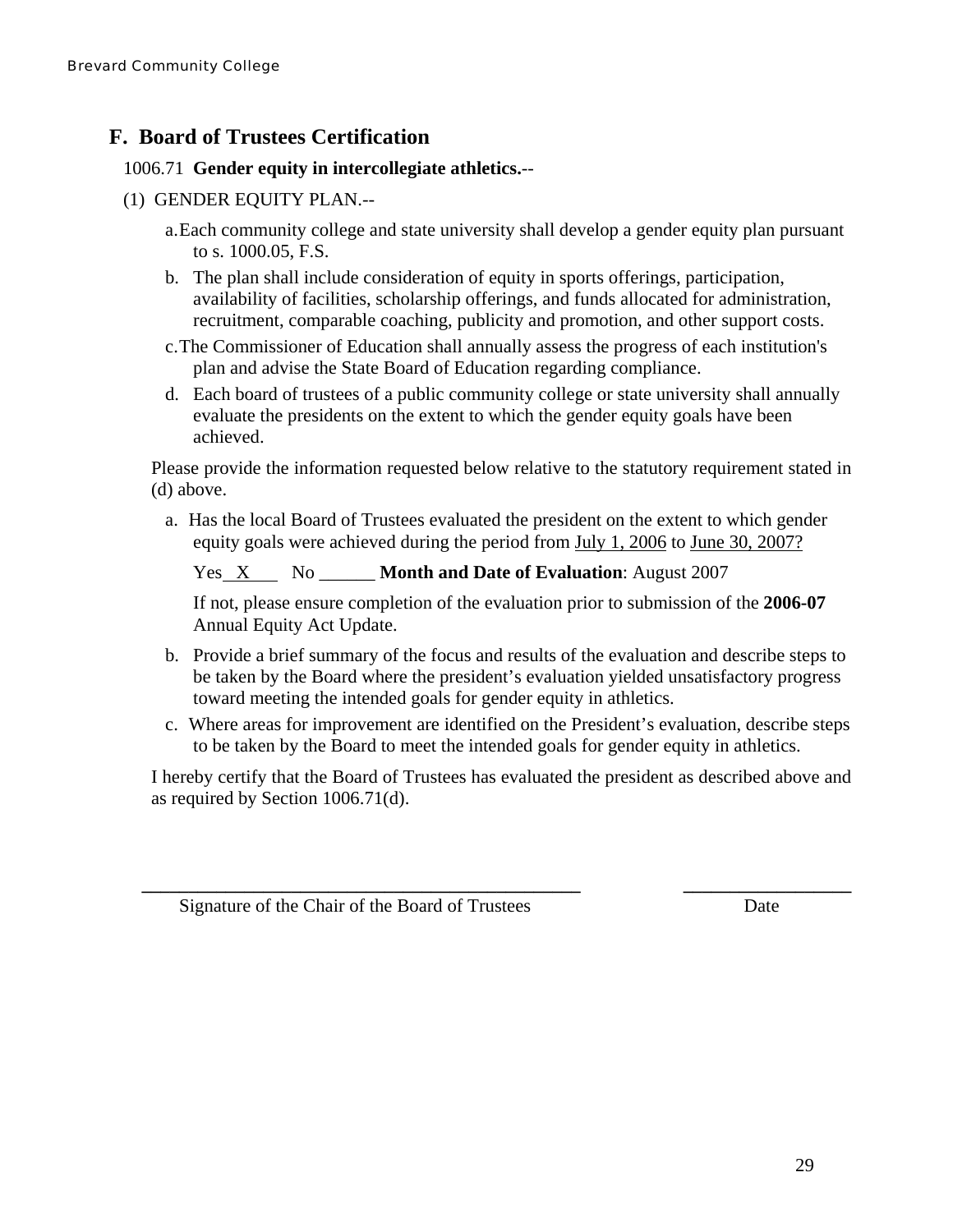## PART V ACCOUNTABILITY IN INSTITUTIONAL EMPLOYMENT

## **A. Employment Accountability Plan: Goals/Strategies to Address Under-Representation**

\*Use 2000 Census data provided by the Office of Equity and Access. Use federal EE06 (Fall Staff Survey) data certified and submitted to the Division of Community Colleges for Fall 2007.

\*\*Enter number printed in "New Hires" section of the 2007 Fall Staff Survey

### **Executive, Administrative, Managerial**

<span id="page-29-0"></span>

| <b>GROUP</b>                       |                     | <i>*Census:</i><br><b>National</b> | Goal<br>F/07           | <b>Actual</b><br>F/07   | <b>Met Census</b><br>Goal(Y/N) | Met<br><b>Institutional</b><br>Goal (Y/N) | **Number<br><b>Hired</b>     | Goal<br>F/07/08         | <b>Strategies to Achieve Goals for</b><br><b>Underrepresented Groups</b>                                                                                                                                                         |
|------------------------------------|---------------------|------------------------------------|------------------------|-------------------------|--------------------------------|-------------------------------------------|------------------------------|-------------------------|----------------------------------------------------------------------------------------------------------------------------------------------------------------------------------------------------------------------------------|
| Exec./Admin./<br><b>Managerial</b> | a. Overall<br>Total |                                    | 15                     | 16                      |                                |                                           |                              |                         |                                                                                                                                                                                                                                  |
| Females                            | b. Total<br>$c. \%$ | 48.89                              | 8<br>53.3              | 7<br>43.75              | N                              | N<br>$\mathbf N$                          | $\mathbf{0}$<br>$\mathbf{0}$ | 8<br>48.89              | Group is not<br>underrepresented                                                                                                                                                                                                 |
| <b>Blacks</b>                      | b. Total<br>c. $%$  | 6.37                               | 6.67                   | $\overline{2}$<br>12.50 | Y                              | Y<br>Y                                    | $\overline{0}$               | $\overline{2}$<br>12.50 | Group is not<br>underrepresented                                                                                                                                                                                                 |
| Hispanics                          | b. Total<br>c. $%$  | 4.32                               | 6.67                   | $\overline{0}$<br>0.00  | N                              | $\mathbf N$<br>$\mathbf N$                | $\theta$<br>$\overline{0}$   | 4.32                    | All of the positions available<br>at Brevard Community                                                                                                                                                                           |
| Other<br>Minorities                | b. Total<br>$c. \%$ | 9.75                               | $\mathfrak{D}$<br>13.3 | $\overline{0}$<br>0.00  | N                              | $\mathbf N$<br>$\mathbf N$                | $\Omega$<br>$\Omega$         | 1<br>$\mathbf{1}$       | College are posted on/with<br>Career Builder. Career<br>Builder partners with a<br>multitude of Diversity<br><b>Business Partners who have</b><br>access to BCC's job postings<br>as a result of our Career<br>Builder postings. |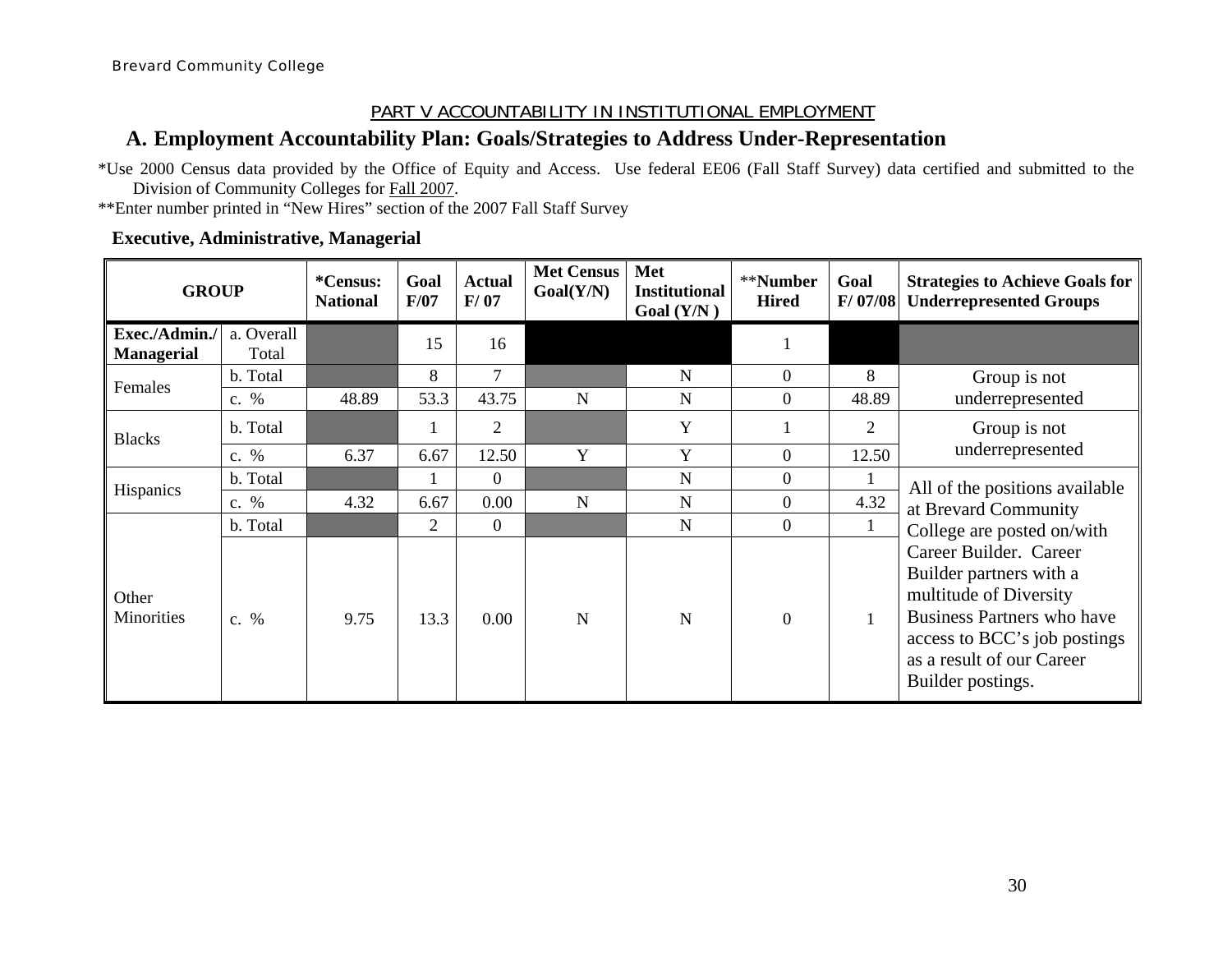**Faculty** 

| <b>GROUP</b>        |                     | *Census:<br><b>National</b> | Goal<br>F/07 | <b>Actual</b><br>F/07 | <b>Met Census</b><br>Goal(Y/N) | Met<br><b>Institutional</b><br>Goal $(Y/N)$ | **Number<br><b>Hired</b> | Goal<br>F/08   | <b>Strategies to Achieve Goals for</b><br><b>Underrepresented Groups</b>             |
|---------------------|---------------------|-----------------------------|--------------|-----------------------|--------------------------------|---------------------------------------------|--------------------------|----------------|--------------------------------------------------------------------------------------|
| <b>Faculty</b>      | a. Overall<br>Total |                             | 194          | 208                   |                                |                                             |                          |                |                                                                                      |
|                     | b. Total            |                             | 112          | 123                   |                                | Y                                           | 4                        | 123            | Group is not                                                                         |
| Females             | c. $%$              | 48.89                       | 57.7         | 59.13                 | Y                              | Y                                           |                          | 48.89          | underrepresented                                                                     |
| <b>Blacks</b>       | b. Total            |                             | 15           | 13                    |                                | N                                           |                          | 14             | All of the positions available at                                                    |
|                     | c. %                | 6.37                        | 7.7          | 6.25                  | N                              | N                                           |                          | 6.37           | <b>Brevard Community College</b>                                                     |
| Hispanics           | b. Total            |                             | 9            | 3                     |                                | N                                           |                          | 5              | are posted on/with Career<br>Builder. Career Builder<br>partners with a multitude of |
|                     | c. %                | 4.32                        | 4.6          | 1.44                  | N                              | $\mathbf N$                                 |                          | 4.32           |                                                                                      |
|                     | b. Total            |                             | 19           | 6                     |                                | N                                           |                          | $\overline{7}$ |                                                                                      |
| Other<br>Minorities | c. $%$              | 9.75                        | 9.8          | 2.88                  | $\mathbf N$                    | N                                           |                          | 9.75           | Diversity Business Partners.                                                         |

# **Continuing Contract**

<span id="page-30-0"></span>

| <b>GROUP</b>                   |                    | *Census:<br><b>National</b> | Goal<br>F/07 | <b>Actual</b><br>F/07 | <b>Met Census</b><br>Goal(Y/N) | Met<br><b>Institutional</b><br>Goal $(Y/N)$ | **Number<br><b>Hired</b> | Goal<br>F/08 | <b>Strategies to Achieve Goals for</b><br><b>Underrepresented Groups</b>                                                          |
|--------------------------------|--------------------|-----------------------------|--------------|-----------------------|--------------------------------|---------------------------------------------|--------------------------|--------------|-----------------------------------------------------------------------------------------------------------------------------------|
| Continuing<br><b>Contracts</b> | a.Overall<br>Total |                             | 153          | 153                   |                                |                                             | 8                        |              |                                                                                                                                   |
| Females                        | b. Total<br>c. $%$ | 48.89                       | 88<br>57.5   | 86<br>56.20           | Y                              | N<br>N                                      | 5<br>62.50               | 86<br>48.89  | Group is not<br>underrepresented                                                                                                  |
| <b>Blacks</b>                  | b. Total<br>c. %   | 6.37                        | 10<br>6.5    | $\tau$<br>4.57        | $\mathbf N$                    | N<br>N                                      | 12.50                    | 10<br>6.37   | Continuing contracts are<br>granted to faculty who have                                                                           |
| Hispanics                      | b. Total<br>c. %   | 4.32                        | 4.6          | 3<br>1.96             | N                              | N<br>N                                      | $\Omega$<br>0.00         | 3<br>4.32    | successfully completed three<br>to four years of annual                                                                           |
|                                | b. Total           |                             | 15           | 6                     |                                | N                                           | $\Omega$                 | 6            | contract. The College cannot                                                                                                      |
| Other<br>Minorities            | c. %               | 9.75                        | 9.8          | 3.92                  | $\mathbf N$                    | N                                           | 0.00                     | 9.75         | directly hire Continuing<br>Contract faculty if there are<br>no annual contract faculty<br>available to move into these<br>spots. |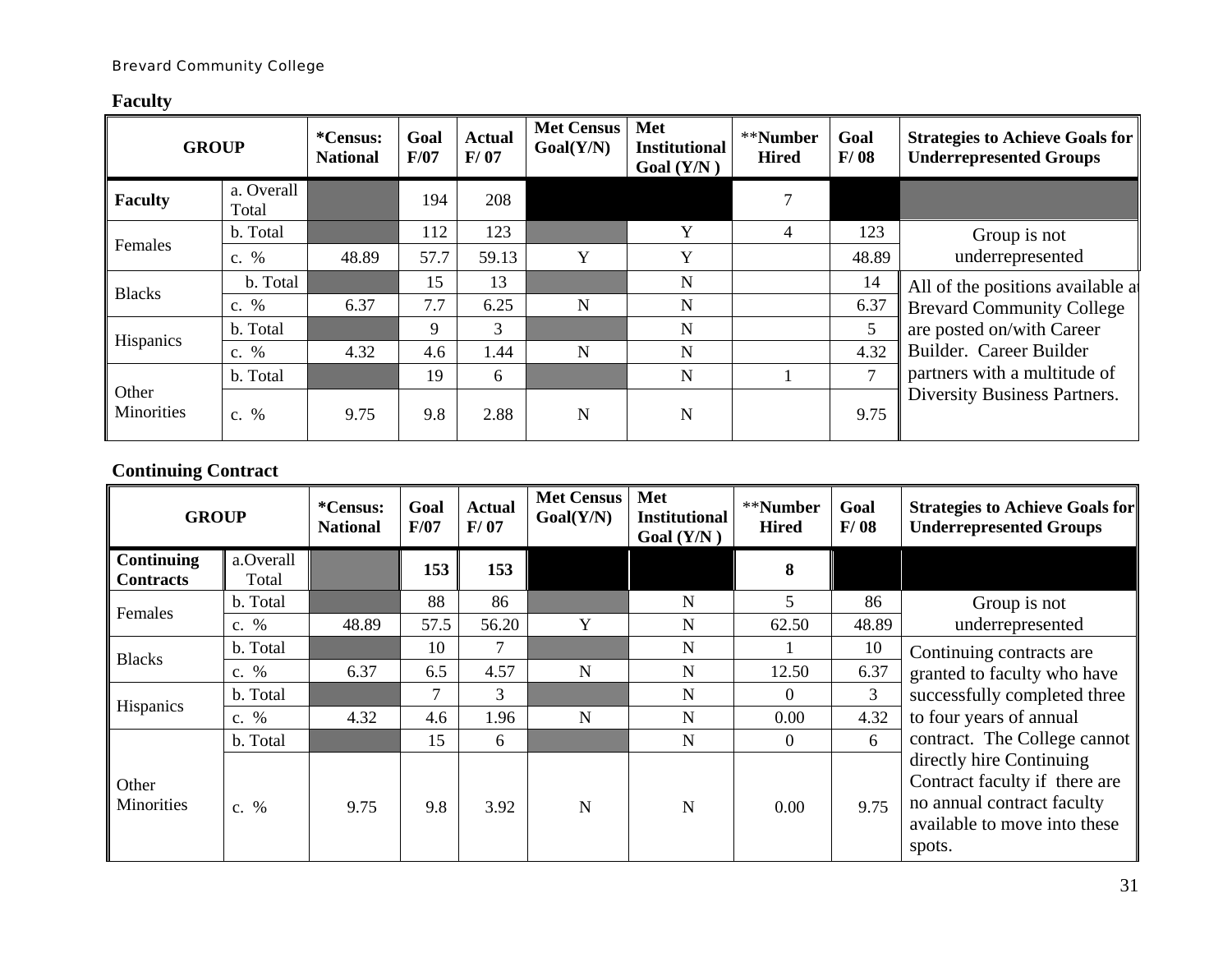\*Use 2000 Census data provided by the Office of Equity and Access. Use federal EE06 (Fall Staff Survey) data certified and submitted to the Division of Community Colleges for Fall 2007.

\*\*Enter number printed in "New Hires" section of the 2007 Fall Staff Survey.

#### **Adjunct**

**Disaggregated data for the Adjunct Table below is not currently available from the community college data system or IPEDS reports. We are working to include this table in the 2008-09 Annual Reports. We suggest completing the table, using local college data as much as possible. However, this is not required.** 

<span id="page-31-0"></span>

| <b>GROUP</b>                     |                    | *Census:<br><b>National</b> | Goal<br>F/07 | <b>Actual</b><br>F/07 | Met Census    Met<br>Goal(Y/N) | <b>Institutional</b><br>Goal $(Y/N)$ | **Number<br><b>Hired</b> | Goal<br>F/08 | <b>Strategies to Achieve Goals</b><br>for Underrepresented<br><b>Groups</b> |
|----------------------------------|--------------------|-----------------------------|--------------|-----------------------|--------------------------------|--------------------------------------|--------------------------|--------------|-----------------------------------------------------------------------------|
| <b>Adjunct</b><br><b>Faculty</b> | a.Overall<br>Total |                             |              |                       |                                |                                      |                          |              |                                                                             |
| Females                          | b. Total           |                             |              |                       |                                |                                      |                          |              |                                                                             |
|                                  | c. $%$<br>b. Total |                             |              |                       |                                |                                      |                          |              |                                                                             |
| <b>Blacks</b>                    | c. $%$             |                             |              |                       |                                |                                      |                          |              |                                                                             |
| Hispanics                        | b. Total           |                             |              |                       |                                |                                      |                          |              |                                                                             |
|                                  | c. %               |                             |              |                       |                                |                                      |                          |              |                                                                             |
| Other<br>Minorities              | b. Total<br>c. $%$ |                             |              |                       |                                |                                      |                          |              |                                                                             |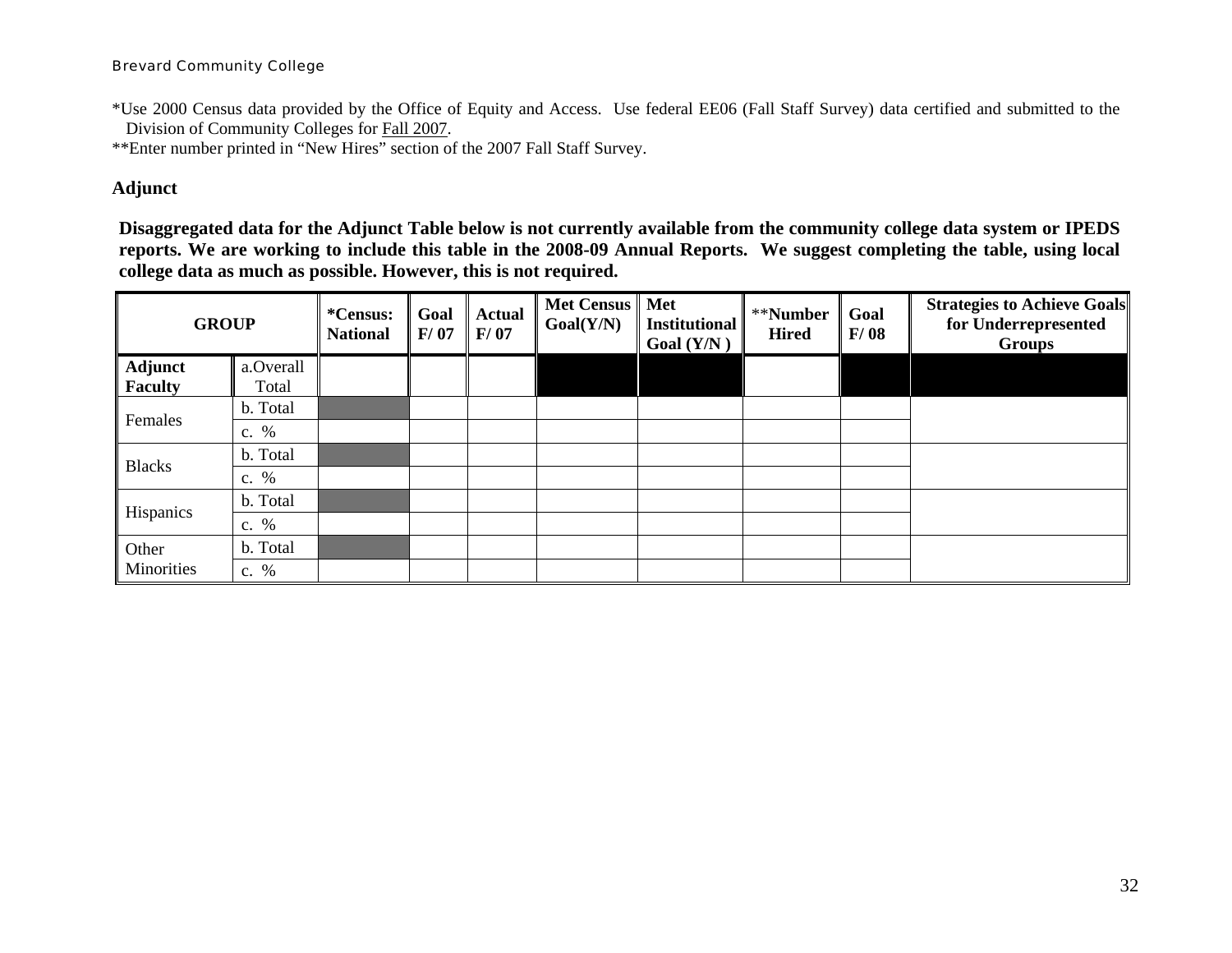# <span id="page-32-0"></span>**B. Summary of Results of Presidential Evaluations**

Section 1012.86(3)(b), F.S., states:

a) Community college district boards of trustees shall annually evaluate the performance of the community college presidents in achieving the annual and long-term goals and objectives. A summary of the results of such evaluations shall be reported to the Commissioner of Education and the State Board of Education as part of the community college's annual employment accountability plan, and to the Legislature as part of the annual equity progress report submitted by the State Board of Education.

During the fiscal year, the College hired one black, non-Hispanic administrator (male). In addition, the College hired seven new on-track faculty; one was a white non-Hispanic male, four were white non-Hispanic females and one was a female of other minority. The College posts all of the positions available at Brevard Community on/with Career Builder. Career Builder partners with a multitude of Diversity Business Partners who have access to BCC's job postings as a result of our Career Builder postings.

Provide below a response to this section of law, including the most recent **month, date and year** of the president's performance evaluation.

President Dr. Jim Drake was evaluated By Brevard Community College District Board of Trustees and his evaluation approved. August 20, 2007. The Presidential evaluation by the Board included some of the following topics: Equity, Accountability, Decision Making, Integrity and Leadership. Dr. Drake met and exceeded the expectations as set forth by the Board.

# **C. Summary of Results of Evaluation of Selected Staff**

Provide a brief summary of the results of the evaluations conducted by the president to evaluate each department chairperson, dean, provost, and vice president in achieving goals consistent with the intent of Section 1012.86, F.S. **Be sure to** include developmental steps taken when staff evaluations yield unsatisfactory progress toward meeting intended goals.

Members of the president's cabinet have been evaluated to include the provosts and deans. The staff evaluation model was completely revised and approved by the president and the president's cabinet. One of the elements of the newly revised staff evaluation requires that each individual employee be evaluated by their supervisor for their performance as it relates to respect for equity and diversity. The College is driven to meet Equity requirements in its student population as well as its employees. Toward this end, the College is investigating other institution best practices in order to continually improve the employee recruitment and hiring processes.

# **D. Equity Officer/Coordinator Information**

Community Colleges are required to designate an employee to coordinate compliance with civil rights laws in accordance with Rule  $6A-19.010(1)(g)$ , FAC; Title IX,  $106.8(a)$ ; Section 504, 104.7(a); ADA, 35.107(a); Vocational Guidelines IV-O; and Non-Discrimination on the Basis of Age, 110.25(a). The Equity Coordinator's responsibilities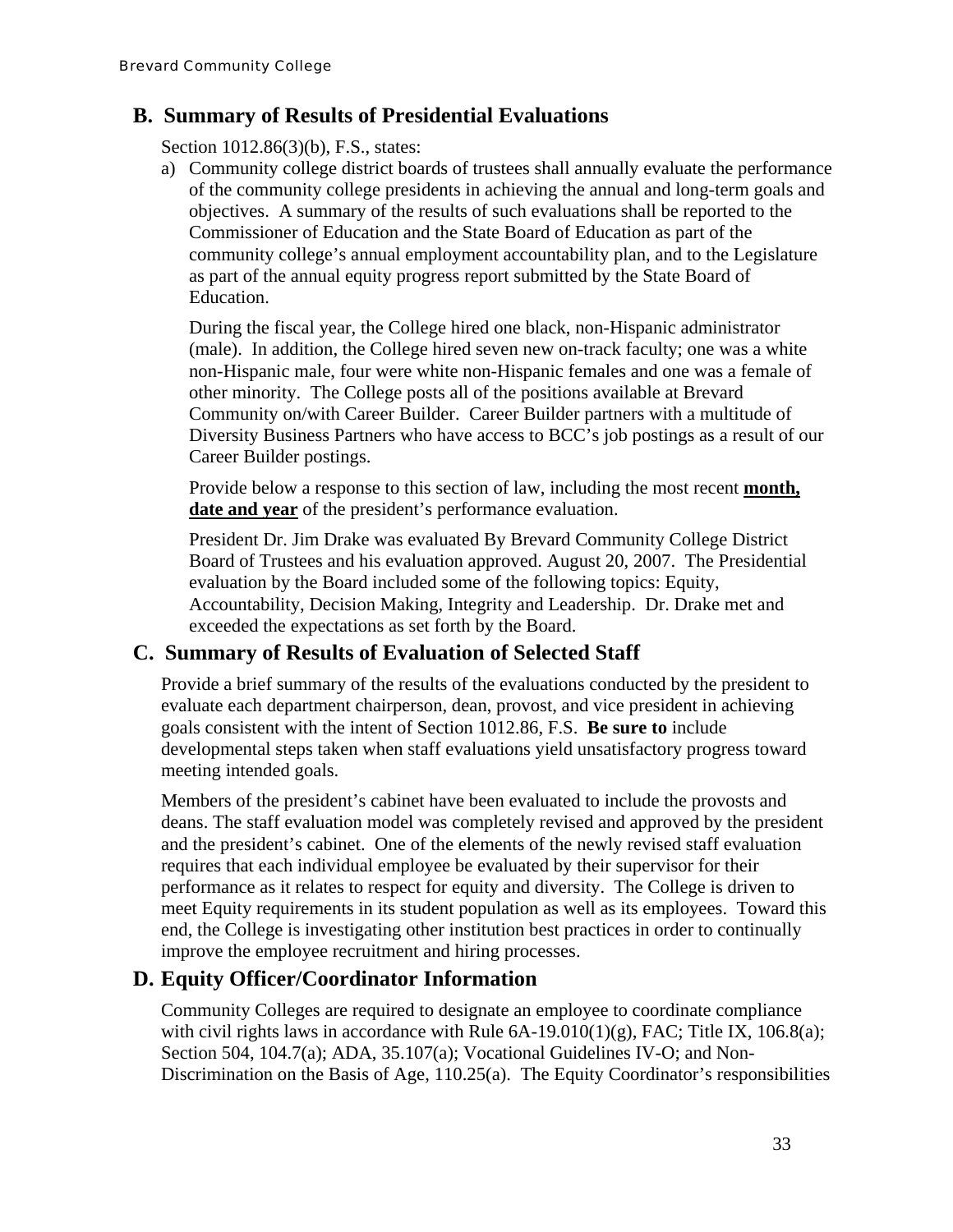may include a range of job duties, such as those listed in Appendix 3, Page viii in the Community College Guidelines for Developing the 2007 Annual Equity Update.

Ongoing professional development and targeted training are essential for the Equity Coordinator's optimal performance effectiveness. Such activities are also indicative of top management and institutional support of the equity coordinator's roles and job responsibilities. Please list and describe in the table below the professional development and training that the coordinator has attended within the past year and those planned within the next year. The DOE Office of Equity and Access considers this to be valuable information to share with other coordinators and utilize for future technical assistance activities.

| Type of Training/<br>Professional<br>Development | Conducted by              | Date Attended or<br>Planned | <b>Trainer Contact</b><br>Information |
|--------------------------------------------------|---------------------------|-----------------------------|---------------------------------------|
| B.S. in Ed.                                      | Indiana University of Pa. | 1973                        | Indiana, Pa.                          |
| M.S. in HRM                                      | Nova University           | 1984                        | Ft. Lauderdale, Fl.                   |
| <b>SHRM Member</b>                               |                           |                             |                                       |
|                                                  |                           |                             |                                       |
|                                                  |                           |                             |                                       |
|                                                  |                           |                             |                                       |
|                                                  |                           |                             |                                       |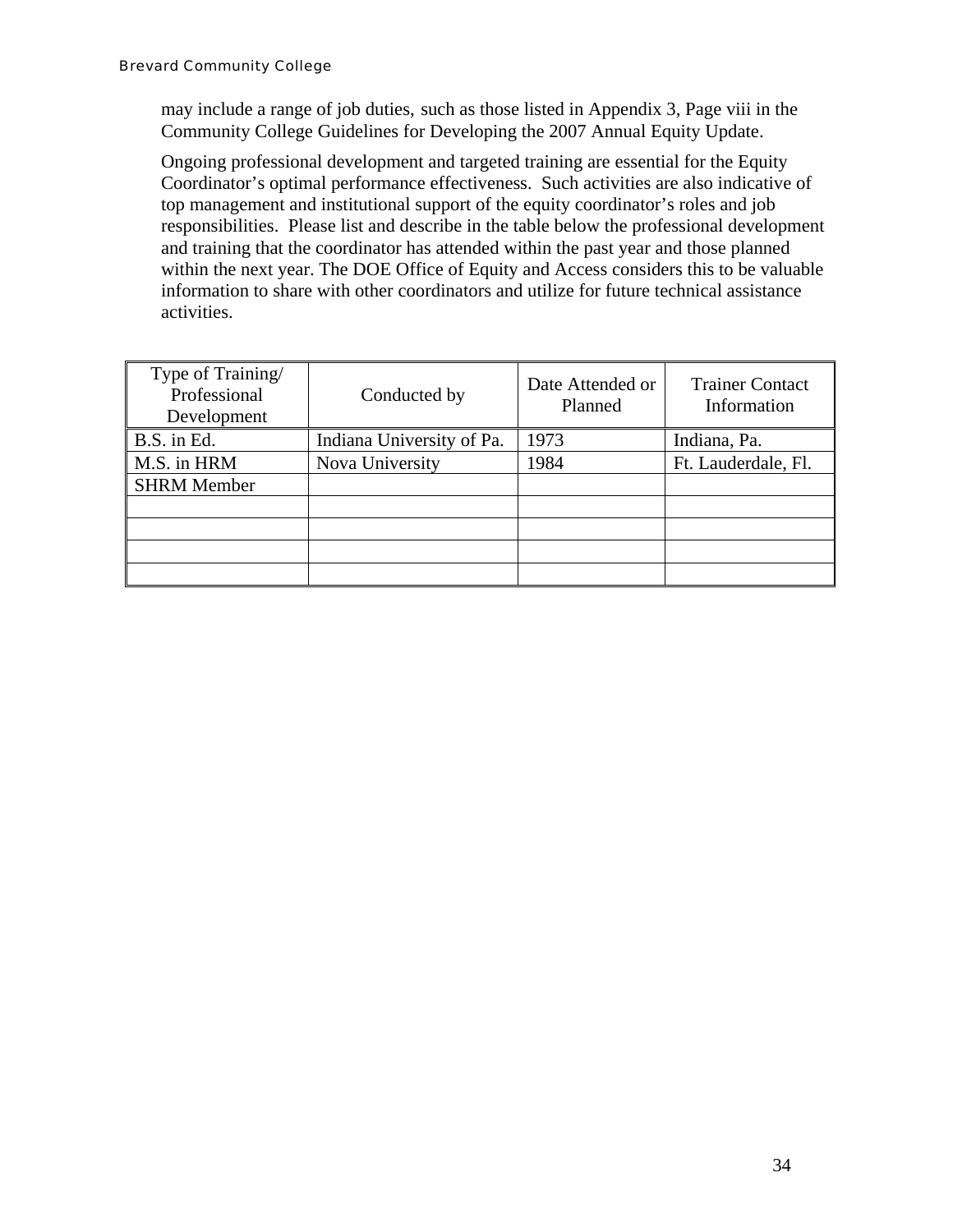## <span id="page-34-0"></span>**Certification of Key Processes (Section 1012.86, F.S.)**

a. My institution maintains diversity and balance in the gender and ethnic composition of the selection committee for each vacancy that occurs in executive, administrative and managerial positions and in faculty positions. The guidelines used for ensuring balanced and diverse membership on selection and review committees are described as follows:

 **Brevard Community College has an open door policy and includes members of all majority and minority groups. We post positions on the College web site as well as in the local media. This includes specialty media sources with an eye towards reaching a diverse population in the county and, in fact the country. In addition to our recruitment efforts, we work with our supervisors and hiring managers to insure a thorough understanding of the benefits that a diverse workforce brings to the College. Ultimately, the hiring managers are in the best position to identify which candidate will do the job correctly for him/her. We submit all applicant information to the hiring managers without forwarding any ethnic data. Hiring managers make informed decisions on the basis of candidate accomplishments.** 

b. My college is in compliance with State Board of Education Rule 6A-14.0411, which sets forth the requirements for receiving continuing contracts. The process used to grant continuing contracts is described as follows:

**After the completion of three to four years of annual contracts, the Campus provost recommends a faculty member for continuing contract. The request is forwarded to the Executive Vice President in charge of academics. The EVP/CLO (Don Astrab, PhD) and the College President approve the faculty member's continuing contract.** 

The following describes the process used to annually apprise each eligible faculty member of progress toward attainment of continuing-contract status:

Each Provost is responsible for evaluating their faculty members via the PEP (Performance Enhancement Plan). See the following sources from Brevard Community College official documents: (Note: only parts A and B of the PEP are to be forwarded to Human Resources for placement in the faculty member's personnel file or "permanent file."

c. My college has developed a budgetary incentive plan to support and ensure attainment of the goals developed pursuant to Section 1012.86, F.S. Summarized below is a description of the incentive plan, including how resources shall be allocated to support the implementation of strategies and the achievement of goals in a timely manner.

In an effort to develop employment goals aimed at ensuring racial, ethnic and gender diversity in the identified categories all employees are rated on a diversity or "valuing differences" dimension with which they must comply in order to work at the College.

d. The following describes how funds are used to increase the number of women and racial/ethnic minorities on continuing contracts:

All of the positions available at Brevard Community College are posted on/with Career Builder. Career Builder partners with a multitude of Diversity Business Partners who have access to BCC's job postings as a result of our Career Builder postings.

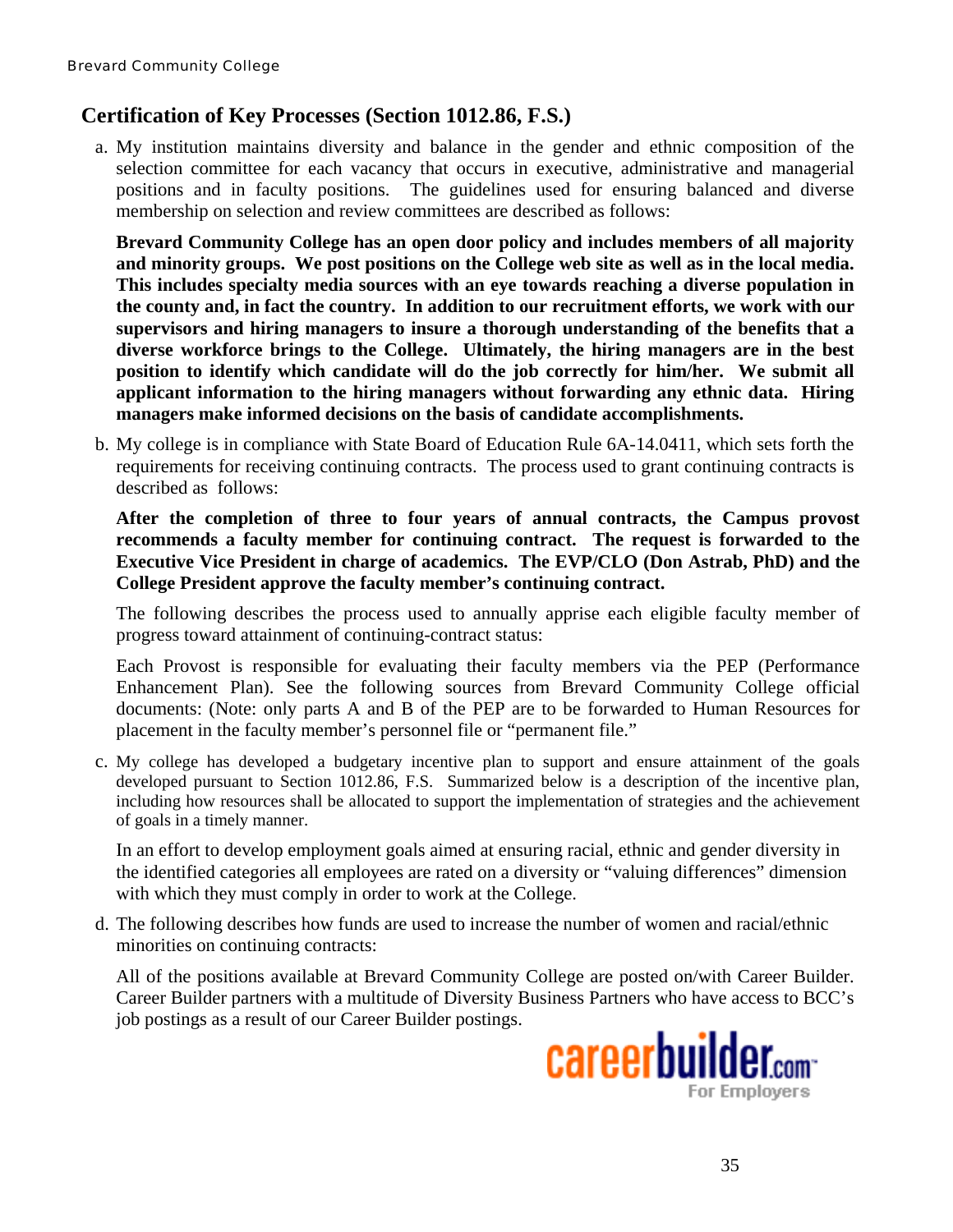# **Employees**

Diversity and Disability Training Programs. The college's Staff Training department continues to provide a variety of diversity and disability awareness training opportunities to employees at convenient times during the fiscal and academic year. This training emphasizes the need for inclusion, tolerance and acceptance of cultural diversity. The Office of Students with Disability sponsors an annual campus-wide Disability Awareness Month program. This program allows students without disabilities to experience certain disabilities through a competitive wheel chair race or a blindfolded scavenger hunt. Minority Vendor Fair. Through a collaborated effort with several staff departments, BCC launched its inaugural minority vendor fair. The purpose of the Minority Vendor Fair was to establish dialogue with local minority-owned small businesses and vendors and to officially invite them to participate in bidding opportunities at the college. This effort resulted in the creation of a contact list and database of local minority-owned businesses for continuous reference for the college.

## **Minority Employee Recruitment Activities/Programs**

BCC Human Resource Department continues to seek solutions to adequately address the underutilization of minorities and females in Official and Administrator positions, as well as in Service Maintenance and Protective Service: Non-Sworn positions. Recently, BCC has partnered with the "Career Builder" to advertise positions. Additionally, the Career Builder has several diversity affiliates, which will help to increase our visibility to minorities nationwide. Another effort BCC will implement to address the disparity of minority employees is to continue fostering relationships with the local minority community and to provide more training to current women and minority employees that will prepare them for advancement within the organization. A "Career Pathing" program will also be developed to help minorities set career goals within the college.

Activities and programs that are still ongoing and continue to have positively influenced minority employee recruitment include:

- o Faculty and Professional Staff Recruitment Fairs. These quarterly recruitment events have resulted in the hiring of several highly-qualified and local minority faculty and staff employees.
- o Space Coast Education & Professional Welcome Committee (Welcome Wagon). This committee was established to present a positive and professional picture of life in Brevard County and assist with attracting a culturally diverse group of professionals to the county and to Brevard Community College. The committee consists of minority professionals who assist the college with communicating the opportunities and amenities for minority faculty and senior administration to individuals identified as strong candidates for full-time positions at the college.
- o Job Announcement Mail-outs to Minority Organizations. The college has expanded its mailing list to 30 local ethnic organizations, to ensure wider distribution of job announcements to our diverse community.

Active Participation in the Minority Communities. Through our positive and respectful relationship with our community minority leaders, the Community Partnership Committee and the local NAACP Branches, BCC is able to actively participate and support outreach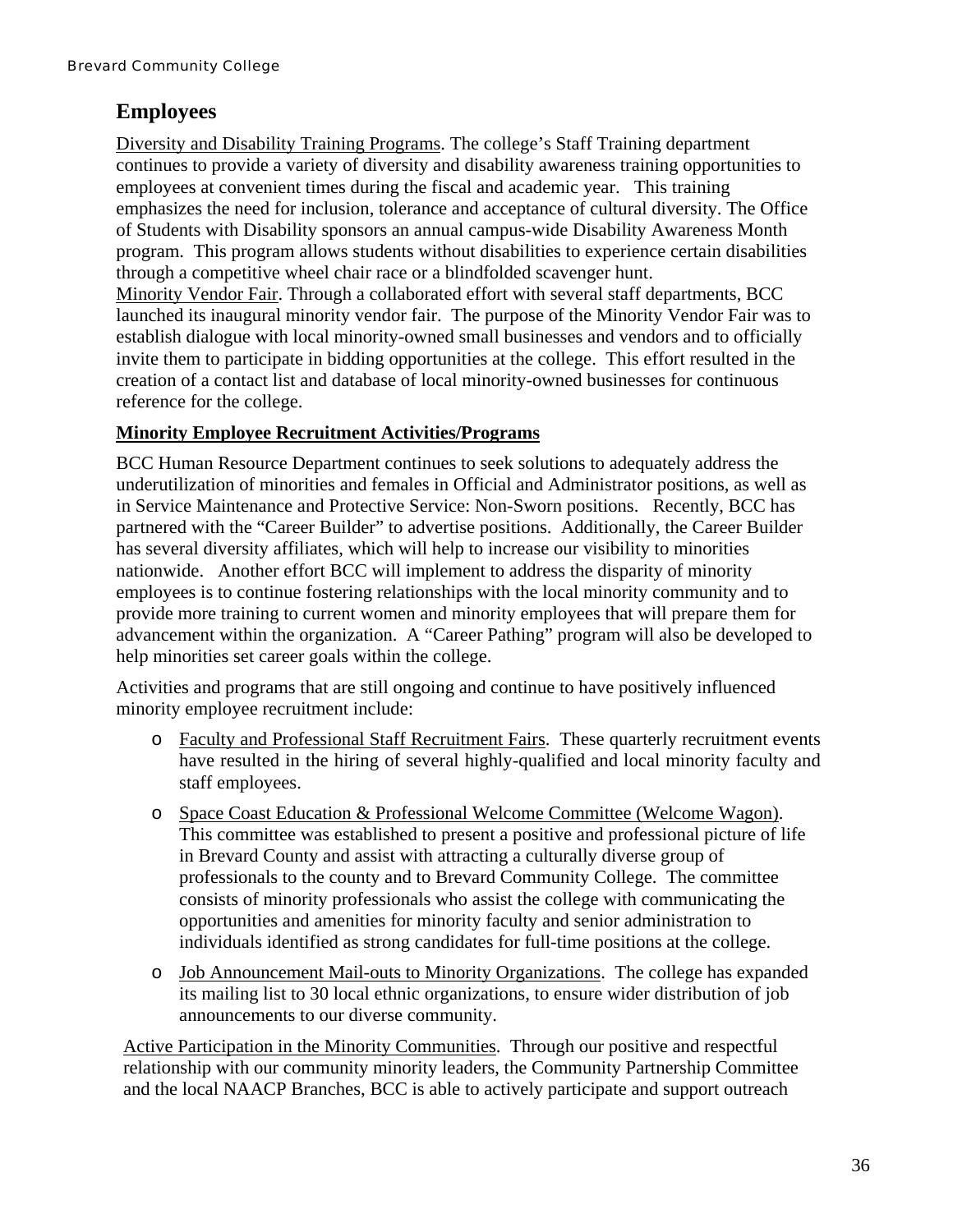programs within the minority communities.

Pursuant to Section 1012.86, F.S., I hereby certify that the information provided above is true to the best of my knowledge and that information and data will be available upon request as a demonstration of a good faith effort to comply with this section.

\_\_\_\_\_\_\_\_\_\_\_\_\_\_\_\_\_\_\_\_\_\_\_\_\_\_\_\_\_\_\_\_\_\_\_\_\_\_\_\_\_\_\_\_\_\_\_\_\_\_\_ \_ \_\_\_\_\_\_\_\_\_\_\_

Brevard Community College President Date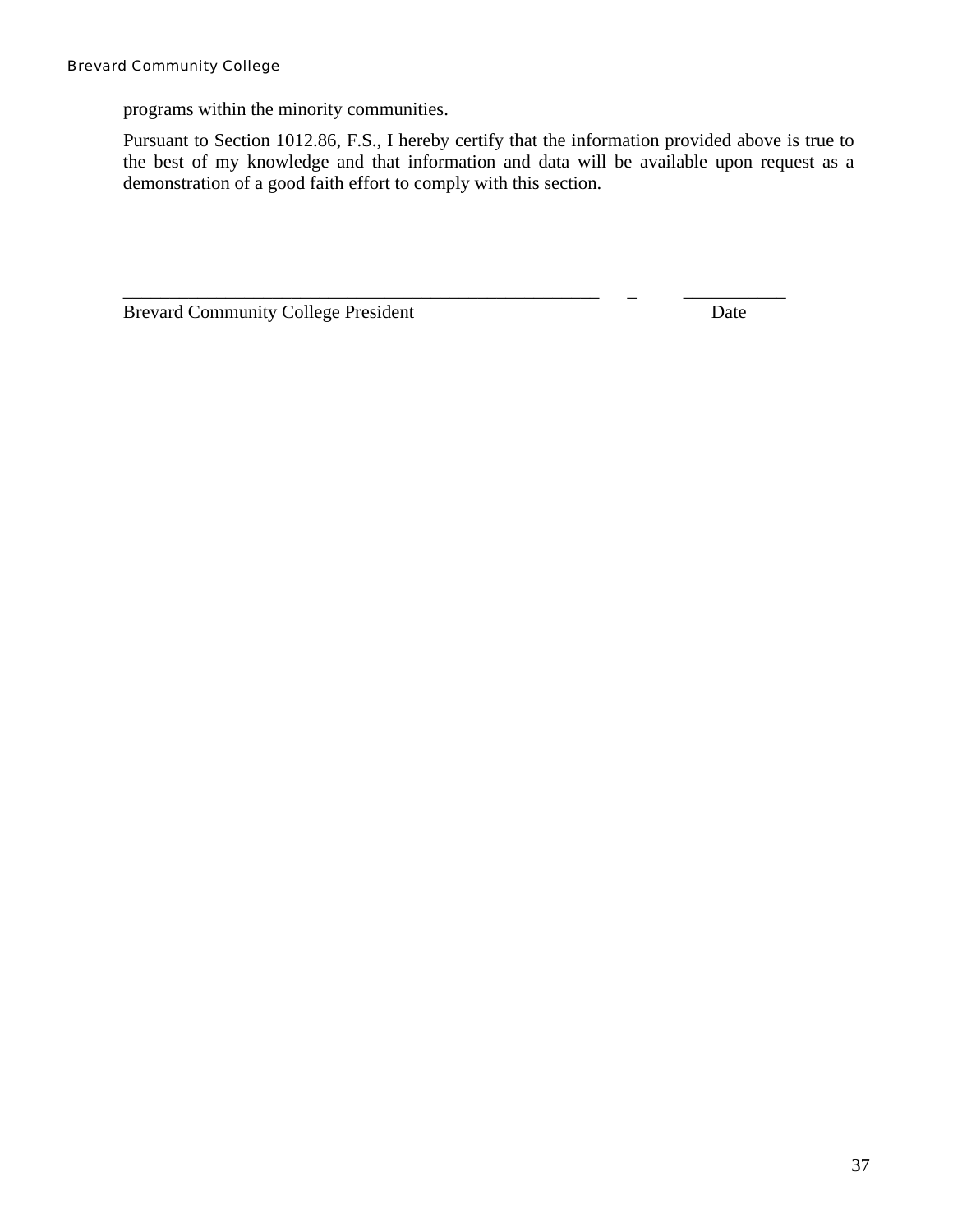## PART VI COMMUNITY COLLEGE/ PARTNERSHIP AND OUTREACH

Community Colleges' K-12 partnerships are valuable in providing access and postsecondary educational opportunities to minority and underrepresented students. The purpose of this section is to identify your community colleges' efforts towards college enrollment and retention success that would provide best practice information.

Provide an update in the programs, services, activities and contact information that are a part of the post-secondary access initiative at your community college, which the college reported in the 2006-07 Update.

<span id="page-37-0"></span>

| Partnership<br>School                              | Program<br>Description                       | <b>Number</b><br><b>of</b><br><b>Students</b><br>Served | Year<br>Range<br>students<br>Can Begin | Website for<br>more details (if<br>applicable) | <b>Contact Person from</b><br>Partnership | Contact Information<br>Phone/email                                                                                  | Contact<br>Person<br>at College             | Contact Information<br>Phone /email                                        |
|----------------------------------------------------|----------------------------------------------|---------------------------------------------------------|----------------------------------------|------------------------------------------------|-------------------------------------------|---------------------------------------------------------------------------------------------------------------------|---------------------------------------------|----------------------------------------------------------------------------|
| <b>Bayside HS</b><br>& Titusville<br><b>HS</b>     | CROP                                         | 47                                                      | $9th$ grade                            |                                                | Mr. Gorczyca &<br>Dr. Albright            | gorczycae@brevard.k12.fl.us<br>(321) 956-5000, ext. 2307<br>albrightd@brevard.k12.fl.us<br>(321) 264-3100, ext. 235 | Teri Jones                                  | jonest@brevardcc.edu<br>(321) 433-7715                                     |
| Southwest<br>Middle<br>School                      | <b>CROP</b>                                  | 15                                                      | $7th$ grade                            |                                                | Mr. Novelli                               | novellir@brevard.k12.fl.us<br>(321) 952-5800                                                                        | Teri Jones                                  | jonest@brevardcc.edu<br>(321) 433-7715                                     |
| <b>Brevard</b><br>County<br>School<br><b>Board</b> | English as a<br>Second<br>Language<br>(ESOL) | 70                                                      | 2006-07                                | www.<br>brevard.k12.fl.us                      | John Wigley Director<br>Adult/Com Ed      | 321-633-1000, EXT 375<br>wigleyj@k112.fl.us                                                                         | Dr. Astrab                                  | 321-433-5160<br>astrabd@brevardcc.edu                                      |
| <b>Brevard</b><br>County<br>School<br>Board        | Dual<br>Enrollment<br>Program                | $10^{th}$<br>graders                                    | Fall: 2009<br>Spring 2050              | www.<br>brevardcc.edu                          | Hope Ascher                               | 633-1000 Ext 390<br>Ascher.hope@brevardschools.o<br>rg                                                              | Lynn<br>Demetriades<br><b>Mildred Coyne</b> | 433-7152<br>demetriadesl@brevardcc.edu<br>433-7152<br>coynem@brevardcc.edu |
| <b>Brevard</b><br>County<br>School<br><b>Board</b> | Collegiate<br>High<br>School<br>Program      | $10^{th}$<br>graders                                    | Fall 06: 149                           |                                                | Hope Ascher                               | 633-1000 Ext 390<br>Ascher.hope@brevardschools.o<br><u>rg</u>                                                       | Lynn<br>Demetriades<br><b>Mildred Coyne</b> | 433-7152<br>demetriadesl@brevardcc.edu<br>433-7152<br>coynem@brevardcc.edu |
| <b>Brevard</b><br>County<br>School<br><b>Board</b> | Early<br>Admission<br>Program                | 137                                                     | $12^{th}$                              | WWW.<br>brevardcc.edu                          | Hope Ascher                               | 633-1000 Ext 390<br>Ascher.hope@brevardschools.o<br>rg                                                              | Lynn<br>Demetriades<br><b>Mildred Coyne</b> | 433-7152<br>demetriadesl@brevardcc.edu<br>433-7152<br>coynem@brevardcc.edu |
| Partnership<br>with Pacific<br>Crest               | Improve<br>student<br>athlete<br>success     | All<br>student<br>athletes                              |                                        |                                                | Karl Krumseig<br>VP of Operations         | 1-800-421-9826                                                                                                      | Dr. Donald<br>Astrab                        | 321 433-7020<br>astrabd@brevardcc.edu                                      |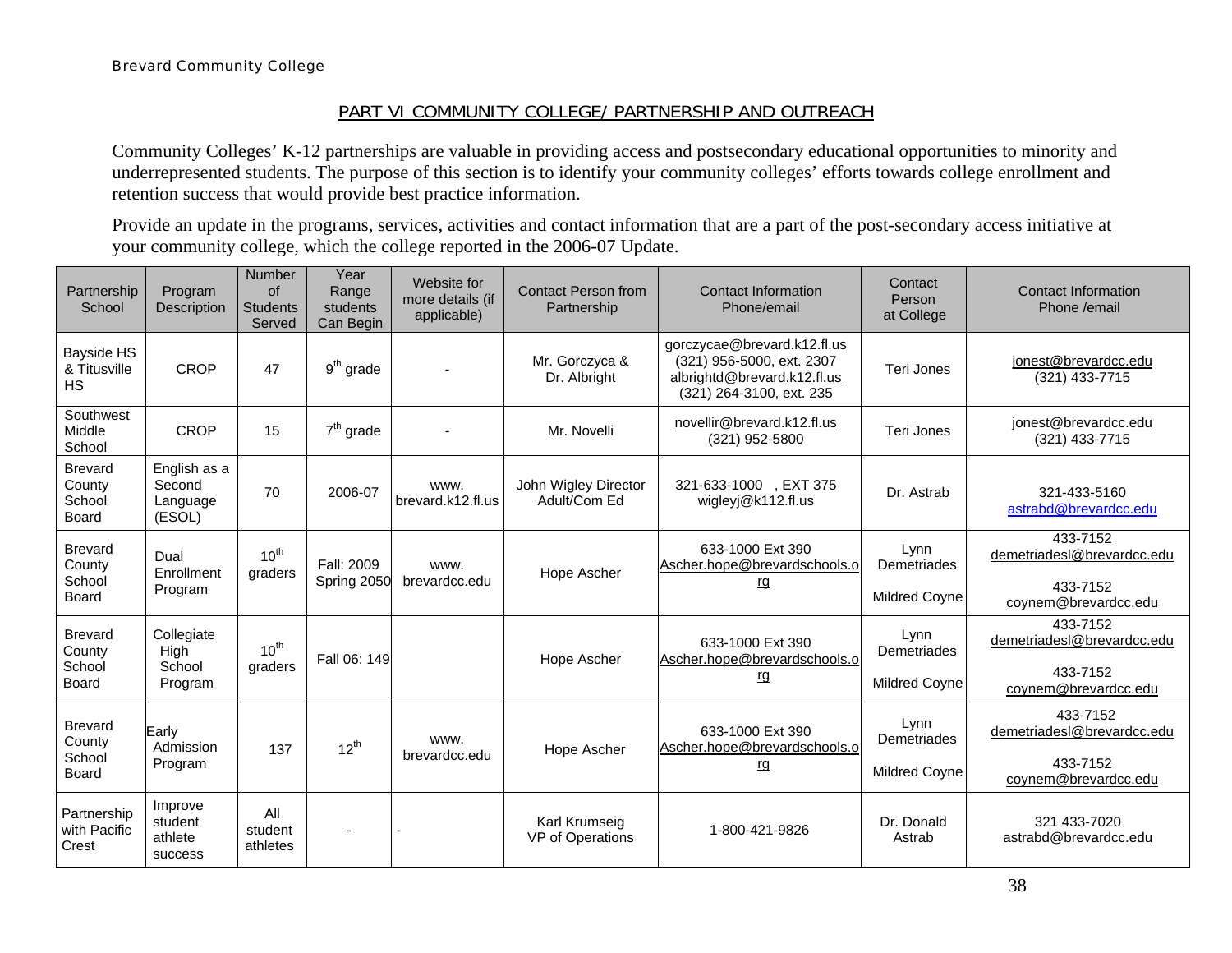| Partnership<br>School                                                         | Program<br>Description                                                                                                                                                                                                                  | Number of<br><b>Students Served</b>                                 | Year<br>Range<br>students<br>Can Begin | Website for more<br>details (if<br>applicable)                          | Contact<br>Person from<br>Partnership                                                                                  | Contact<br>Information<br>Phone/email                                                   | Contact<br>Person<br>at College       | <b>Contact Information</b><br>Phone /email                                    |
|-------------------------------------------------------------------------------|-----------------------------------------------------------------------------------------------------------------------------------------------------------------------------------------------------------------------------------------|---------------------------------------------------------------------|----------------------------------------|-------------------------------------------------------------------------|------------------------------------------------------------------------------------------------------------------------|-----------------------------------------------------------------------------------------|---------------------------------------|-------------------------------------------------------------------------------|
| Partnership<br>with Pacific<br>Crest<br>(Consulting<br>Firm for<br>Higher Ed) | Professional<br><b>Development Center</b><br><b>Faculty Development</b><br>Workshops to address<br>Assessment, retention,<br>facilitation, course<br>design, teaching                                                                   | $1000 + al$<br>campuses                                             |                                        |                                                                         | Karl<br>Krumseig<br>VP of<br>Operations                                                                                | 800-421-9826                                                                            | Dr. Donald<br>Astrab                  | 321 433-7020<br>astrabd@brevardcc.edu                                         |
| Math<br>Articulation<br>with UCF                                              | Address course<br>objectives and textbooks<br>to improve retention and<br>transfer success                                                                                                                                              | All transfer<br>students                                            | 2007                                   |                                                                         | Michael B.<br>Cooney<br>President                                                                                      | 407-529-9788                                                                            | Dr. Martin<br>McClinton               | 321 433-5216<br>mcclintonM@brevardcc.edu                                      |
| Get<br>Accepted<br>Go Higher<br>Campaign                                      | Provide assistance in<br>career guidance,<br>placement testing,<br>financial aid &<br>application assistance                                                                                                                            | All students<br>in a high<br>school<br>identified by<br>each campus | Seniors                                | http://files.facts.usf<br>edu/<br>GoHigher/go_high. facts@admin.<br>htm | Dr. Connie<br>Graunke<br>usf.edu                                                                                       | 813-974-2118<br>866-924-2618                                                            | Dr. Donald<br>Astrab                  | 321 433-7020<br>astrabd@brevardcc.edu                                         |
| <b>UCF</b>                                                                    | <b>Direct Connect to UCF</b><br><b>Guaranteed Admission</b>                                                                                                                                                                             | 21                                                                  | 2006-2007                              | www.<br>brevardcc.edu                                                   | Dr. Lauren<br>Miller                                                                                                   | 321-433-7944                                                                            | Jim Ross<br>Dr. Donald<br>Astrab      | 321-433-7023<br>rossj@brevardcc.edu<br>321 433-7020<br>astrabd@brevardcc.edu  |
| Capstone<br><b>Tech Prep</b><br>Project                                       | Increased rigor and<br>relevance for 9-12th<br>Students work on a multi-<br>disciplined level to<br>research and create a<br>product or conduct an<br>activity that is identified<br>as a learning "stretch"<br>and present information | 520                                                                 | $9^{th} - 12th$                        | www.<br>brevard.k12.fl.us                                               | Sheri<br>Willingham<br>(Edgewood),<br>Karrie<br>Scarborough<br>(Cocoa HS)<br>Sandy<br>Chamberlain<br>(Astronaut<br>HS) | (Edgewood)<br>321-454-1030<br>(Cocoa HS)<br>321-264-3000<br>(Astronaut)<br>321-632-5300 | Cathy Beam<br>Mildred Coyne           | 321-433-7139<br>beamc@brevardcc.edu<br>321-433-7145<br>coynem@brevardcc.edu   |
| Career<br>Shadowing<br>Day                                                    | Students spend a day<br>with professionals in a<br>career area                                                                                                                                                                          | 758                                                                 | $9^{th} - 12th$                        | www.<br>brevardcc.edu/<br>techprep                                      | Don Greene,<br><b>BPS/CTE</b>                                                                                          | 633-1000                                                                                | Cathy Beam<br>Mildred Coyne           | 321-433-7139<br>beamc@brevardcc.edu<br>321-433-7145<br>coynem@brevardcc.edu   |
| <b>TRIO</b><br>Program                                                        | <b>HS Summer students</b><br>attend: called Summer<br><b>Bridge</b>                                                                                                                                                                     | 235                                                                 | 12th                                   | www.<br>brevardcc.edu/sss                                               | Patricia Lucas,<br>Program<br>Officer<br>Washington,<br>DC                                                             | 202-502-7733                                                                            | Jerinae Speed<br><b>Dexter Thomas</b> | 321-433-7347<br>speedj@brevardcc.edu<br>321-433-7346<br>thomasd@brevardcc.edu |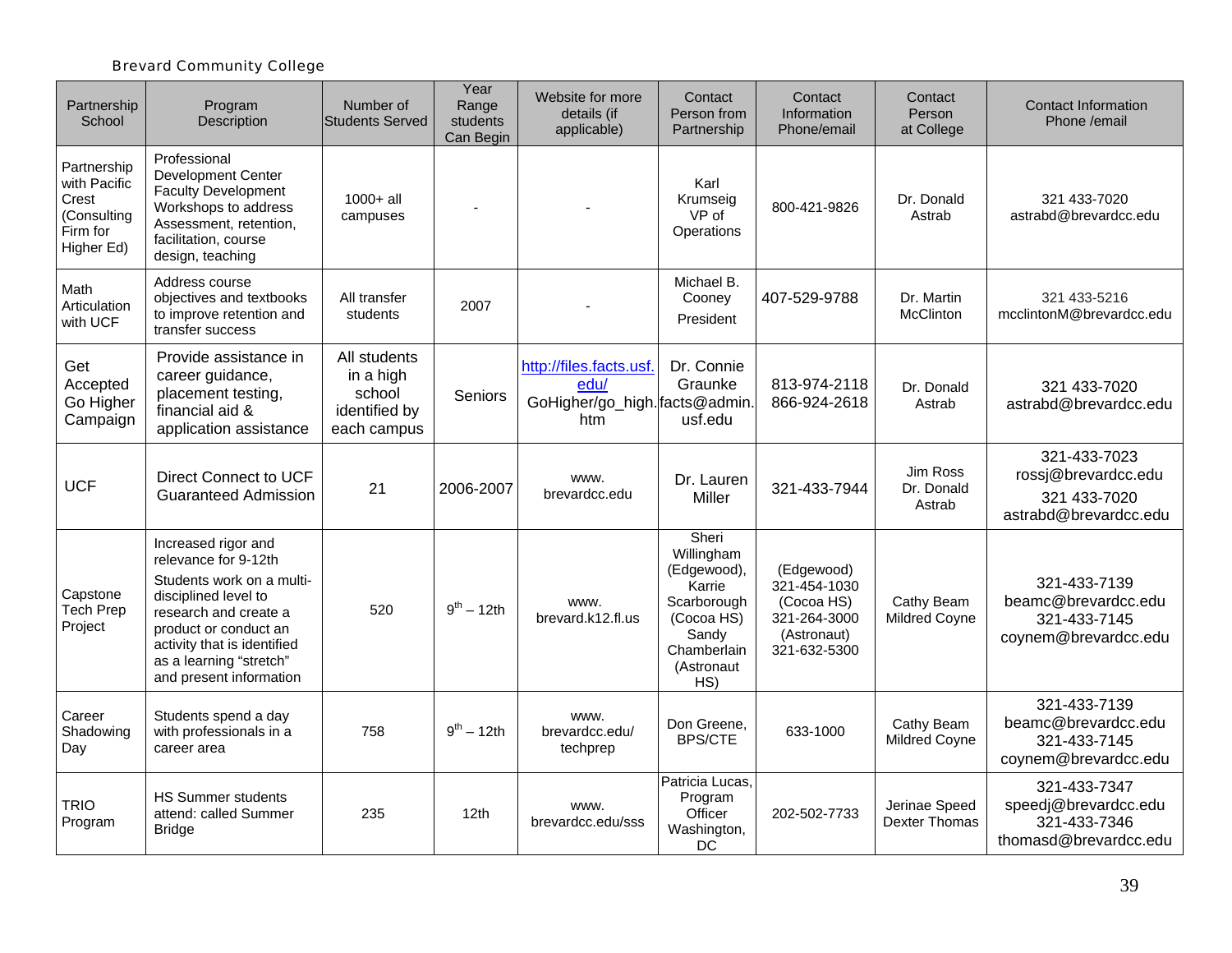| Partnership<br>School                    | Program<br>Description                                                                                                                                                                                                                  | Number of<br><b>Students Served</b>                 | Year<br>Range<br>students<br>Can<br><b>Begin</b>                                          | Website for<br>more details<br>(if applicable) | <b>Contact Person</b><br>from<br>Partnership                                        | Contact<br>Information<br>Phone/email | <b>Contact Person</b><br>at College   | Contact Information<br>Phone /email                                         |
|------------------------------------------|-----------------------------------------------------------------------------------------------------------------------------------------------------------------------------------------------------------------------------------------|-----------------------------------------------------|-------------------------------------------------------------------------------------------|------------------------------------------------|-------------------------------------------------------------------------------------|---------------------------------------|---------------------------------------|-----------------------------------------------------------------------------|
| Adopt a<br>School<br>Program             | Mentoring & tutoring<br>program for minority<br>vouths                                                                                                                                                                                  | 700 BC<br><b>Students</b><br>4,900 Middle<br>School | Middle<br>schools                                                                         |                                                | <b>Heather Price</b><br>Hope Ascher                                                 | 321-633-1000                          | Roger Henry                           | 321-433-5611<br>henryr@brevardcc.edu                                        |
| Kids<br>Career<br>Camp<br>Program        | Expose middle school<br>students of all races to<br>technical careers<br>through hands-on<br>training at a four-day<br>camp.                                                                                                            | 260                                                 | Middle<br>School<br>age<br>(rising<br>$7^{th}$ , $8^{th}$ ,<br>8.9 <sup>th</sup><br>grade | www.<br>brevardcc.edu/<br>techprep             | Janice Scholz<br><b>BPS/CTE</b>                                                     | 321-633-1000                          | Cathy<br><b>Beam</b><br>Mildred Coyne | 321-433-7139<br>beamc@brevardcc.edu<br>321-433-7145<br>coynem@brevardcc.edu |
| College<br>Explorer<br>Program           | Designed to motivate<br>middle school students,<br>especially minorities,<br>providing them the<br>opportunity to explore<br>BCC campuses&<br>programs.                                                                                 | 440                                                 | Middle<br>School<br>$(7^{th} - 9^{th})$                                                   | www.<br>brevardcc.edu/<br>techprep             | Janice Scholz<br><b>BPS/CTE</b>                                                     | 321-633-1000                          | Cathy<br><b>Beam</b><br>Mildred Coyne | 321-433-7139<br>beamc@brevardcc.edu<br>321-433-7145<br>coynem@brevardcc.edu |
| College<br>Outreach<br>Program<br>(CROP) | CROP is designed to<br>increase the number of<br>low-income, educationally<br>disadvantaged students<br>in grades 6-12 who, upon<br>high school graduation,<br>are admitted to and<br>successfully complete<br>postsecondary education. | 240                                                 | $6 - 12$                                                                                  | www.fldoe.org/<br>eeop/crop.asp                | Darrell<br>McQueen,<br>College Reach-<br>out Statewide<br>Coordinator<br><b>DOE</b> | 850-245-9961                          | <b>Chyrell Gibbs</b>                  | 321-433-5564<br>gibbsc@brevardcc.edu                                        |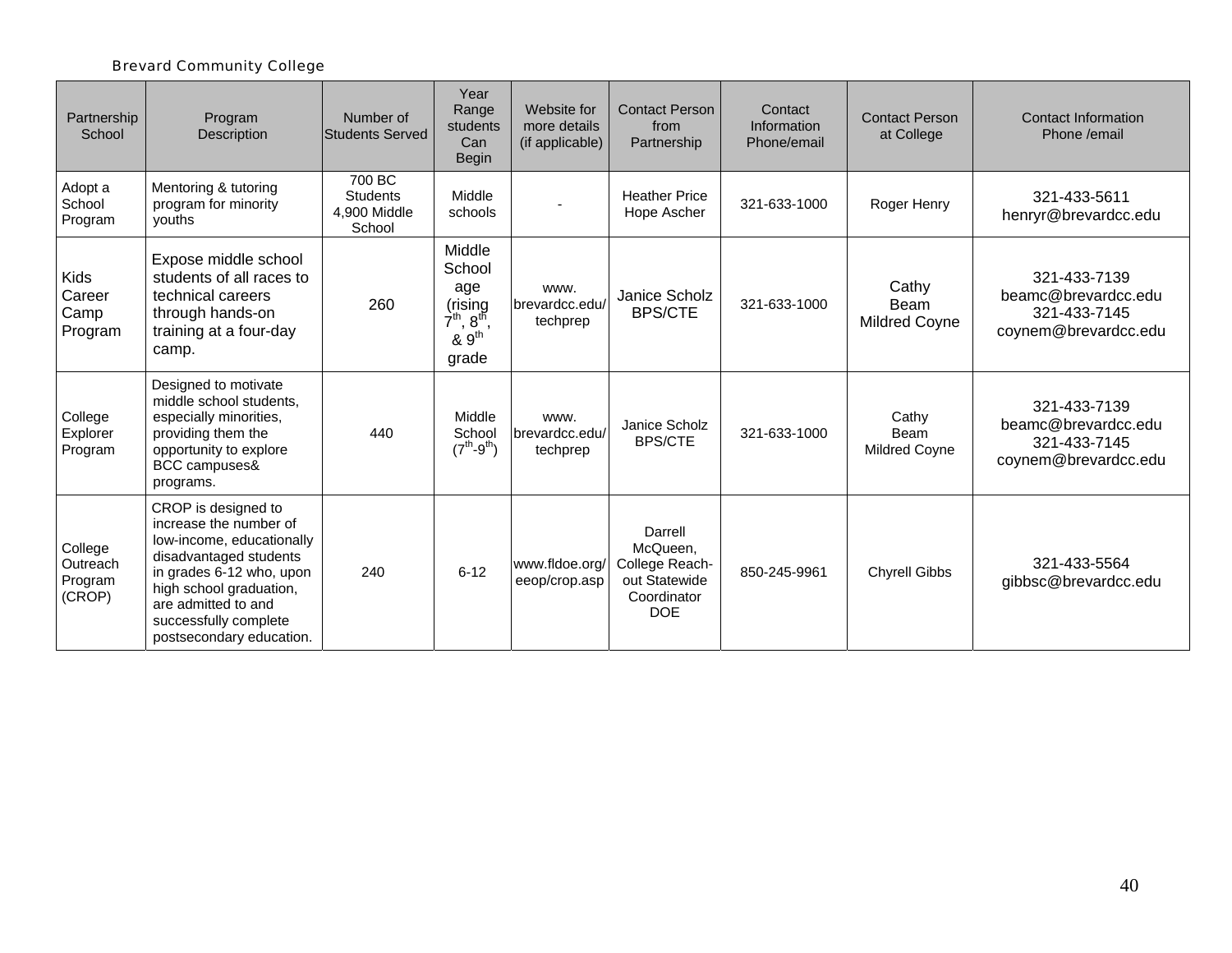#### Part VII: VOCATIONAL PROGRAM:

### <span id="page-40-0"></span>**STATUS REPORT ON IMPLEMENTATION OF SUBSTITUTION REQUIREMENTS FOR STUDENTS WITH DISABILITIES**

Colleges that offer postsecondary vocational programs will submit a report identifying the number of requests for substitutions received from students with disabilities and the number of students granted substitutions.

These programs include: Associate in Science (A.S.), Associate in Applied Science (A.A.S.), Vocational Certificates, College and Vocational Preparation.

Reasonable substitutions should be available for the following:

- 1. Requirements for admission to the institution;
- 2. Requirements for graduation where failure to meet the graduation requirement does not constitute a fundamental alteration in the nature of the program;
- 3. Requirements for admission to a program of study where failure to meet the admission requirement does not constitute a fundamental alteration in the nature of the program; and
- 4. Requirements for entry into upper division where failure to meet the admission requirement does not constitute a fundamental alteration in the nature of the program.

#### **This section of the Annual Update should include the following information:**

| <b>Disability</b>               | Number of<br><b>Requests for</b><br><b>Substitution</b> | <b>Title of Courses for</b><br><b>Which Substitutions</b><br>were Granted | <b>Title of</b><br><b>Substitution</b><br><b>Courses</b> | Number of<br><b>Students Granted</b><br><b>Substitutions</b> |
|---------------------------------|---------------------------------------------------------|---------------------------------------------------------------------------|----------------------------------------------------------|--------------------------------------------------------------|
| Specific Learning<br>Disability |                                                         | <b>MGF</b> 1106                                                           | <b>OCE 1001</b>                                          |                                                              |
| Specific Learning<br>Disability |                                                         | <b>MGF 1107</b>                                                           | <b>CCJ</b> 1100                                          |                                                              |
| Physical<br>Impairment          |                                                         | <b>MGF 1106</b>                                                           | <b>CGS 2100</b>                                          |                                                              |
| Physical<br>Impairment          |                                                         | <b>MGF 1107</b>                                                           | CGS 2571                                                 |                                                              |